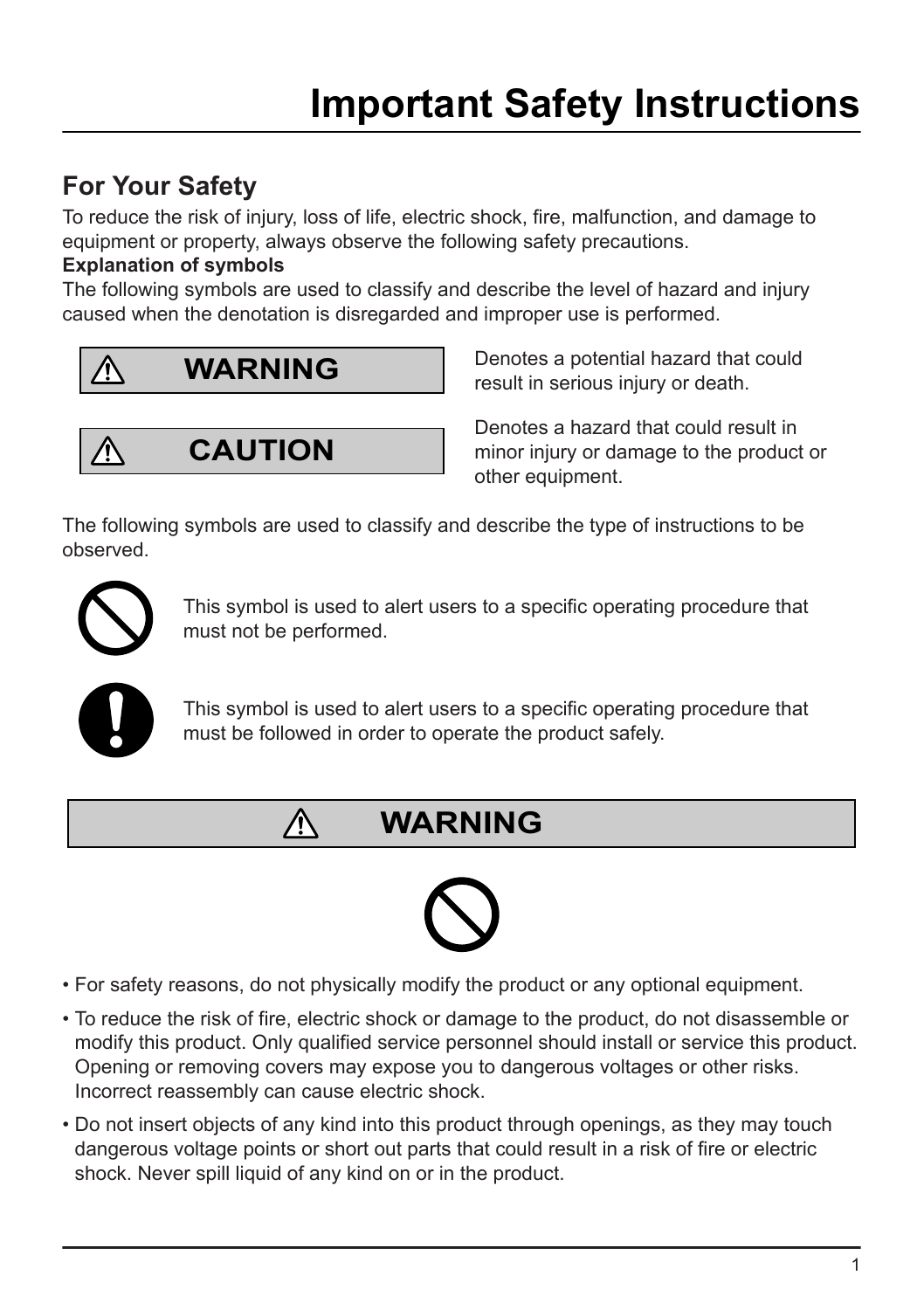- Do not use the product in health care facilities if any regulations posted in the area instruct you not to do so. Hospitals or health care facilities may be using devices sensitive to external RF (radio frequency) energy.
- Do not connect or disconnect the power plug with wet hands.
- Do not touch the product, AC adaptor, AC adaptor cord or power cord during a lightning storm.
- When installing or testing a product with an external AC adaptor, the AC adaptor should be plugged into a wall outlet or floor-mounted AC outlet. Do not connect the AC adaptor to a ceiling-mounted AC outlet, as the weight of the AC adaptor may cause it to become disconnected.
- Do not make power connections that exceed the ratings for the AC outlet or power equipment. If the power rating of a surge protector, etc. is exceeded, it can cause a fire due to heat buildup.
- Do not touch the AC adaptor for extended periods of time. Doing so can lead to lowdegree burns.
- To prevent possible fire or electric shock, do not expose this product to rain or moisture.
- Do not install or mount the product in any other way than described in relevant manuals.
- Do not allow anything to rest on the AC adaptor cord, power cord or Ethernet cable. Do not locate the product where the AC adaptor cord, power cord or Ethernet cable may be stepped on or tripped on.
- Do not stretch or bend the cables. Also, do not allow anything to rest on the cables.
- Do not place the product on an unstable surface, as a fall may cause serious internal damage.



- Follow all warnings and instructions marked on this product.
- Unplug the AC adaptor from the AC outlet and contact your phone system dealer/service provider in the following cases. If the power is supplied from the network to the product (Power-over-Ethernet), disconnect the Ethernet cables.
	- **A.** When the power cord or power plug is damaged or frayed.
	- **B.** If liquid has been spilled into the product.
	- **C.** If the product has been exposed to rain or water.
	- **D.** If the product does not operate according to the manuals. Adjust only the controls that are explained in the manuals. Improper adjustment of other controls may result in damage and may require service by qualified service personnel to restore the product to normal operation.
	- **E.** If the product has been dropped or damaged.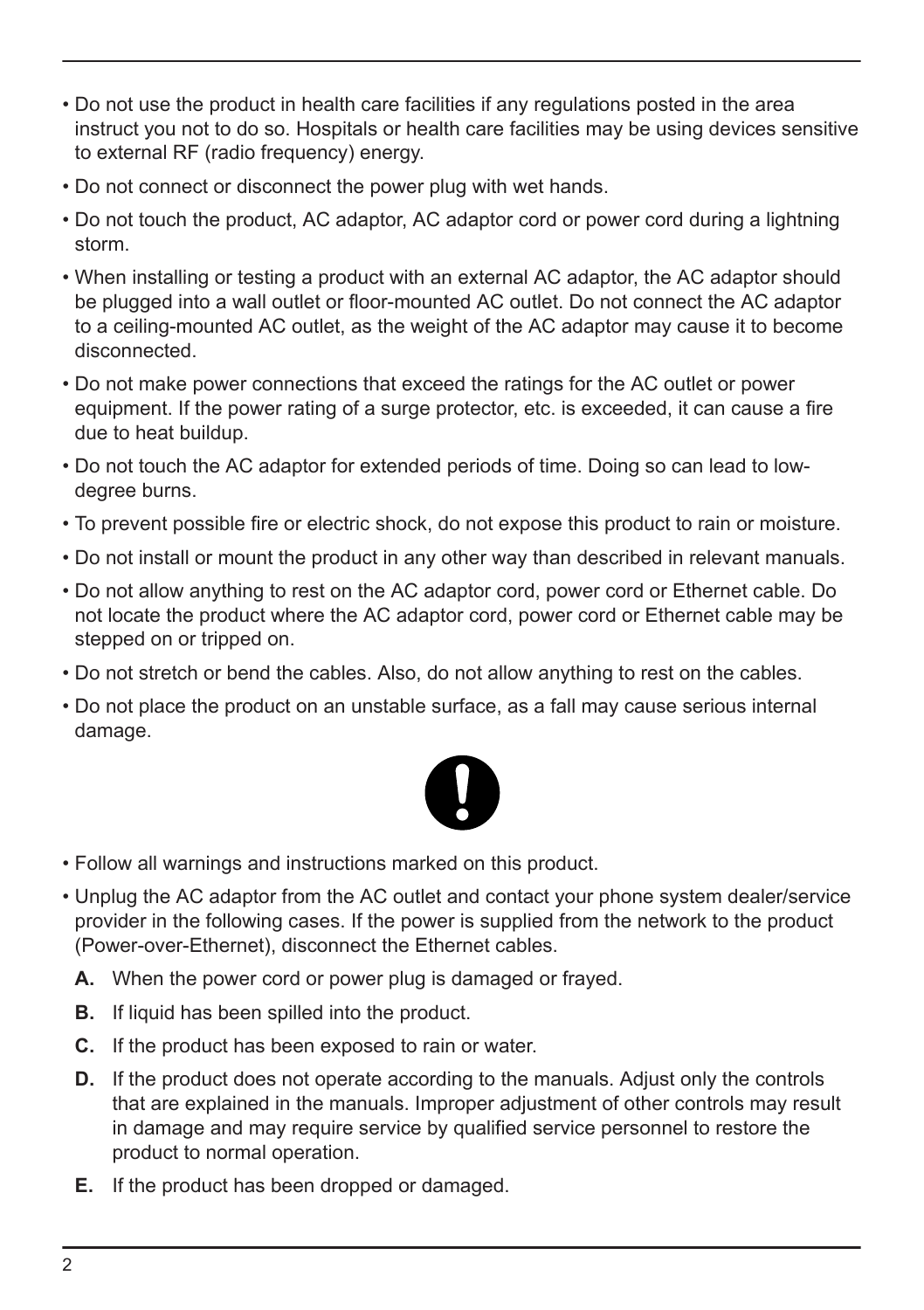- **F.** If product performance deteriorates.
- **G.** If the product emits smoke, an abnormal smell or makes an unusual noise. These conditions can cause fire or electric shock.
- **H.** If water has been splashed on the AC adaptor, the AC adaptor cord or the power cord, or if they are wet. Doing so can result in fire, electric shock, or injury.
- **I.** If damage to the product exposes any internal parts.
- The use of excessive sound volume through earphones, headphones, or headsets may cause hearing loss.
- Switch off the device when in the proximity of areas with potentially explosive atmospheres such as fuel/chemical storage facilities or blasting operations.
- Consult the manufacturer of any personal medical devices, such as pacemakers, to determine if they are adequately shielded from external RF (radio frequency) energy.
	- –For North America:

The product operates in the frequency range of 1920 MHz to 1930 MHz, and the output peak power level is less than 0.12 W.

–For Latin America:

The product operates in the frequency range of 1910 MHz to 1920 MHz, and the output peak power level is less than 0.25 W.

–For all other countries/areas:

The product operates in the frequency range of 1880 MHz to 1900 MHz, and the output peak power level is less than 0.25 W.

- The batteries and the handset hook are choking hazards. Keep the batteries and the handset hook out of reach of children.
- This handset earpiece is magnetized and may retain small ferrous objects.
- Completely insert the power plug into the AC outlet. Failure to do so may cause electric shock and/or excessive heat resulting in a fire.
- The AC adaptor should only be connected to the type of electric power supply specified on the product label. If you are not sure of the type of power supply to your home, contact your phone system dealer/service provider.
- Use only the included AC adaptor.
- Make sure that the wall that the product (approx. 1.0 kg [35.27 oz]) will be attached to is strong enough to support the product. If not, it is necessary for the wall to be reinforced.
- Only use the specified wall-mounting equipment.
- It is advisable to unplug the product during thunderstorms as the warranty does not cover any damage resulting from lightning strikes and power surges. Lightning protection is advised.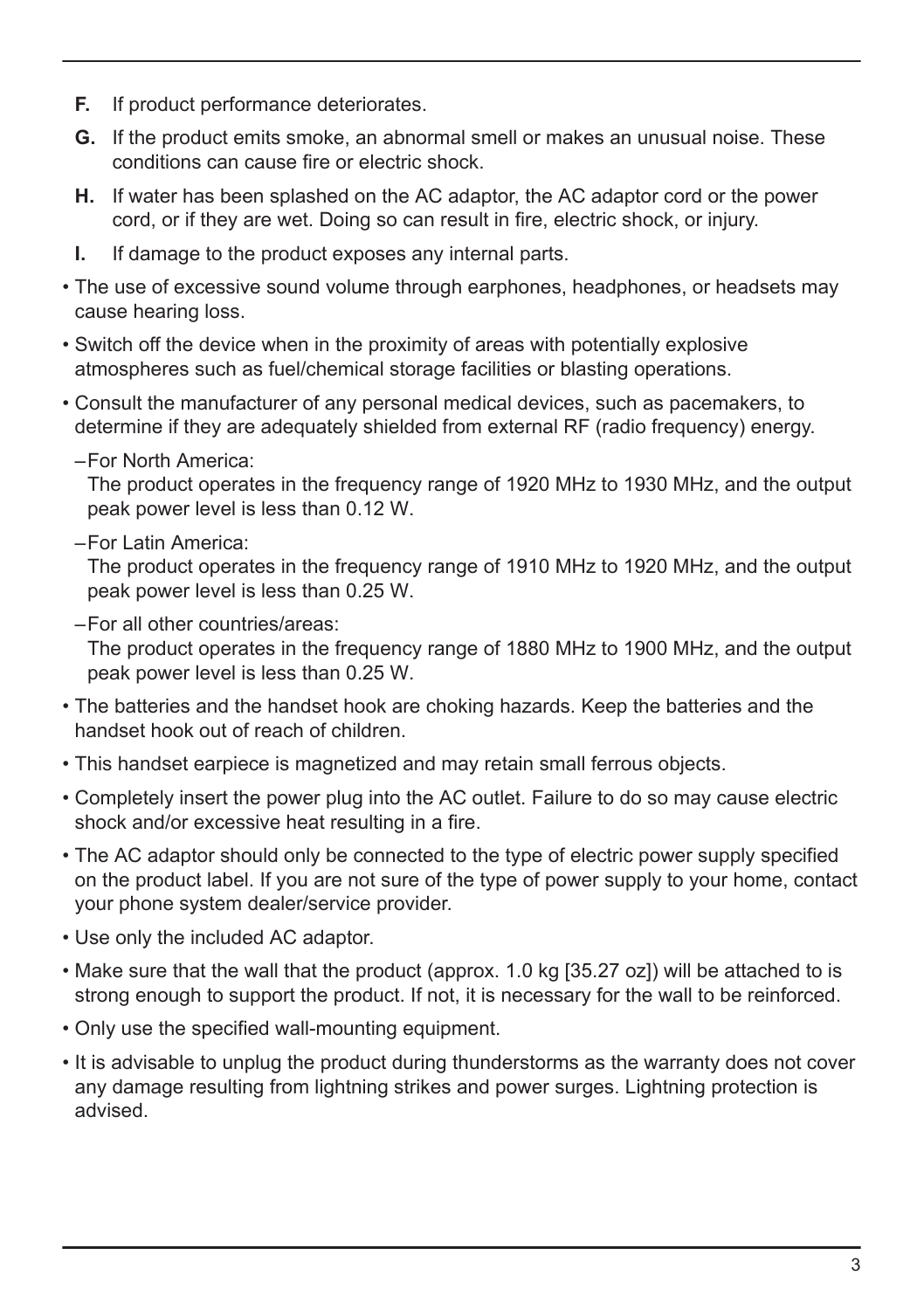## **CAUTION**



- The product and the cables should never be placed near or over a radiator or other heat source.
- The product should not be placed outdoors (use indoors).
- The product should not be placed near high-voltage equipment.
- The product should not be placed on a metal object.

 $\bigwedge$ 

- Do not open or disassemble the batteries. Released electrolyte is corrosive and may cause burns or injury to the eyes or skin. The electrolyte is toxic if swallowed.
- Do not use a microwave oven to dry this product.
- Do not use the AC adaptor if it has been submerged in water.
- Do not bundle cables that are connected to the product with the power cords of machines located nearby.
- Never touch uninsulated Ethernet cables or LAN terminals unless the LAN has been disconnected at the network interface.



- The AC adaptor is used as the main disconnect device. Ensure that the AC adaptor is located near the product and is easily accessible.
- Use only the AC adaptor, batteries and charger indicated in the manuals.
- Exercise care in handling batteries in order not to short the batteries to conductive materials such as rings, bracelets, and keys. The batteries and/or conductor may overheat and cause burns.
- Charge the batteries provided with, or identified for use with, this product only in accordance with the instructions and limitations specified in the manuals.
- When left unused for a long period of time, disconnect the product from the AC outlet and detach it from the wall. When the product receives power from a PoE power supply, disconnect the Ethernet cable.
- Clean the power plug periodically with a soft, dry cloth to remove dust and other debris.
- The product may not operate in the event of a power failure.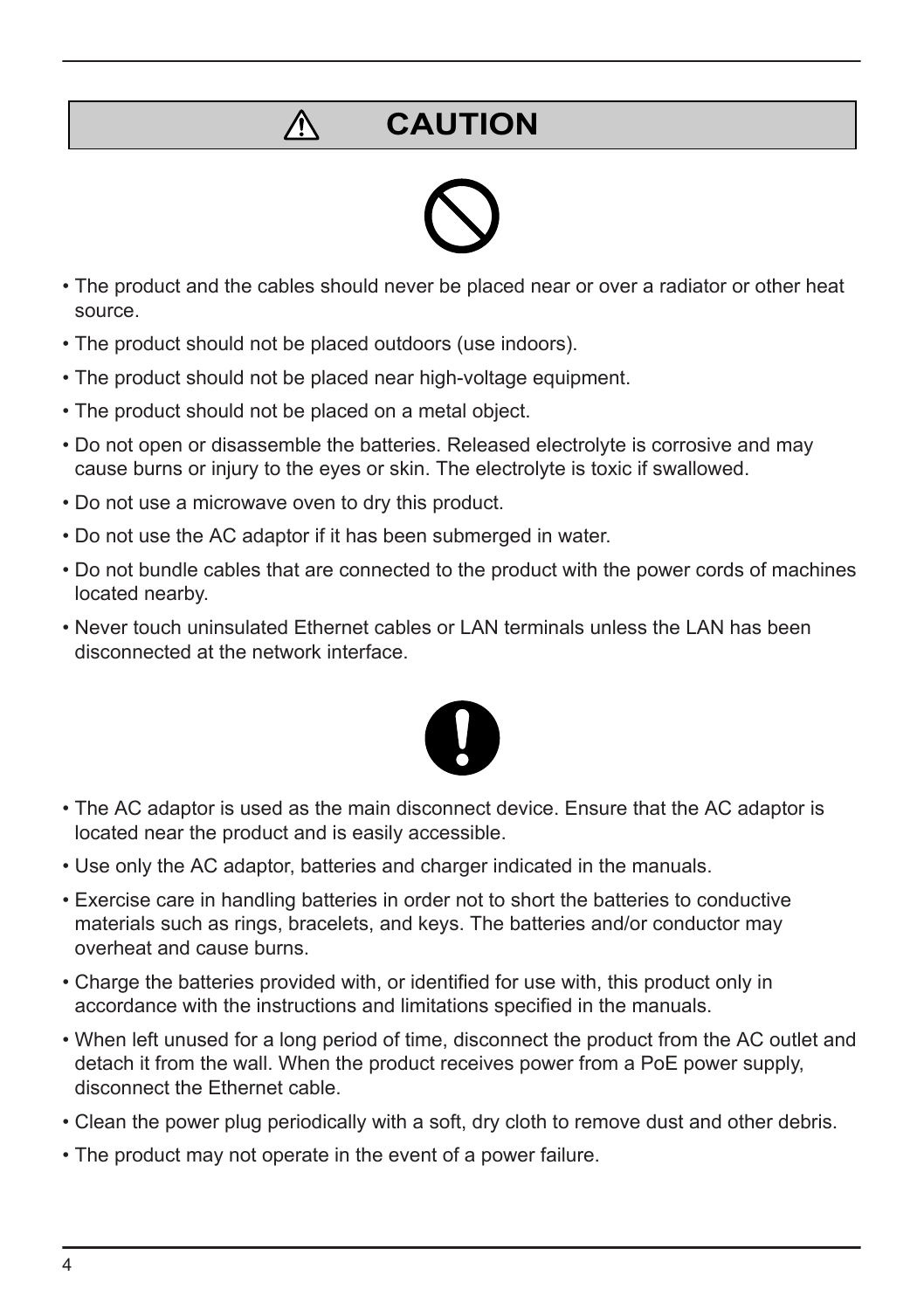- When driving the screws into the wall, be careful to avoid touching any metal laths, wire laths or metal plates in the wall.
- Use cables that are fire-resistant or fireproof.
- There is a danger of explosion if the batteries are incorrectly replaced.

### **Important Safety Instructions**

When using your product, basic safety precautions should always be followed to reduce the risk of fire, electric shock and injury to persons, including the following:

- Do not use this product near water for example, near a bathtub, washbowl, kitchen sink or laundry tub, in a wet basement or near a swimming pool.
- Avoid using a product during an electrical storm. There may be a remote risk of electric shock from lightning.
- Do not use the product to report a gas leak in the vicinity of the leak.
- Use only the power cord and batteries indicated in this manual. Do not dispose of batteries in a fire. They may explode. Check with local codes for possible special disposal instructions.
- Do not mix old and new batteries.

# **SAVE THESE INSTRUCTIONS**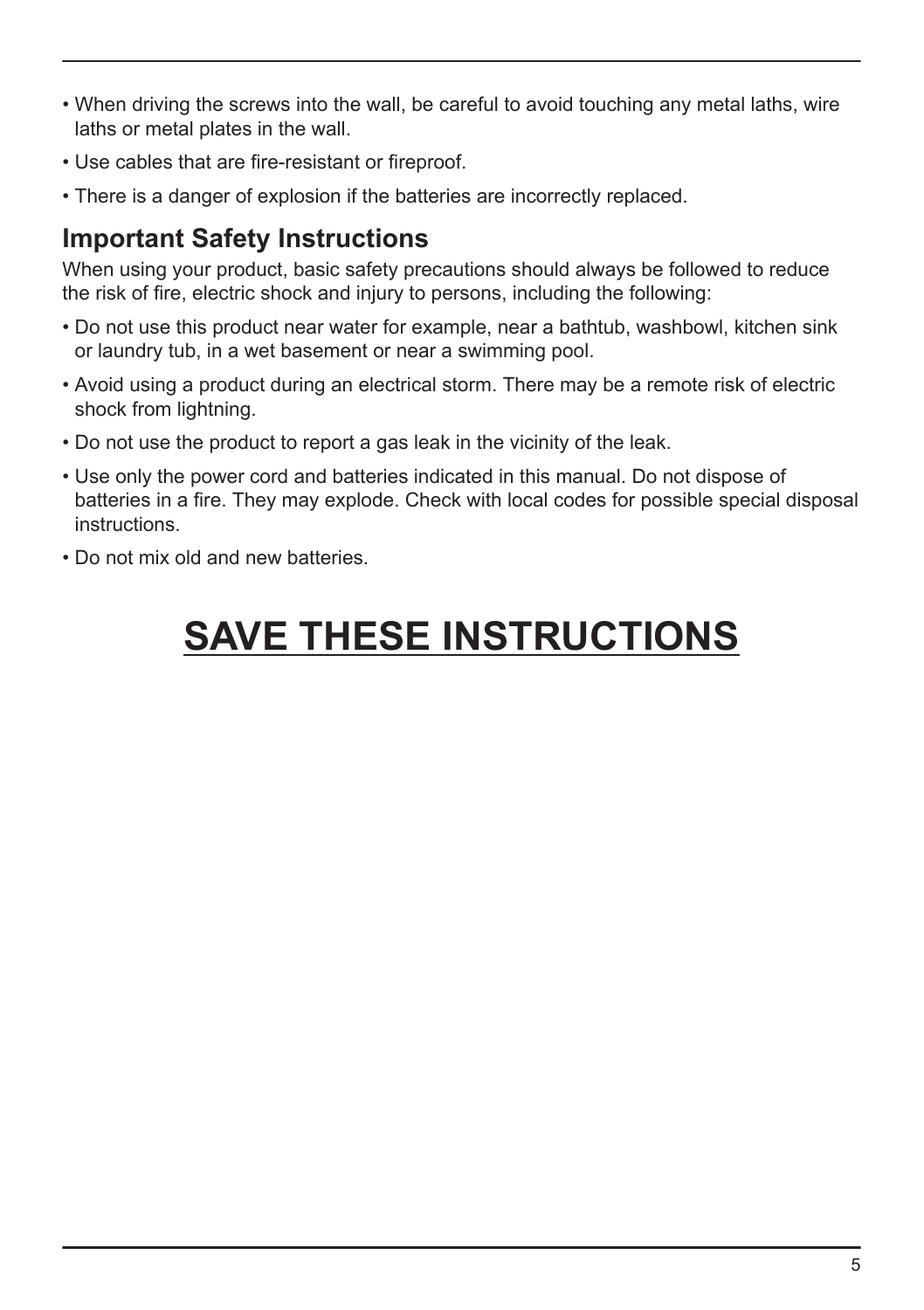# **Belangrijke veiligheidsinstructies**

### **Voor uw veiligheid**

Om de kans op letsel, dodelijke ongelukken, stroomschokken, brand, storingen en schade aan apparatuur of eigendommen te verkleinen, dient u te allen tijde de onderstaande voorzorgsmaatregelen in acht te nemen.

#### **Uitleg van de symbolen**

De onderstaande symbolen worden gebruikt om het niveau aan te duiden van risico en letsel die kunnen ontstaan als het symbool wordt genegeerd en het apparaat onjuist wordt gebruikt.

## **WAARSCHUWING**

**LET OP!**

Geeft een potentieel risico aan dat kan leiden tot ernstig of zelfs dodelijk letsel.

Geeft een risico aan dat kan leiden tot gering letsel of tot schade aan het product of andere apparatuur.

De onderstaande symbolen worden gebruikt om het soort instructie uit te leggen dat moet worden opgevolgd.



Λ

Dit symbool duidt op een bedieningswijze die moet worden vermeden.



Dit symbool duidt op een bedieningswijze die uitgevoerd moet worden uit oogpunt van veiligheid.

## **WAARSCHUWING**



- Uit veiligheidsoverwegingen mag u het product of aanvullende apparatuur niet fysiek wijzigen.
- Demonteer of wijzig het product niet om brand, elektrische schokken of schade aan het product te voorkomen. Het product mag uitsluitend worden geïnstalleerd of onderhouden door gekwalificeerd servicepersoneel. Door kleppen te openen of te verwijderen kunt u worden blootgesteld aan gevaarlijke spanningen en andere risico's. Onjuiste hermontage kan elektrische schokken veroorzaken.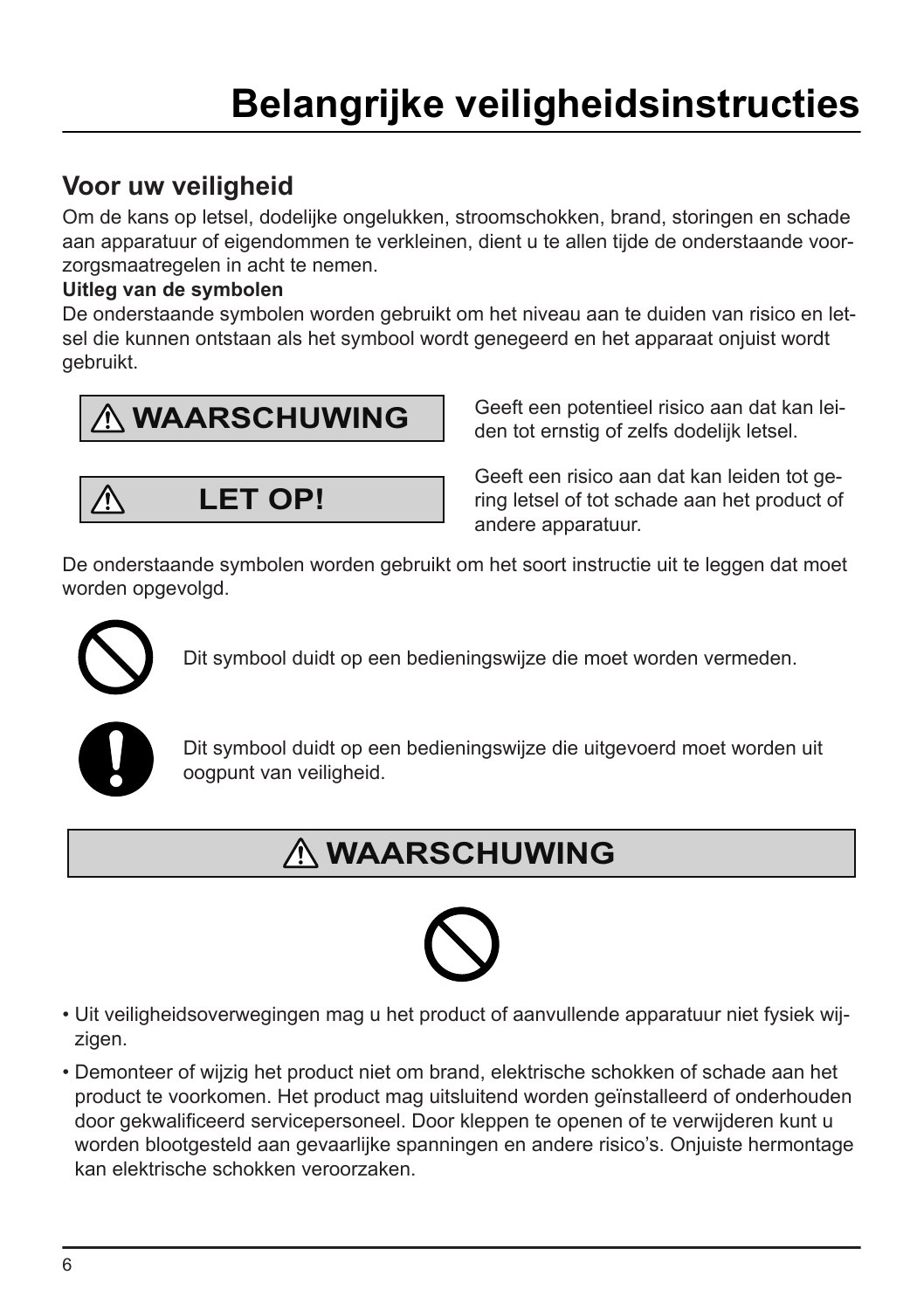- Steek geen voorwerpen in het product door de openingen in de behuizing. Deze voorwerpen kunnen punten raken die onder een gevaarlijke spanning staan, met alle risico's van dien op brand of kortsluiting. Mors geen enkele vloeistof op of in dit product.
- Gebruik de unit niet in medische instellingen als daar voorschriften zijn opgehangen hieromtrent. Ziekenhuizen of medische instellingen kunnen apparatuur gebruiken die mogelijk gevoelig is voor externe radiofrequente energie.
- Trek de stekker niet uit het stopcontact en steek de stekker niet in het stopcontact als u natte handen hebt.
- Raak het product, de AC-adapter, het snoer van de AC-adapter of het netsnoer tijdens onweer niet aan.
- Als u een product installeert of test met een externe AC-adapter, moet de AC-adapter zijn aangesloten op een muurstopcontact of op een op de vloer gemonteerd stopcontact. Sluit de AC-adapter niet aan op een stopcontact op het plafond, omdat de stekker door het gewicht van de AC-adapter uit het contact kan vallen.
- Maak geen stroomaansluiting op een stopcontact dat niet voldoet aan de minimum vereiste stroomnorm van het toestel. Als de stroomnorm van een overspanningsbeveiliging, enz. wordt overschreden, kan de hitte opstapeling brand veroorzaken.
- Raak de AC-adapter niet langer aan dan nodig is. Het lang aanraken kan lichte brandwonden veroorzaken.
- Stel het product niet bloot aan regen of vocht ter voorkoming van brand of elektrische schokken.
- Installeer of bevestig dit product niet op een andere manier dan aangegeven in de betreffende handleidingen.
- Zorg ervoor dat niets op het snoer van de AC-adapter, netsnoer of de ethernetkabel wordt geplaatst. Installeer het product zodanig dat niemand op het snoer van de ACadapter, het netsnoer of de ethernetkabel kan lopen of erover kan struikelen.
- Zorg ervoor dat de kabels niet worden uitgerekt of gebogen. Zorg er tevens voor dat niets op de kabels wordt geplaatst.
- Plaats het product niet op een onstabiel oppervlak; door een val kan ernstige schade aan de interne onderdelen ontstaan.



- Volg alle waarschuwingen en instructies op, die op dit product zijn aangegeven.
- Trek in de volgende gevallen de AC-adapter uit het stopcontact en neem contact op met uw dealer/serviceprovider. Als het product van stroom wordt voorzien via het netwerk (Power-over-Ethernet), koppel dan de Ethernet kabels los.
	- **A.** Wanneer het netsnoer of de stekker is beschadigd of versleten.
	- **B.** Er is vloeistof in het product gekomen.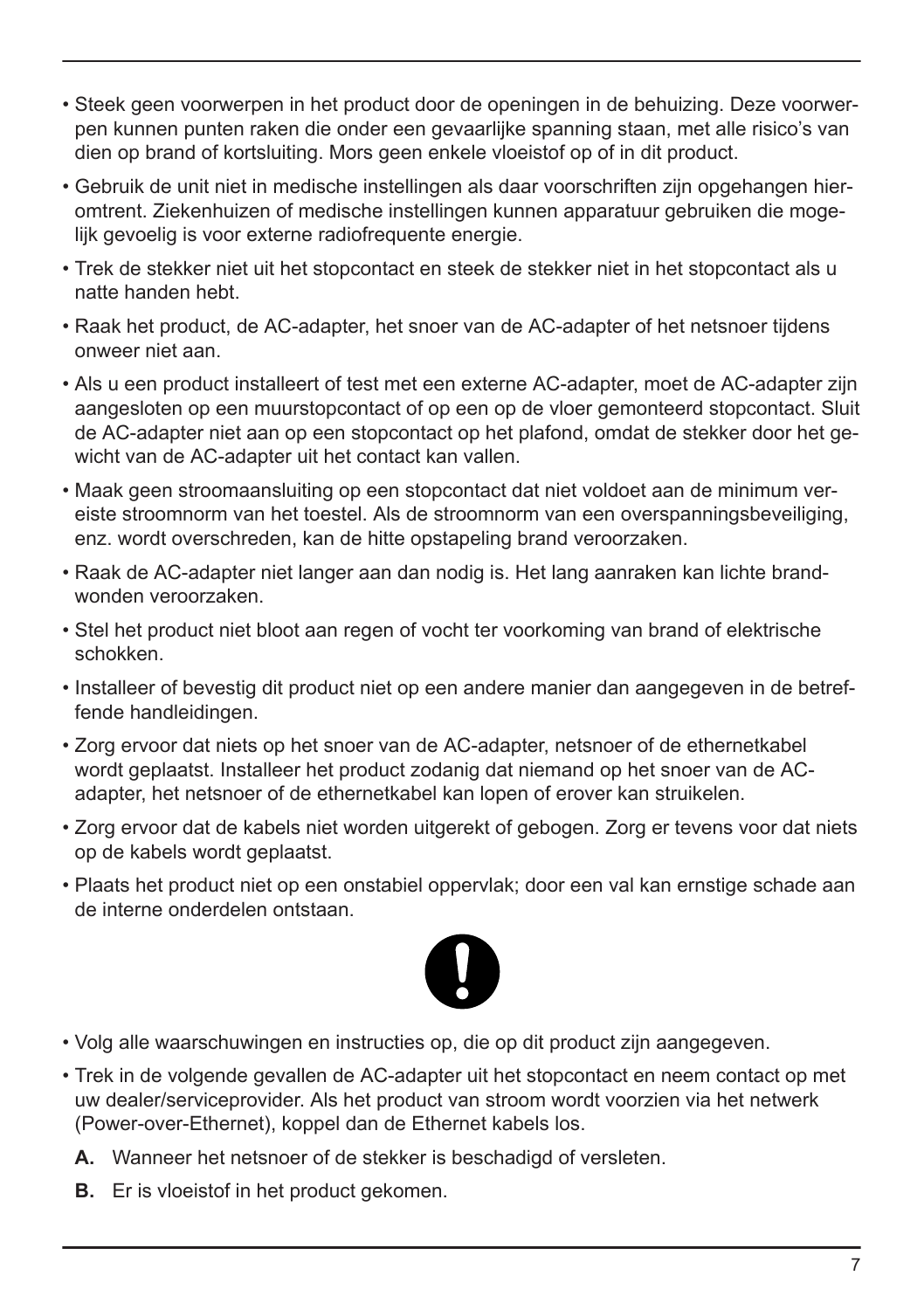- **C.** Als het product aan regen of water is blootgesteld.
- **D.** Als het product niet overeenkomstig de handleidingen functioneert. Pas alleen de instellingen toe die in de handleidingen zijn beschreven. Onjuiste wijzigingen aan andere bedieningselementen kunnen schade veroorzaken, en ertoe leiden dat het product door gekwalificeerd servicepersoneel in de normale gebruikstoestand moet worden hersteld.
- **E.** Als het product is gevallen of is beschadigd.
- **F.** Het product werkt niet meer zo goed als voordien.
- **G.** Als er rook of een ongewone geur uit het product komt, of als het product een ongewoon geluid maakt. Deze situaties kunnen brand of een elektrische schok veroorzaken.
- **H.** Als de AC-adapter, het snoer van de AC-adapter of het netsnoer nat zijn. Als u dat niet doet, kan dit brand, elektrische schok of letsel veroorzaken.
- **I.** Als er door schade aan het product interne onderdelen zichtbaar zijn.
- Zet het volume van oormicrofoons, koptelefoons of headsets niet te hard omdat dit tot gehoorbeschadiging kan leiden.
- Schakel het apparaat uit als u in de buurt bent van omgevingen met potentieel explosieve atmosfeer, zoals opslagplaatsen van brandstoffen of chemicaliën, of plaatsen waar met explosieven wordt gewerkt.
- Raadpleeg de producenten van persoonlijke medische apparatuur, zoals pacemakers, om te bepalen of deze afdoende zijn afgeschermd tegen externe RF-energie (radiofrequentie).
	- –Voor Noord-Amerika:

Het product maakt gebruik van het frequentiebereik tussen 1920 MHz en 1930 MHz en het uitgangspiekvermogen is minder dan 0,12 W.

–Voor Latijns-Amerika:

Het product maakt gebruik van het frequentiebereik tussen 1910 MHz en 1920 MHz en het uitgangspiekvermogen is minder dan 0,25 W.

- –Voor alle andere landen/gebieden: Het product maakt gebruik van het frequentiebereik tussen 1880 MHz en 1900 MHz en het uitgangspiekvermogen is minder dan 0,25 W.
- De batterijen en de haak van de handset geven gevaar voor verstikking. Houd de batterijen en de haak van de handset buiten het bereik van kinderen.
- Het luistergedeelte van deze hoorn is magnetisch en kan dus kleine ijzerdeeltjes aantrekken.
- Druk de stekker stevig vast in het stopcontact. Gebeurt dat niet, dan kan dat een elektrische schok en/of brand door oververhitting veroorzaken.
- De AC-adapter mag alleen worden aangesloten op het type elektrische voeding dat op het productlabel is aangegeven. Neem contact op met uw telefoondealer/serviceprovider als u niet zeker weet wat voor voeding uw stroomnet geeft.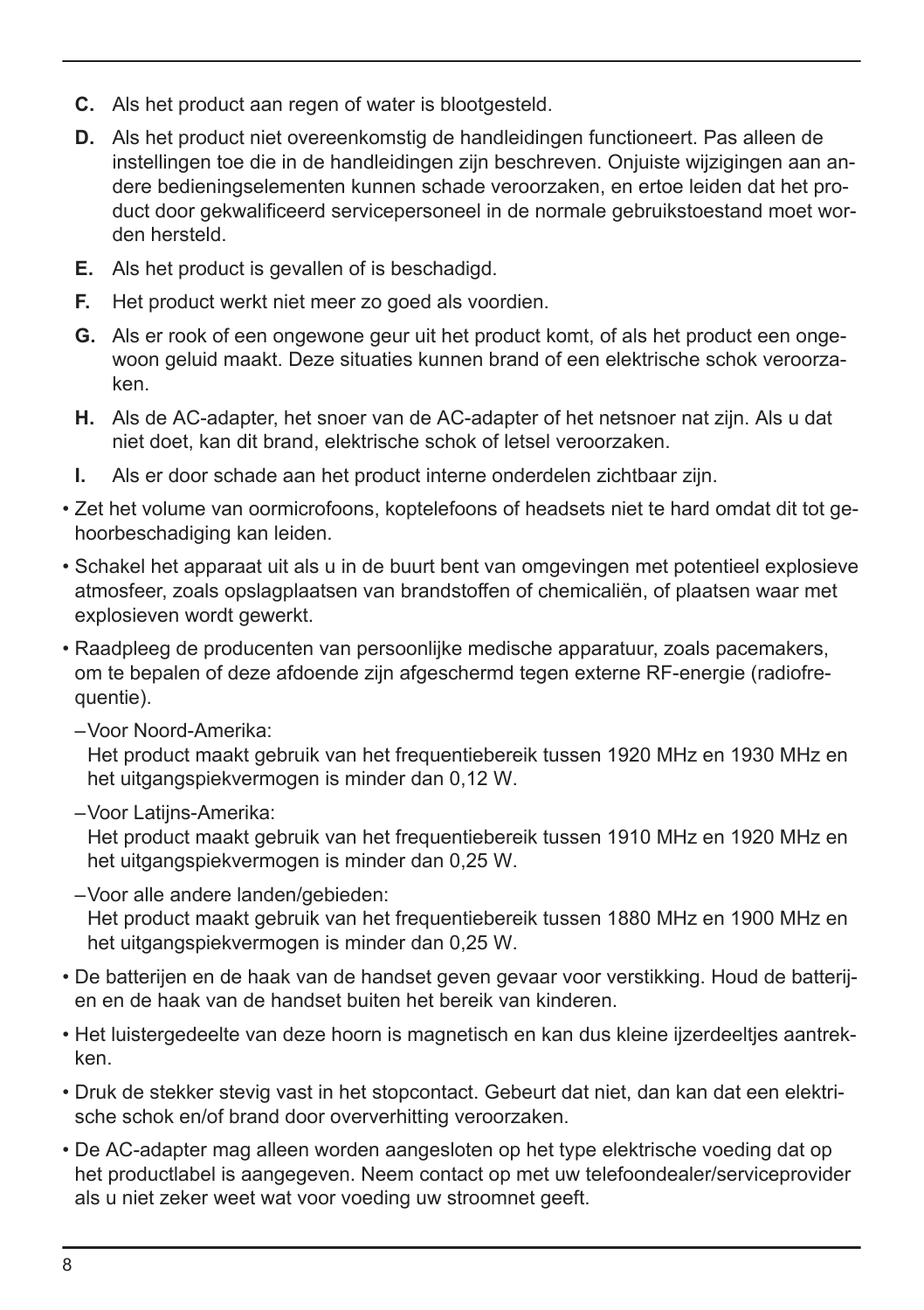- Gebruik alleen de meegeleverde AC-adapter.
- Zorg dat de muur waaraan het product (ca. 1,0 kg [35,27 oz]) wordt bevestigd sterk genoeg is om het gewicht van het product te dragen. Als dit niet het geval is, moet de muur eerst worden verstevigd.
- Gebruik alleen de genoemde apparatuur voor wandmontage.
- U wordt aangeraden om het product tijdens onweer te ontkoppelen van het stopcontact aangezien de garantie geen schade dekt die voortvloeit uit blikseminslag en spanningspieken. Bliksembescherming wordt aangeraden.

## **LET OP!**



- Plaats het product en de kabels nooit op of dicht bij een verwarming of andere warmtebron.
- Plaats het product nooit buiten (gebruik het binnen).

Л

- Plaats het product niet nabij hoogspanningsapparatuur.
- Plaats het product niet op een metalen object.
- De batterijen nooit openen of ontmantelen. Elektrolyt uit de batterijen is bijtend en kan brandwonden of letsel aan ogen en huid veroorzaken. De elektrolyt is giftig bij inslikken.
- Gebruik nooit een magnetron om dit product te drogen.
- De AC-adapter nooit gebruiken als deze nat is.
- Bundel kabels die zijn aangesloten op het product, niet met de netsnoeren van apparatuur in de buurt.
- Raak nooit ongeïsoleerde ethernetkabels of LAN-terminals aan tenzij de verbinding met het LAN is verbroken in de netwerkinterface.



- De unit is pas spanningsvrij als de stekker van de AC adapter uit het stopcontact is getrokken. Zorg dat de AC-adapter zich in de buurt van het product bevindt en eenvoudig toegankelijk is.
- Gebruik alleen de AC-adapter, batterijen en oplader die in de handleidingen worden genoemd.
- Ga voorzichtig met batterijen om. Raak de batterijen niet aan met geleidende materialen, zoals ringen, armbanden en sleutels. Dit kan kortsluiting veroorzaken, waardoor de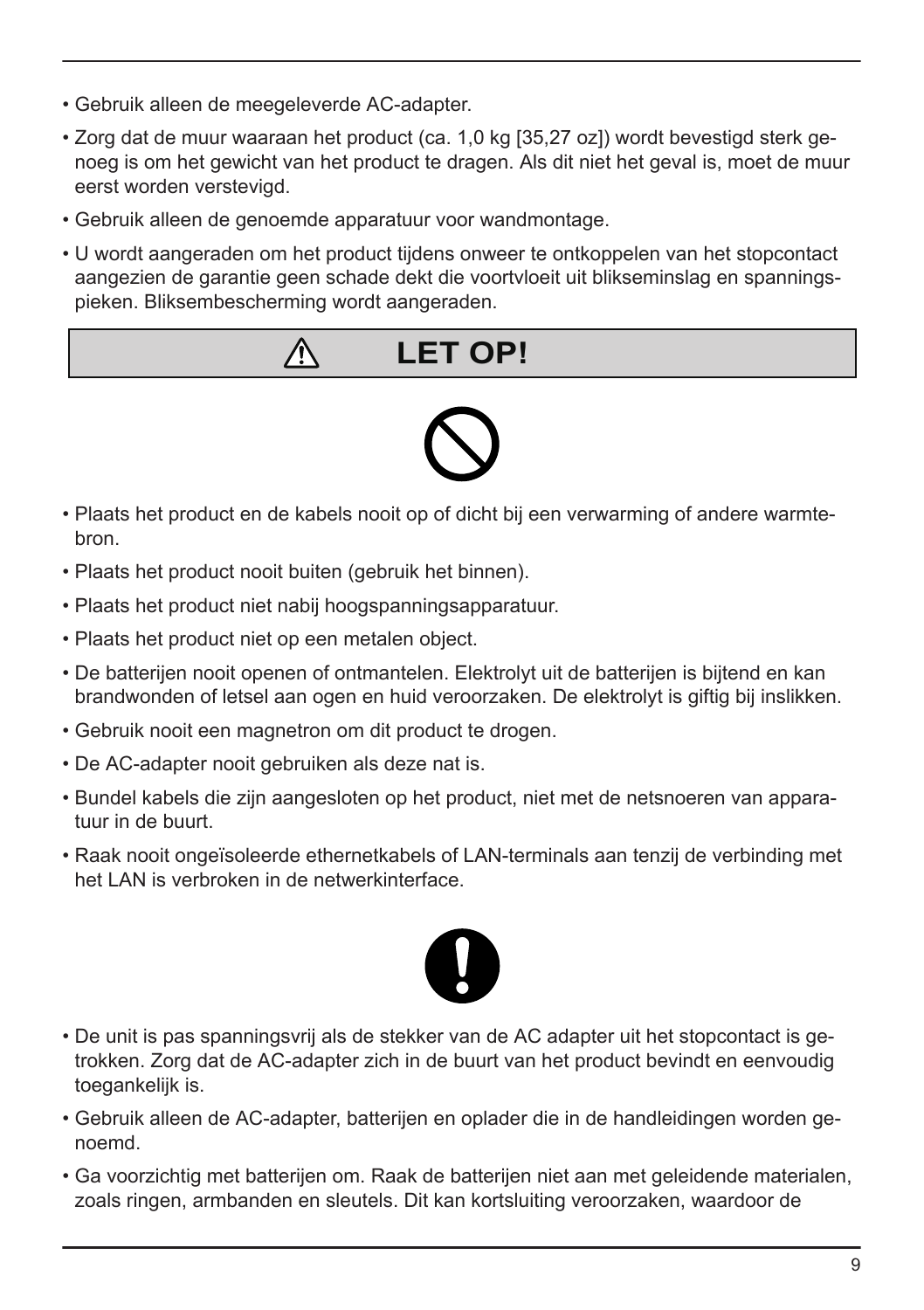batterijen en/of het geleidende materiaal heet kunnen worden en brandwonden kunnen veroorzaken.

- Laad de batterijen die met dit product zijn meegeleverd, of waarvan is aangegeven dat ze met het product kunnen worden gebruikt, op conform de aanwijzingen en limieten in de handleidingen.
- Trek de stekker uit het stopcontact en haal het product van de muur wanneer u het lange tijd niet gebruikt. Wanneer het product wordt gevoed door een PoE-voeding, moet u de ethernetkabel loskoppelen.
- Maak de stekker regelmatig schoon met behulp van een zachte, droge doek om stof en andere vuildeeltjes te verwijderen.
- Het product werkt mogelijk niet als de stroom uitvalt.
- Wees bij het plaatsen van de schroeven in de wand voorzichtig dat u geen metaalwerk, leidingen of elektrische kabels raakt die in de wand zijn aangebracht.
- Gebruik kabels die vuurbestendig zijn.
- Indien de batterijen onjuist zijn geplaatst bestaat explosiegevaar.

### **Belangrijke veiligheidsinstructies**

Wanneer u uw product gebruikt, dienen de volgende voorzorgsmaatregelen altijd te worden opgevolgd om brandgevaar, stroomschok en persoonlijk letsel te voorkomen:

- Gebruik dit product niet in de buurt van water, bijvoorbeeld bij een badkuip, wasbak, aanrecht of wasteil, in een vochtige kelder of bij een zwembad.
- Vermijd het gebruik van het product tijdens onweer. Er bestaat in dat geval een kans op een stroomschok door blikseminslag.
- Gebruik het product nooit om een gaslek te melden in de buurt van het gaslek.
- Gebruik alleen een netsnoer en batterijen zoals gespecificeerd in deze handleiding. Gooi batterijen niet in een vuur. Ze kunnen dan exploderen. Houd u bij het weggooien van batterijen aan de lokale milieuvoorschriften.
- Gebruik geen oude en nieuwe batterijen door elkaar.

# **BEWAAR DEZE INSTRUCTIES**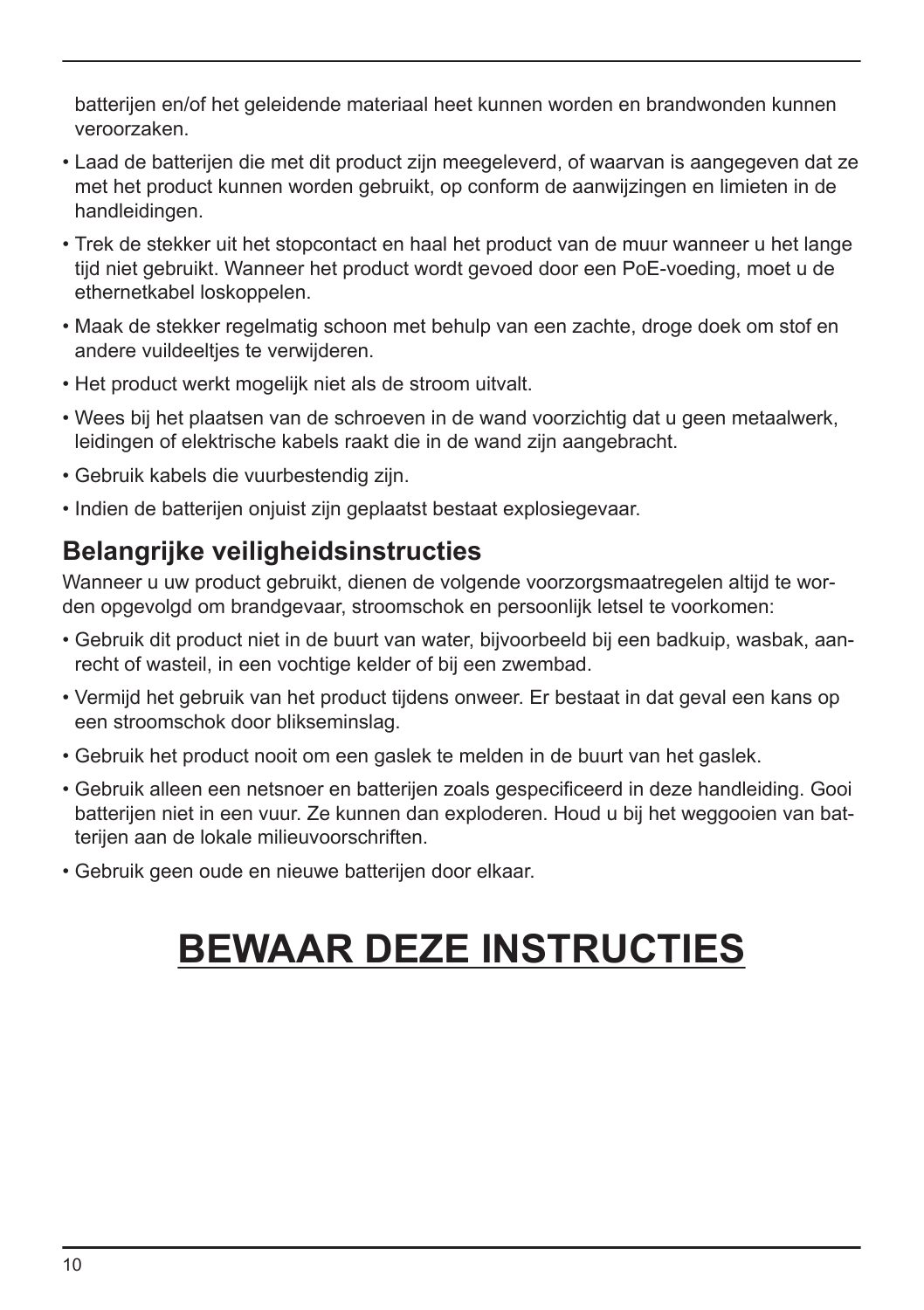### **Säkerhetsinformation**

Följ alltid följande säkerhetsanvisningar för att motverka skador, dödsfall, elstötar, brand, fel och skador på egendom och utrustning.

#### **Symbolbeskrivningar**

Följande symboler används för att klassificera och beskriva risknivån och vilka skador som kan uppstå om anvisningarna ignoreras med felaktig användning som följd:



 **VAR FÖRSIKTIG**

⁄^

Beskriver potentiella risker som kan resultera i allvarliga skador eller dödsfall.

Beskriver risker som kan resultera i mindre skador eller skador på produkten eller annan utrustning.

Följande symboler används för att klassificera och beskriva anvisningarna som ska följas:



Den här symbolen markerar specifik otillåten användning.



Denna symbol varnar användarna för vissa handhavanden som måste följas för att produkten ska användas på ett säkert sätt.

**VARNING**



- Av säkerhetsskäl får du inte modifiera produkten eller eventuell tillvalsutrustning.
- För att minska risken för eld, elektriska stötar och skada på produkten får den inte demonteras eller modifieras. Endast behörig servicepersonal får installera eller serva produkten. Om du öppnar eller tar bort luckor kan du utsättas för farlig spänning eller andra risker. Felaktig ihopmontering kan orsaka elstötar.
- Stoppa aldrig in någon typ av föremål i produkten genom dess öppningar, eftersom de kan komma i kontakt med farlig spänning eller kortsluta delar och orsaka brandrisk eller elstötar. Spill aldrig vätska av något slag på eller i produkten.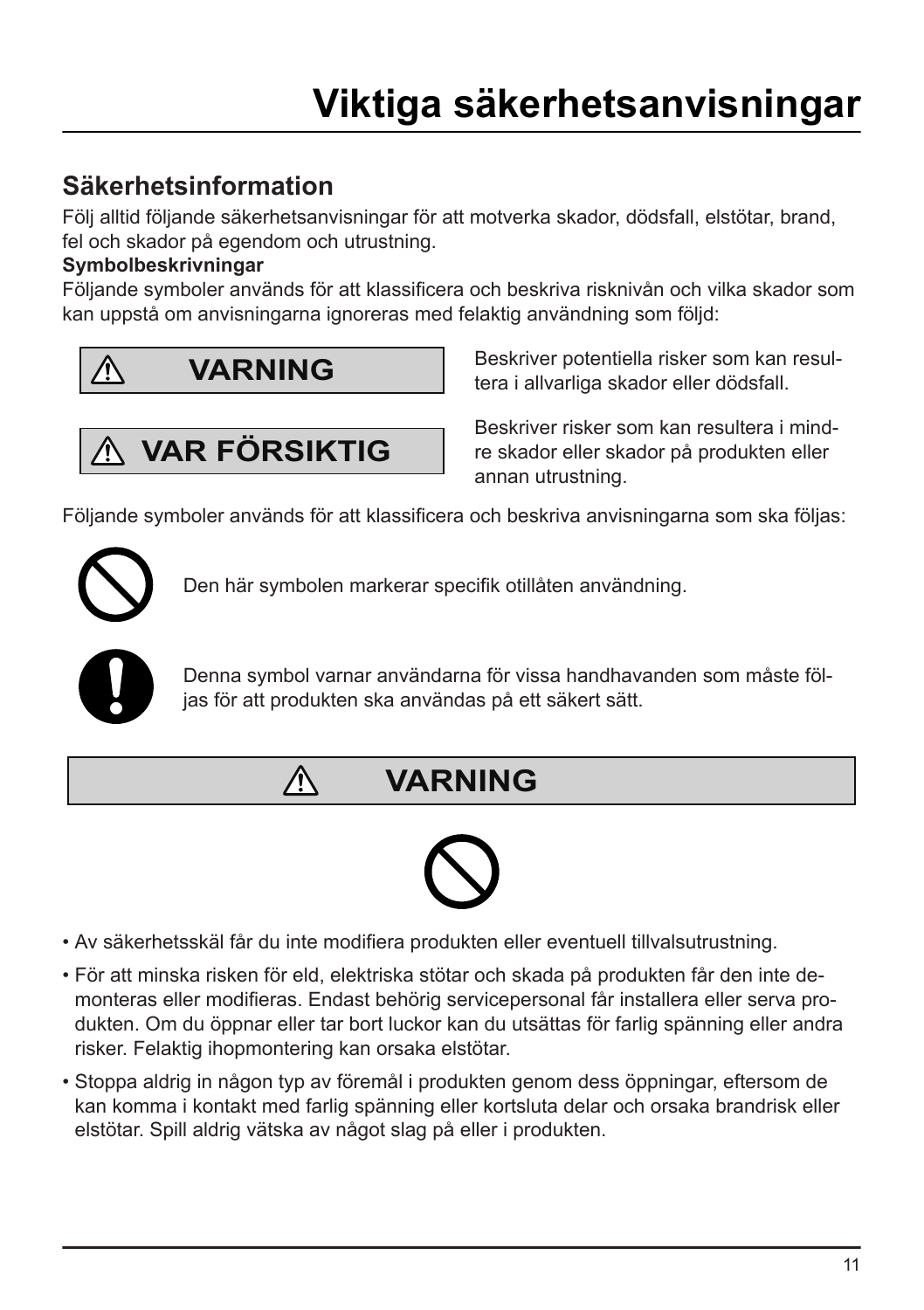- Använd inte produkten på sjukvårdsinrättningar där det finns anvisningar om att denna typ av utrustning inte får användas. Sjukhus och övriga sjukvårdsanläggningar kan använda enheter som är känsliga för extern RF-energi (radiofrekvens).
- Sätt inte i eller ta ur stickproppen med våta händer.
- Rör inte produkten, nätadaptern, nätadapterns sladd eller nätkabeln vid åskväder.
- När en produkt med extern nätadapter installeras eller testas ska nätadaptern vara instucken i ett strömuttag, antingen på väggen eller golvet. Koppla inte nätadaptern till ett takmonterat strömuttag eftersom dess vikt kan få nätadaptern att lossna.
- Gör inga elektriska anslutningar som överstiger vägguttagets eller den elektriska utrustningens märkning. Om märkeffekten på t.ex. ett överspänningsskydd överskrids kan det leda till brand på grund av överhettning.
- Vidrör inte nätadaptern under en längre period. Det kan leda till lättare brännskador.
- För att undvika risken för brand eller elstötar får du inte utsätta produkten för regn eller fukt.
- Produkten får inte installeras eller monteras på något annat sätt än det som beskrivs i handböckerna.
- Låt inget ligga på nätadapterns sladd, nätsladden eller Ethernet-kabeln. Ställ inte produkten någonstans där man riskerar att trampa på eller snubbla över nätadapterns sladd, nätsladden eller Ethernet-kabeln.
- Kablarna får varken sträckas eller böjas. Ställ ingenting på kablarna.
- Placera inte produkten på ett instabilt underlag, eftersom den kan skadas allvarligt vid ett fall.



- Följ samtliga instruktioner och varningstexter som finns på produkten.
- Ta ut nätadaptern från strömuttaget och kontakta återförsäljaren/operatören för ditt telefonsystem i följande fall. Om enheten strömförsörjs via ett nätverk (Power-over-Ethernet) ska Ethernet-kablarna kopplas bort.
	- **A.** Om nätkabeln eller stickkontakten är skadad eller sliten.
	- **B.** Om vätska spills i produkten.
	- **C.** Om det har kommit regn eller vatten på produkten.
	- **D.** Om produkten inte fungerar enligt manualerna. Justera endast de reglage som förklaras i manualerna. Felaktig justering av andra inställningar kan orsaka skador och det kan då krävas service av behörig servicepersonal för att återställa produktens normala funktion.
	- **E.** Om produkten har tappats eller skadats.
	- **F.** Om produktens prestanda försämras.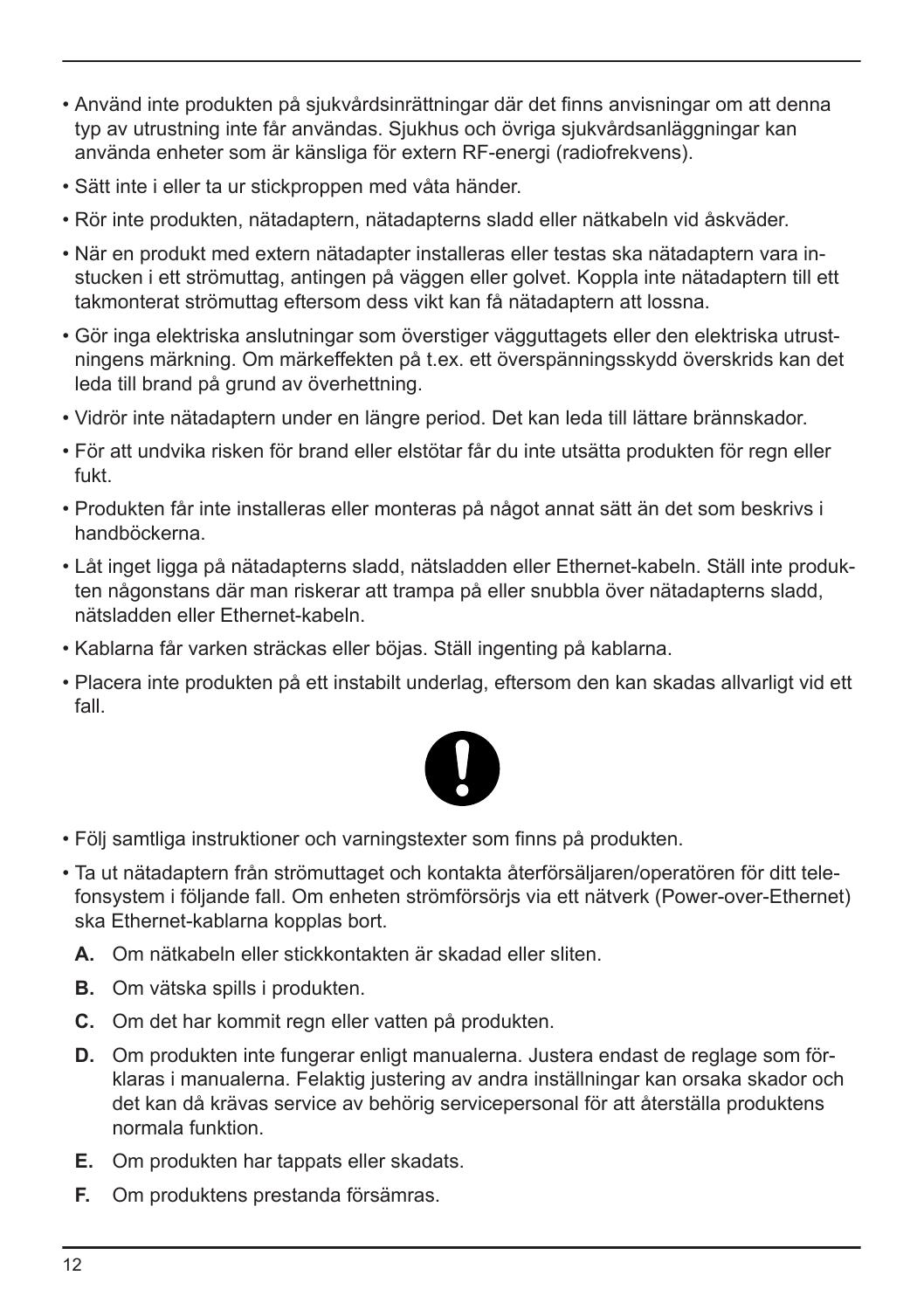- **G.** Om produkten ger ifrån sig rök, onormal lukt eller ovanliga ljud. Dessa förhållanden kan orsaka brand eller elektriska stötar.
- **H.** Om vatten har spillts på nätadaptern, nätadapterns sladd eller nätkabeln, eller om de är våta. Det kan leda till brand, elstötar och personskador.
- **I.** Om skada på produkten gör att invändiga komponenter exponerats.
- Mycket höga ljudvolymer i öronsnäckor, hörlurar eller headset kan orsaka hörselskador.
- Stäng av enheten i områden med explosionsrisk som förvaringsutrymmen för bränsle/ kemikalier eller vid sprängningsområden.
- Kontakta tillverkaren av personliga medicinska produkter, som pacemakers, för att avgöra om de är lämpligt skyddade från extern RF-energi (radiofrekvens).
	- –För Nordamerika:

Produkten arbetar i ett frekvensområde från 1920 MHz till 1930 MHz, och den maximala uteffekten är lägre än 0,12 W.

–För Latinamerika:

Produkten arbetar i ett frekvensområde från 1910 MHz till 1920 MHz, och den maximala uteffekten är lägre än 0,25 W.

- –För alla andra länder/regioner: Produkten arbetar i ett frekvensområde från 1880 MHz till 1900 MHz, och den maximala uteffekten är lägre än 0,25 W.
- Batterierna och handenhetens bältesclips kan vara en kvävningsrisk. Håll batterierna och handenhetens bältesclips utom räckhåll för barn.
- Telefonlurens hörsnäcka är magnetisk och kan dra till sig små metallföremål.
- Sätt in stickproppen helt i strömuttaget. Underlåtenhet att göra det kan leda till elstötar och/eller överhettning med risk för brand.
- Nätadaptern ska endast anslutas till den typ av strömkälla som anges på produktens etikett. Kontakta din telefonoperatör eller ditt elbolag om du inte är säker på vilken typ av strömkälla du har hemma.
- Använd bara den medföljande nätadaptern.
- Kontrollera att den vägg som produkten (cirka 1,0 kg [35,27 oz]) ska monteras på kan bära upp produkten. Om väggen inte klarar det måste den förstärkas.
- Använd endast den angivna utrustningen för väggmontering.
- Det rekommenderas att produkten kopplas bort vid åskväder eftersom garantin inte täcker några skador som uppstår vid blixtnedslag och överspänningar. Åskskydd rekommenderas.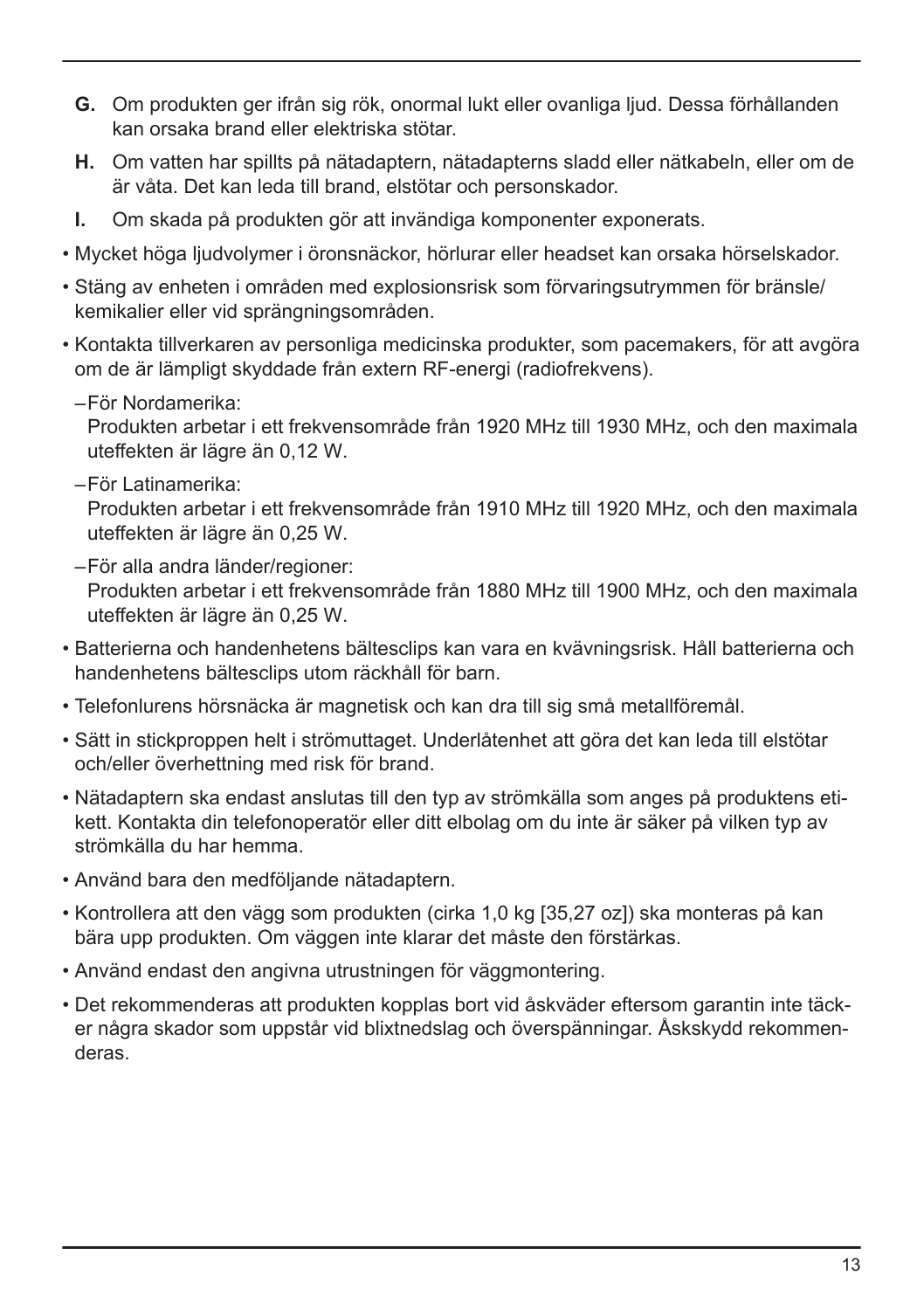## **VAR FÖRSIKTIG**



- Placera aldrig produkten och kablarna nära eller över ett element eller annan värmekälla.
- Produkten ska inte placeras utomhus (ställ den inomhus).
- Produkten ska inte placeras nära högspänningsutrustning.
- Produkten ska inte placeras på ett metallföremål.
- Du får inte öppna eller demontera batterierna. Elektrolyten är frätande och kan orsaka frätskador på hud eller ögon. Elektrolyten är giftig om den sväljs.
- Torka inte denna produkt i en mikrovågsugn.
- Använd inte nätadaptern om den har befunnit sig under vatten.
- Bunta inte ihop kablar som är anslutna till produkten med nätkablarna till maskiner som befinner sig i närheten.
- Rör aldrig oisolerade Ethernet-kablar eller LAN-terminaler såvida inte LAN har kopplats bort vid nätverksanslutningen.



- Nätadaptern är den huvudsakliga anslutningen som används för att koppla bort enheten. Kontrollera att nätadaptern befinner sig i närheten av produkten och är lätt åtkomlig.
- Använd bara nätadaptern, batterierna och laddaren som anges i den här bruksanvisningen.
- Var försiktig när du hanterar batterierna så att du inte kortsluter dem mot ledande material som ringar, armband och nycklar. Batterierna och/eller ledaren kan bli varma och orsaka brännskador.
- Ladda de batterier som medföljer eller rekommenderas för produkten i enlighet med de anvisningar och begränsningar som anges i manualerna.
- Koppla bort produkten från vägguttaget och ta bort den från väggen om den inte ska användas under en lägre tid. Koppla bort Ethernet-kabeln när produkten får ström från ett PoE-strömuttag.
- Rengör regelbundet nätkabeln med en mjuk, torr trasa för att ta bort damm och övrigt skräp.
- Produkten kanske inte fungerar vid ett strömavbrott.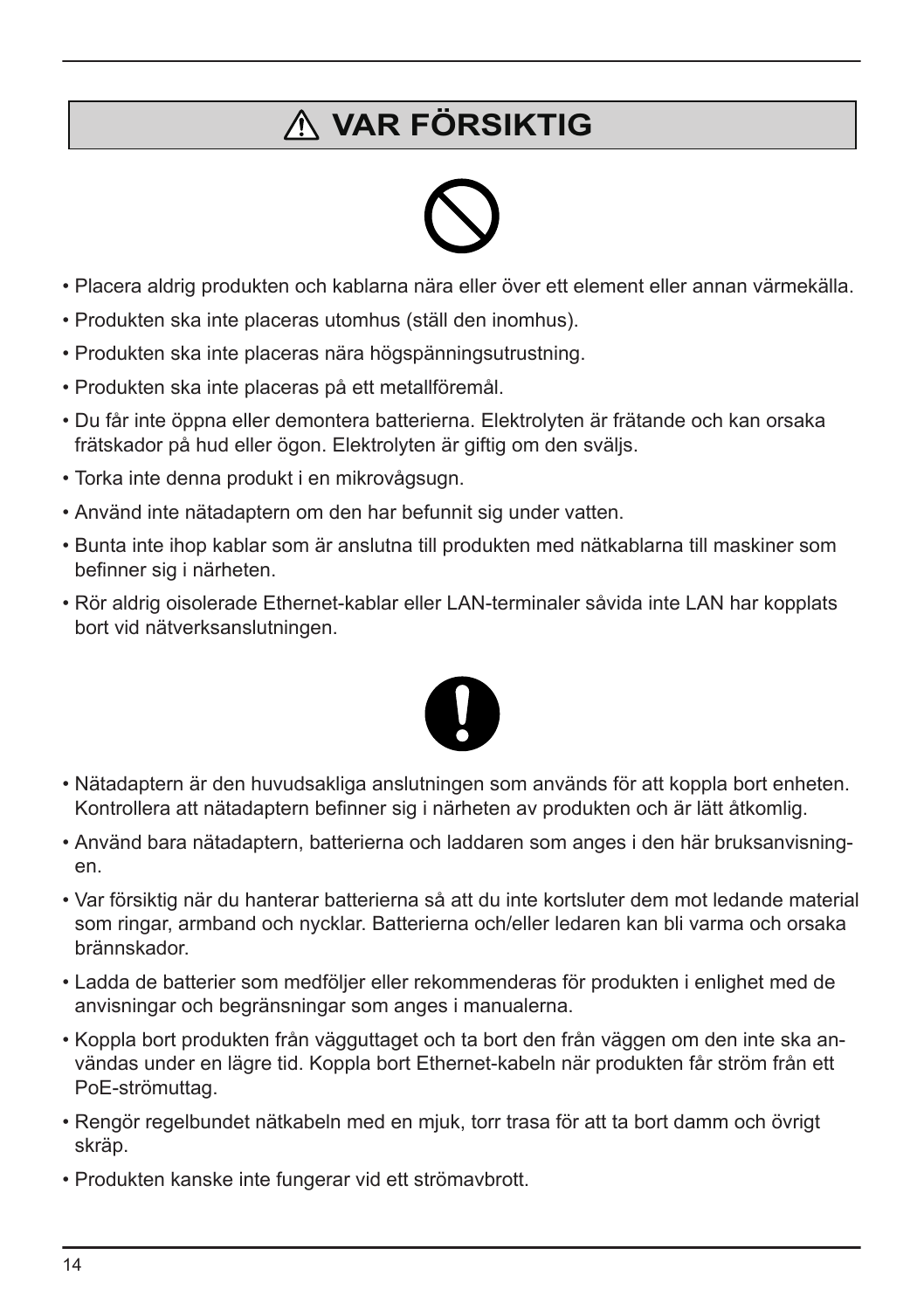- När skruvarna skruvas in i väggen ska du undvika att komma i kontakt med metallister, metalltrådslister och metallplattor i väggen.
- Använd kablar som är brandtåliga eller brandsäkra.
- Om batterierna byts ut på ett felaktigt sätt kan det leda till explosionsrisk.

### **Viktiga säkerhetsanvisningar**

När du använder din produkt bör du alltid vara noggrann med att vidta försiktighetsåtgärder för att minska risk för brand, elektrisk stöt och personskador, inklusive följande:

- Använd inte produkten nära vatten, t.ex. i närheten av badkar, handfat, diskbänk eller tvättutrymme, i fuktig källare eller i närheten av simbassäng.
- Använd inte produkten under åskväder. Blixtnedslag kan orsaka elektriska stötar.
- Använd inte produkten för att rapportera en gasläcka i närheten av läckan.
- Använd endast strömsladden och batterier som omnämns i handboken. Bränn inte batterier. De kan explodera. Kontakta lokala myndigheter för eventuella specialinstruktioner för kassering.
- Blanda inte gamla och nya batterier.

# **SPARA DESSA ANVISNINGAR**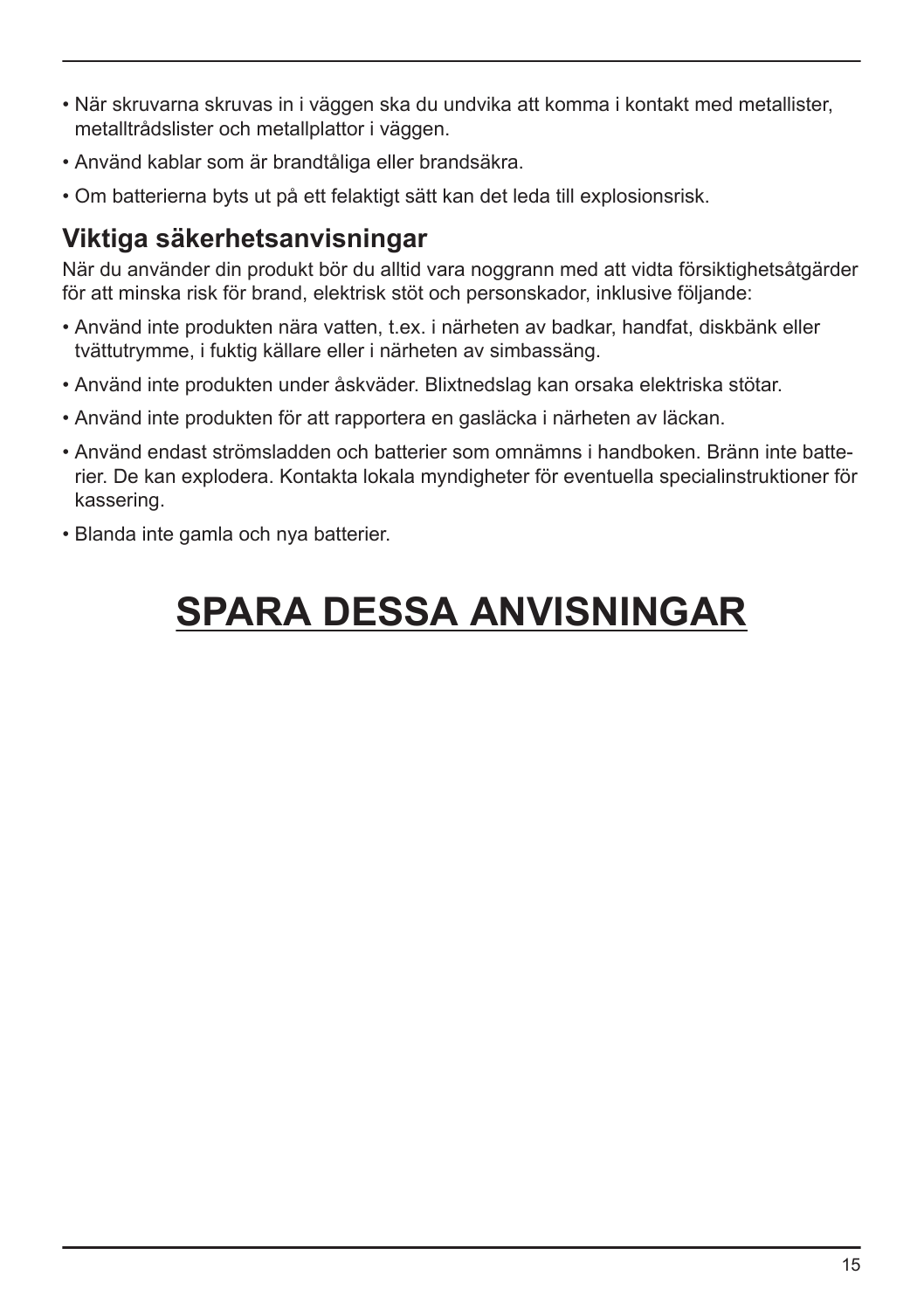### **Sikkerhedsvejledning**

Følg altid de følgende sikkerhedsforanstaltninger for at reducere risikoen for personskade, dødsfald, elektrisk stød, brand, funktionsfejl og beskadigelse af udstyr eller ejendom. **Symbolforklaring**

De følgende symboler bruges til at klassificere og beskrive den risiko for fare og personskade, der kan opstå, når sikkerhedsvejledningen ikke følges, og enheden anvendes forkert.



**FORSIGTIG!**

 $\bigwedge$ 

Angiver en potentiel fare, der kan resultere i alvorlig personskade eller død.

Angiver en fare, der kan resultere i mindre personskader eller beskadigelse af produktet eller andet udstyr.

De følgende symboler bruges til at klassificere og beskrive typen af vejledninger, der skal følges.



Dette symbol bruges til at advare brugere om, at en specifik betjeningsprocedure ikke må udføres.



Dette symbol bruges til at advare brugere om, at en specifik betjeningsprocedure skal følges for at betjene produktet på sikker vis.

## **ADVARSEL**



- Af sikkerhedsgrunde må produktet eller ekstra tilbehør ikke ændres fysisk.
- Reducer risikoen for brand, elektrisk stød eller beskadigelse af produktet ved at undlade at skille produktet ad eller ændre på det. Lad kun kvalificerede serviceteknikere installere og udføre service på produktet. Åbning eller fjernelse af lågene kan udsætte dig for farlige spændinger eller andre risici. Hvis produktet samles forkert, kan det forårsage elektrisk stød.
- Stik ikke genstande ind i dette produkt gennem åbningerne, da genstandene kan komme i kontakt med farlige spændingspunkter eller kortslutte dele, så der opstår risiko for ildebrand eller elektrisk stød. Spild aldrig væske af nogen art på eller ned i produktet.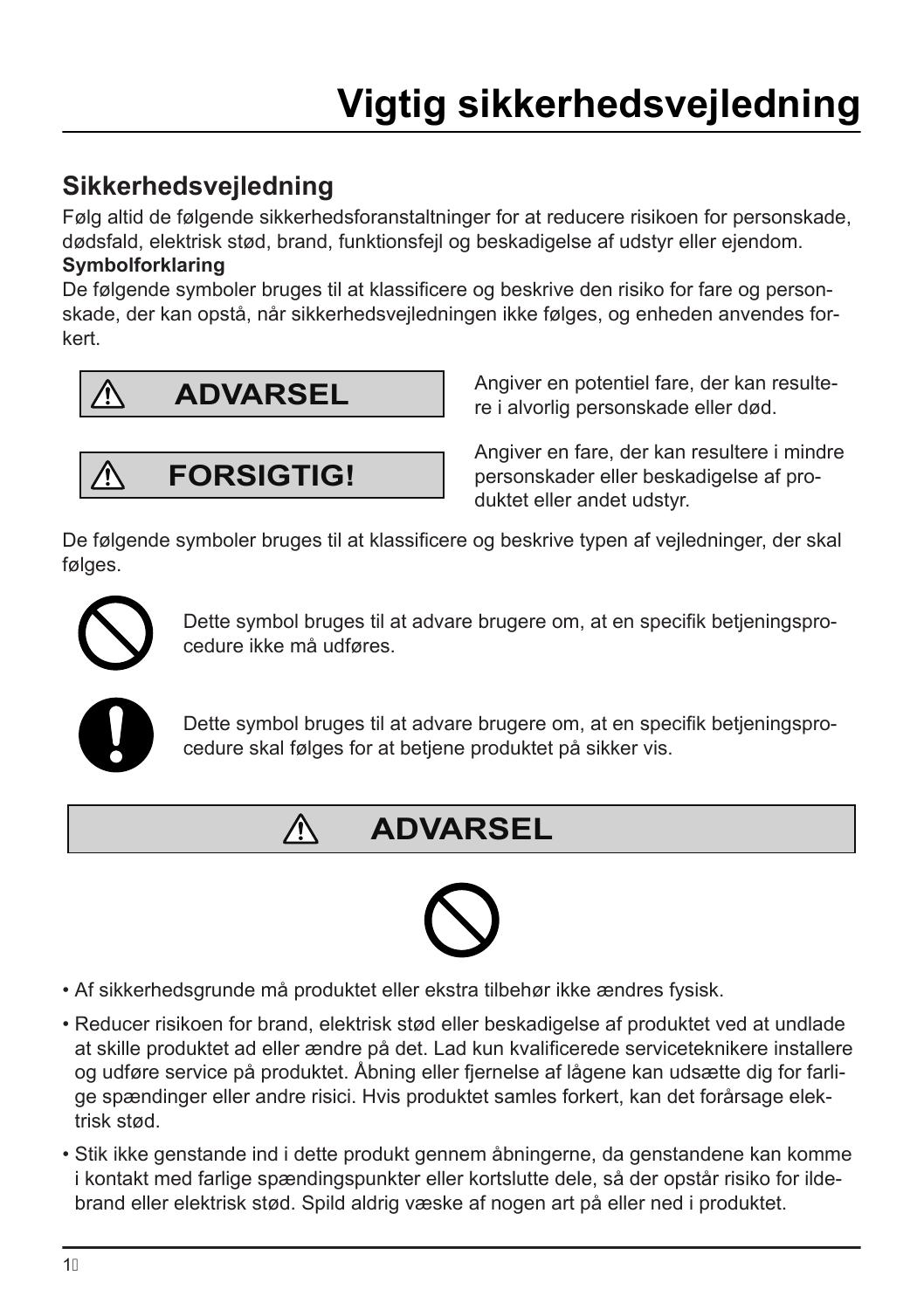- Brug ikke produktet på hospitaler og klinikker eller lignende, hvor opslag forbyder dette. Hospitaler eller klinikker kan anvende enheder, der kan være følsomme over for ekstern radiofrekvens.
- Tilslut eller fjern ikke lysnetstikket, mens dine hænder er våde.
- Undlad at berøre produktet, lysnetadapteren, ledningen til lysnetadapteren eller netledningen, når det lyner.
- Når du installerer eller tester et produkt med en ekstern lysnetadapter, skal lysnetadapteren tilsluttes en stikkontakt i væggen eller på gulvet. Tilslut ikke lysnetadapteren til en loftmonteret stikkontakt, da lysnetadapterens vægt kan få den til at falde ud af stikkontakten.
- Foretag ikke strømtilslutninger, der overstiger grænseværdierne for stikkontakten eller strømforsyningen. Hvis effekten for f.eks. en transientbeskyttelse overskrides, kan der opstå brand som følge af varmeudviklingen.
- Rør ikke ved lysnetadapteren i længere tid ad gangen. Det kan forårsage lette forbrændinger.
- Produktet må ikke udsættes for nedbør eller fugt, da det kan medføre brand eller elektrisk stød.
- Installer og monter kun produktet i overensstemmelse med de beskrevne anvisninger.
- Lad ikke noget hvile på lysnetadapterens ledning, netledningen eller Ethernet-kablet. Placer ikke produktet, hvor der er risiko for, at nogen træder på eller falder over lysnetadapterens ledning, netledningen eller Ethernet-kablet.
- Kablerne må ikke strækkes eller bøjes. Lad heller ikke noget hvile på kablerne.
- Placer ikke produktet på en ustabil overflade, da det kan medføre alvorlig indvendig beskadigelse, hvis produktet falder på gulvet.



- Følg alle advarsler og instruktioner på produktet.
- Tag lysnetadapteren ud af stikkontakten, og kontakt forhandleren af dit telefonsystem/din tienesteudbyder i følgende tilfælde: Fiern Ethernet-kablerne, hvis strømmen forsynes fra netværket til produktet (Power-over-Ethernet).
	- **A.** Hvis strømledningen eller strømstikket er beskadiget eller flosset.
	- **B.** Hvis der er spildt væske i produktet.
	- **C.** Hvis produktet er blevet udsat for regn eller vand.
	- **D.** Hvis produktet ikke fungerer som beskrevet i manualerne. Foretag kun justering af de kontrolfunktioner, der beskrives i manualerne. Forkert justering af andre kontrolelementer kan forårsage beskadigelse og vil muligvis kræve reparation af kvalificerede serviceteknikere for at få produktet til at fungere normalt igen.
	- **E.** Hvis produktet har været tabt eller er blevet beskadiget.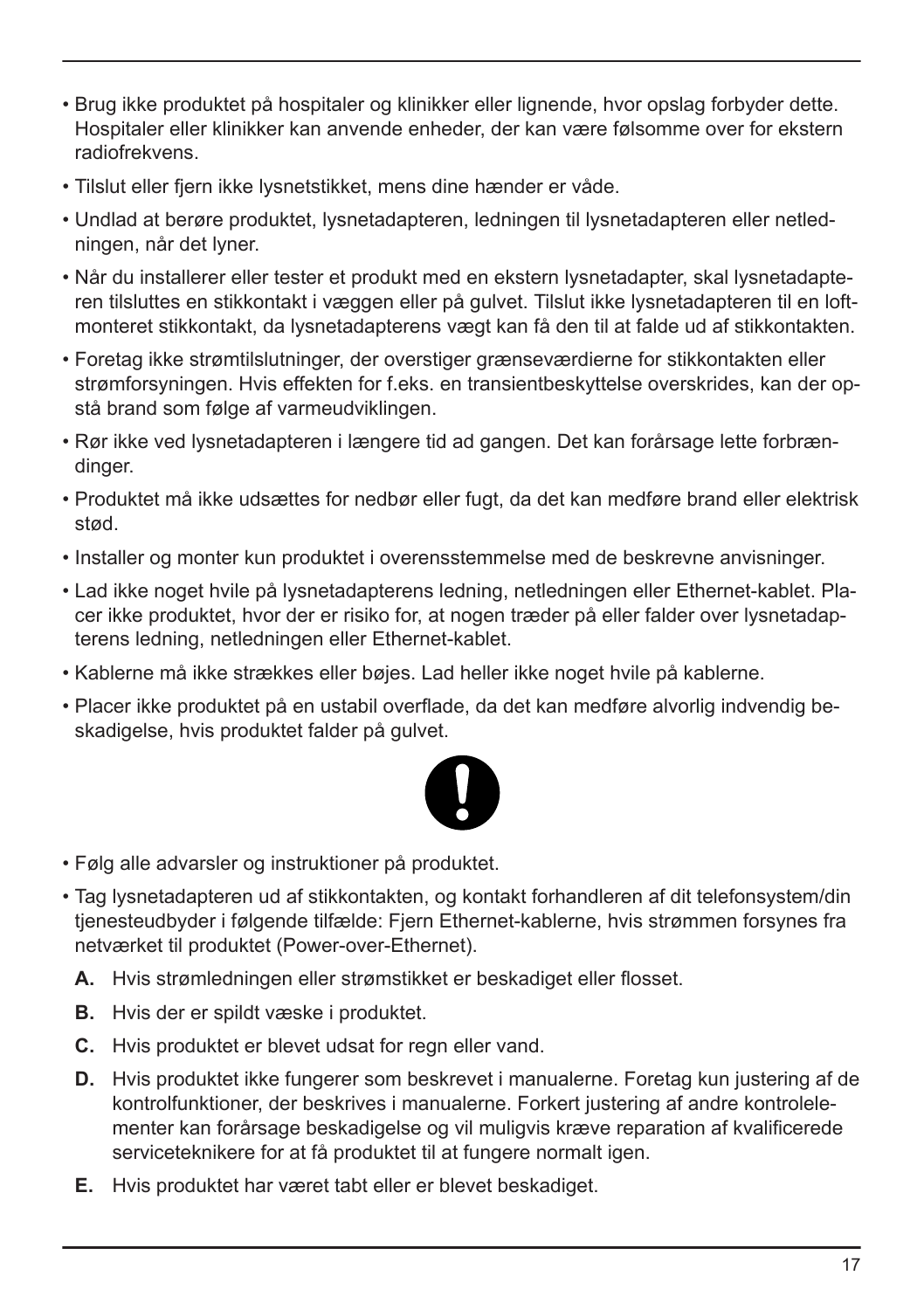- **F.** Hvis produktets ydeevne forringes.
- **G.** Hvis der kommer røg ud af produktet, det lugter underligt eller siger usædvanlige lyde. Dette kan medføre brand eller elektrisk stød.
- **H.** Hvis der kommer vand på lysnetadapteren, ledningen til lysnetadapteren eller netledningen, eller de er våde. Det kan medføre brand, elektrisk stød eller tilskadekomst.
- **I.** Hvis produktet er blevet beskadiget, og interne dele er blevet blotlagt.
- For høj lydstyrke i øretelefoner, hovedtelefoner eller hovedsæt kan medføre nedsat hørelse.
- Sluk enheden i nærheden af områder med risiko for eksplosionsfare, f.eks. nær lagre med brændstof eller kemiske stoffer eller ved sprængningsaktiviteter.
- Kontakt producenten af personligt medicinsk udstyr såsom pacemakere for at få oplysning om, hvorvidt det er tilstrækkeligt beskyttet mod ekstern radiofrekvens.
	- –For Nordamerika:

Produktet fungerer i frekvensområdet 1920 MHz til 1930 MHz, og maksimalt outputniveau er mindre end 0,12 W.

–For Latinamerika:

Produktet fungerer i frekvensområdet 1910 MHz til 1920 MHz, og maksimalt outputniveau er mindre end 0,25 W.

–For alle andre lande/områder:

Produktet fungerer i frekvensområdet 1880 MHz til 1900 MHz, og maksimalt outputniveau er mindre end 0,25 W.

- Batterierne og gaflen til telefonrøret udgør kvælningsfare. Opbevar batterierne og gaflen til telefonrøret uden for børns rækkevidde.
- Ørestykket i røret er magnetiseret og kan indeholde mindre jerndele.
- Sæt stikket helt ind i stikkontakten. I modsat fald kan det medføre elektrisk stød og/eller kraftig varmeudvikling med brand til følge.
- Lysnetadapteren må kun tilsluttes den type elforsyning, der er angivet på produktmærkatet. Hvis du er i tvivl om, hvilken type elforsyning du har i hjemmet, skal du kontakte forhandleren af dit telefonsystem/din tjenesteudbyder.
- Brug kun den medfølgende lysnetadapter.
- Kontrollér, at den væg, produktet (ca. 1,0 kg [35,27 oz]) skal monteres på, er stærk nok til at bære produktet. Hvis den ikke er det, er det nødvendigt at forstærke væggen.
- Brug kun det anviste vægmonteringsudstyr.
- Vi anbefaler, at produktet frakobles lysnettet under uvejr, da garantien ikke dækker skader opstået som følge af lynnedslag og overbelastning af lysnettet. Vi anbefaler beskyttelse mod lynnedslag.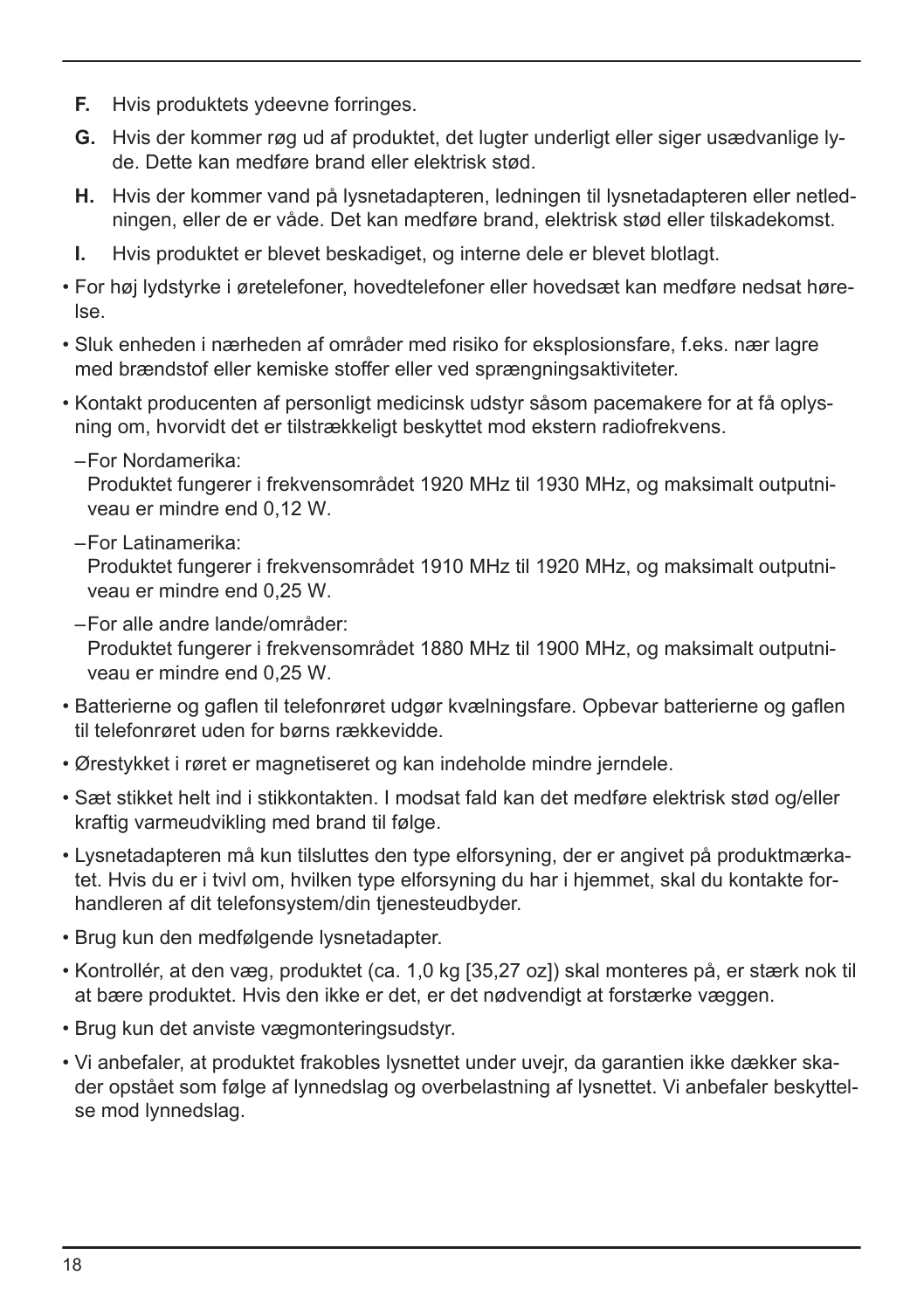#### Λ **FORSIGTIG!**



- Produktet og kablerne bør aldrig placeres nær eller over en radiator eller anden varmekilde.
- Produktet bør ikke placeres udendørs (anvend produktet indendørs).
- Produktet bør ikke placeres nær udstyr med høj spænding.
- Produktet bør ikke placeres på en metalflade.
- Åbn og adskil ikke batterierne. Udløbet elektrolyt forårsager korrosion og kan give forbrændinger eller øjen- og hudskader. Elektrolytten er giftig, hvis den indtages.
- Benyt ikke mikrobølgeovn til at tørre produktet.
- Brug ikke lysnetadapteren, hvis den har været nedsænket i vand.
- Undlad at placere kabler, der er tilsluttet produktet, i bundter med netledninger fra andre maskiner, som er placeret i nærheden.
- Rør aldrig ved uisolerede Ethernet-kabler eller LAN-terminaler, med mindre LANterminalen er blevet deaktiveret via netværksbrugergrænsefladen.



- Lysnetadapteren anvendes som hovedafbryder. Sørg for, at lysnetadapteren er placeret på et lettilgængeligt sted i nærheden af produktet.
- Anvend kun den lysnetadapter, de batterier og den lader, der er angivet i manualerne.
- Udvis forsigtighed ved håndtering af batterierne, så du ikke forårsager kortslutning mellem batterierne og ledende materialer som ringe, armbånd og nøgler. Batterierne og/eller det ledende materiale kan overophedes og forårsage brandskader.
- Batterierne, der leveres sammen med eller angives at skulle bruges sammen med dette produkt, må kun oplades i overensstemmelse med instruktioner og begrænsninger i manualerne.
- Når produktet ikke bliver benyttet i en længere periode, skal det tages ud af AC-stikket og stikkontakten på væggen. Når produktet modtager strøm fra en PoE-strømforsyning, skal Ethernet-kablet afbrydes.
- Rengør jævnligt strømstikket med en blød, tør klud for at fjerne støv og andet snavs.
- I tilfælde af strømafbrydelse fungerer produktet muligvis ikke.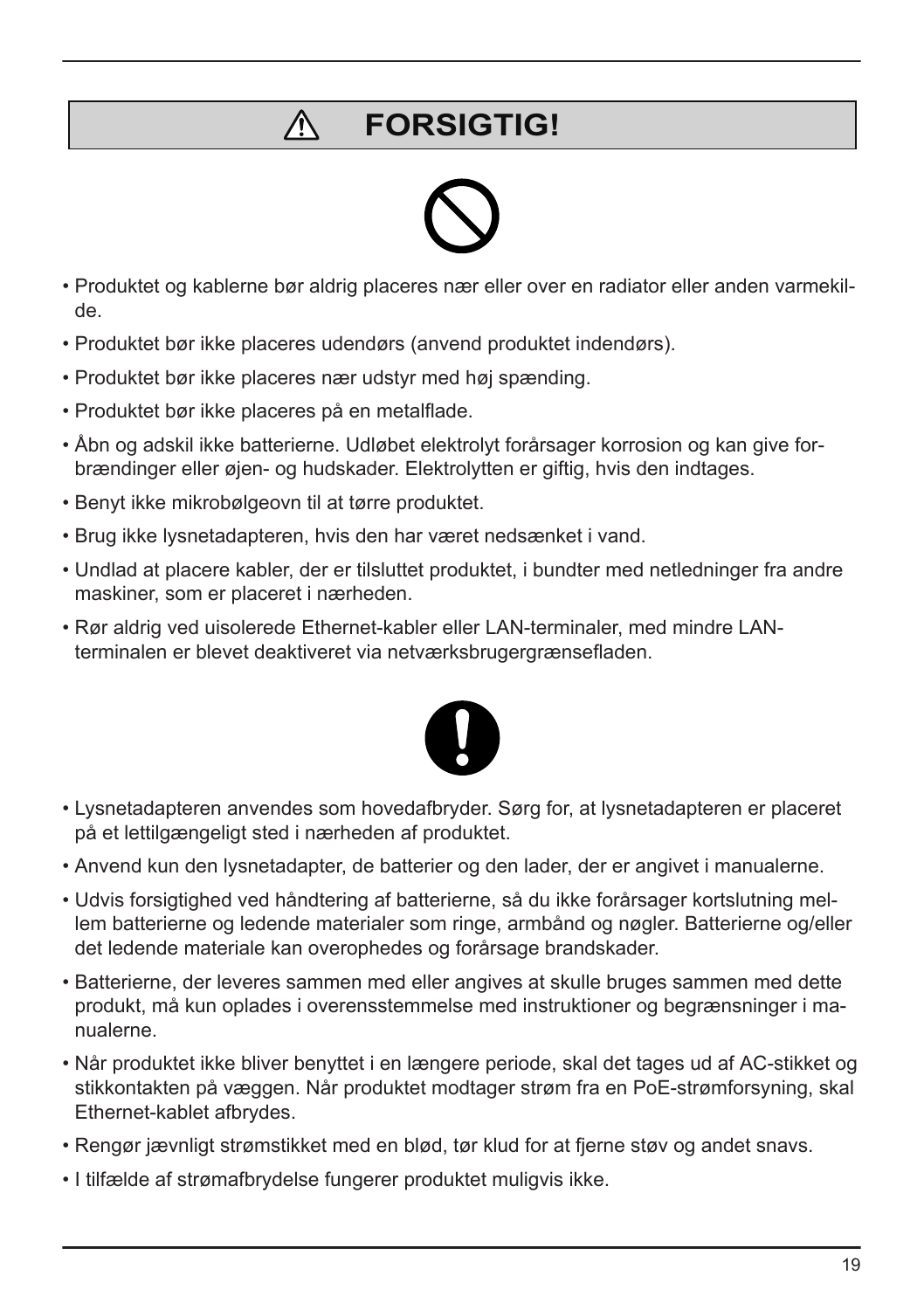- Når du skruer skruerne i væggen, skal du undgå at berøre metallægter, stållægter eller metalplader i væggen.
- Brug kabler, der er brandhæmmende eller brandsikre.
- Der er eksplosionsfare, hvis batterierne ikke genindsættes korrekt.

### **Vigtig sikkerhedsvejledning**

Når du bruger produktet, skal du altid overholde de grundlæggende sikkerhedsforanstaltninger for at undgå brand, elektrisk stød og personskade. Nedennævnte sikkerhedsvejledninger bør følges:

- Brug ikke dette produkt i nærheden af vand, f.eks. et badekar, en vaskebalje, en køkkenvask eller en vaskemaskine, i en våd kælder eller i nærheden af et svømmebassin.
- Undgå at bruge produktet i uvejr. Der er en lille risiko for elektrisk stød i forbindelse med lynnedslag.
- Brug ikke produktet til rapportering af en gaslækage i nærheden af lækagen.
- Brug kun den netledning og de batterier, der er angivet i denne vejledning. Batterier må ikke brændes. De kan eksplodere. Undersøg reglerne for bortskaffelse af særligt affald i dit nærområde.
- Bland ikke gamle og nye batterier.

# **GEM DISSE ANVISNINGER**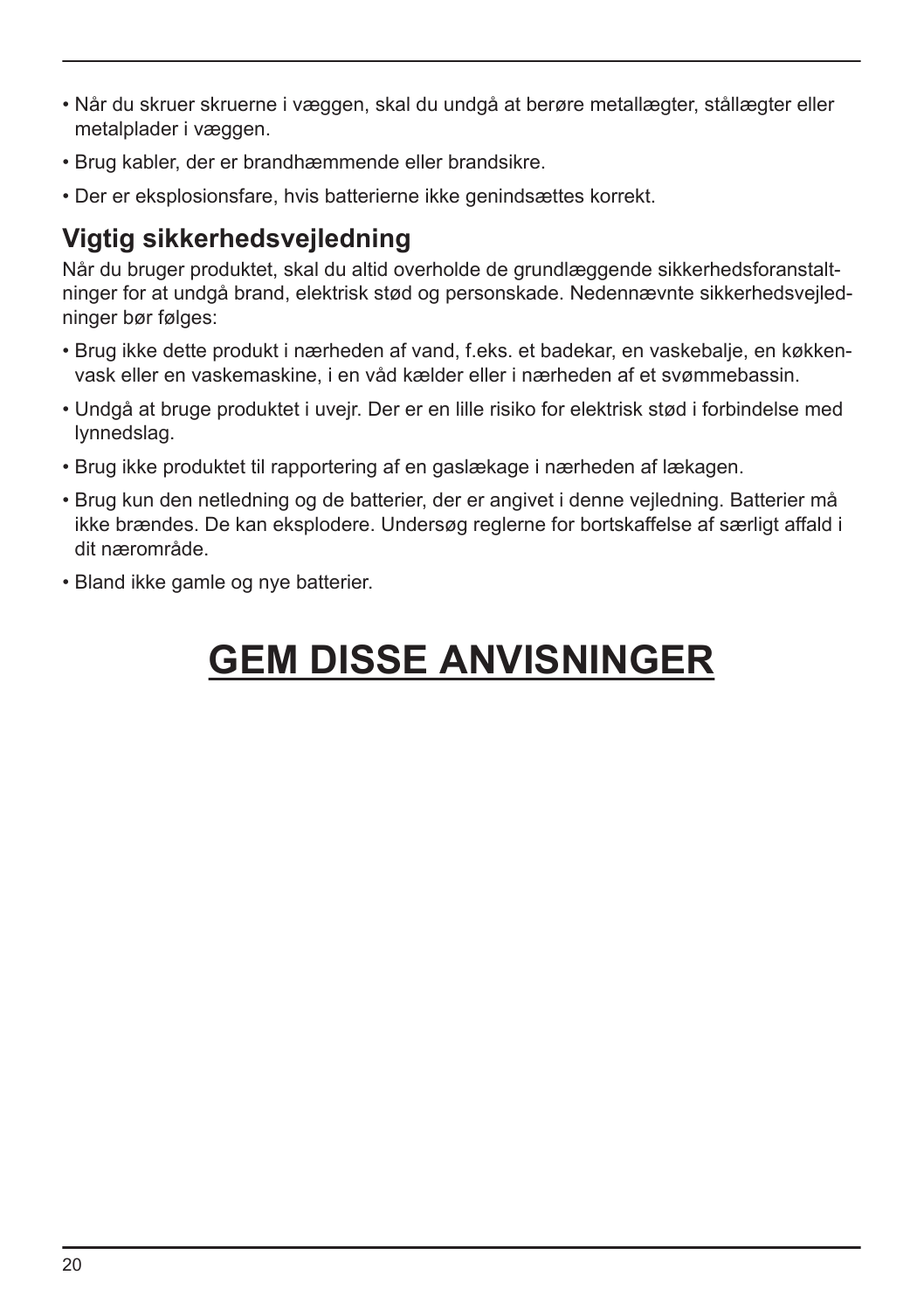# **Instruções de segurança importantes**

### **Para sua segurança**

Com vista a reduzir o risco de ocorrência de prejuízos, morte, choque eléctrico, incêndio, avarias e danos no equipamento ou no material, respeite sempre as seguintes precauções de segurança.

#### **Explicação dos símbolos**

Os símbolos que se seguem são usados para classificar e descrever o nível de risco e prejuízos causados quando a indicação é menosprezada e o equipamento é utilizado de forma inapropriada.



**CUIDADO**

Indica um risco potencial que pode resultar em lesões graves ou morte.

Indica um risco que pode resultar em lesões ou danos menores no produto ou outro equipamento.

Os símbolos que se seguem são utilizados para classificar e descrever o tipo de instruções a ser respeitado.



Λ

Este símbolo é utilizado para alertar os utilizadores para um procedimento operacional específico que não pode ser levado a cabo.



Este símbolo é utilizado para alertar os utilizadores para um procedimento operacional específico que tem de ser adoptado com vista a utilizar a unidade em segurança.

## **ADVERTÊNCIA**



- Por razões de segurança, não modifique fisicamente o produto nem qualquer equipamento opcional.
- Para reduzir o risco de incêndio, choques eléctricos ou provocar danos no produto, não desmonte nem modifique este produto. Este produto só deve ser montado ou intervencionado por pessoal técnico qualificado. Abrir ou remover as tampas pode expor o utilizador a voltagens perigosas ou outros riscos. A remontagem incorrecta do produto pode provocar choque eléctrico.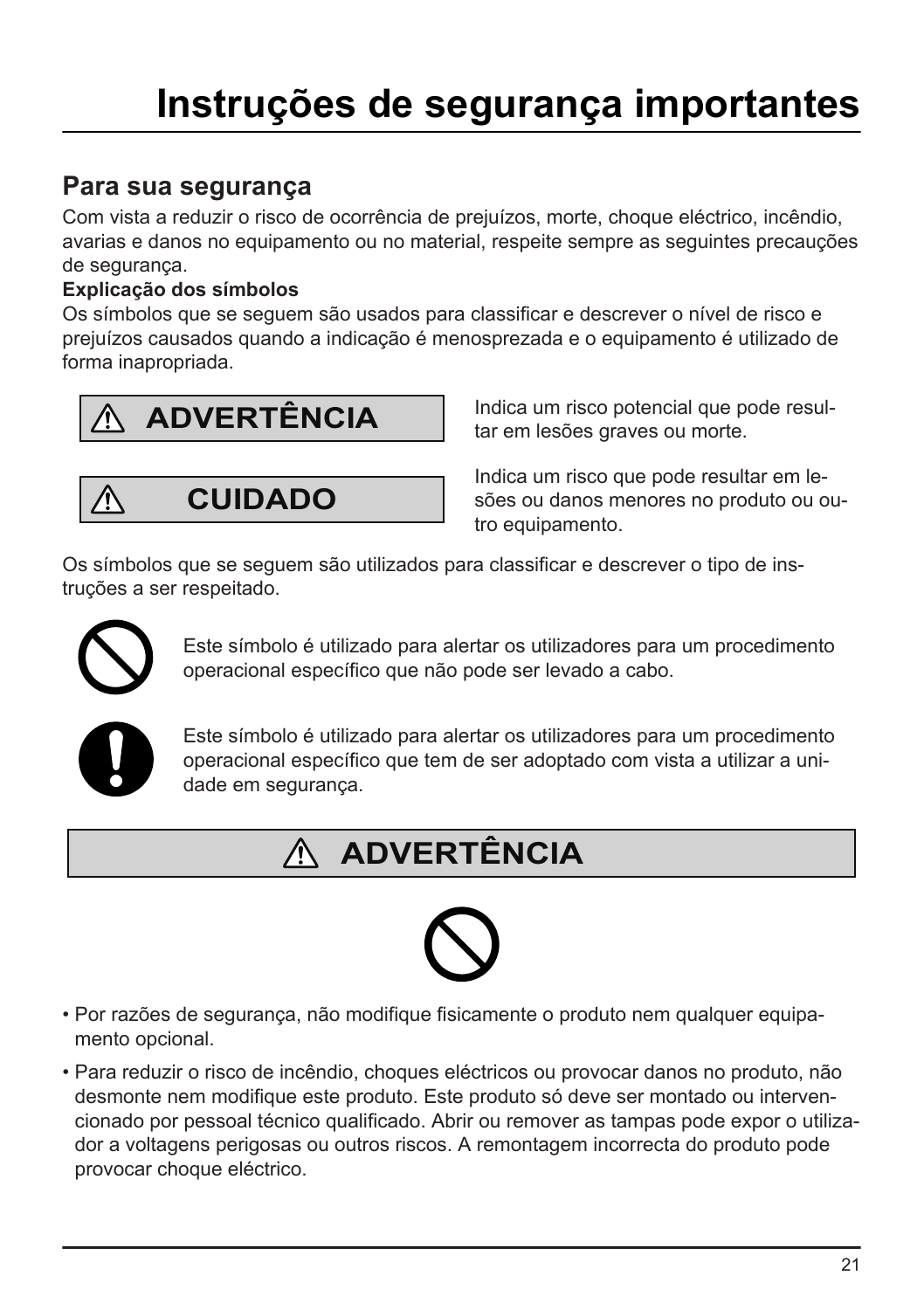- Não insira objectos de nenhum tipo no interior deste produto através das aberturas, pois estes podem tocar em pontos de voltagem perigosos ou provocar um curto-circuito em peças, resultando num risco de incêndio ou choque eléctrico. Nunca derrame qualquer tipo de líquido sobre ou dentro do produto.
- Não utilize o produto em unidades de cuidados de saúde se as normas publicadas na área indicarem que não o deve fazer. Os hospitais ou as unidades de cuidados de saúde podem estar a utilizar dispositivos sensíveis a energia de RF (radiofrequência) externa.
- Não ligue nem desligue a ficha de alimentação com as mãos molhadas.
- Não toque no produto, no adaptador de CA, no cabo do adaptador de CA ou no cabo de alimentação durante uma trovoada.
- Quando montar ou testar um produto com um adaptador de CA externo, o adaptador de CA deve ser ligado a uma tomada montada na parede ou no chão. Não ligue o adaptador de CA a uma tomada de CA montada no tecto, pois o peso do adaptador de CA pode fazer com esta se desligue.
- Não efectue ligações eléctricas que excedam as classificações da tomada de CA ou do equipamento eléctrico. Se a potência nominal do protector anti-sobrecarga, etc., for excedida, poderá provocar um incêndio devido à acumulação de calor.
- Não toque no adaptador de CA durante períodos de tempo prolongados. Se o fizer, pode provocar queimaduras de gravidade reduzida.
- Para evitar possíveis incêndios ou descargas eléctricas, não exponha este produto à chuva ou à humidade.
- Não instale ou monte o produto de qualquer outra forma que não a descrita nos manuais relevantes.
- Certifique-se de que não há qualquer objecto sobre os cabos do adaptador de CA, de alimentação e Ethernet. Não coloque o produto num local onde os cabos do adaptador de CA, de alimentação e de Ethernet possam ser pisados ou no qual as pessoas possam tropeçar.
- Não estique nem dobre os cabos. Certifique-se de que não há qualquer objecto sobre os cabos.
- Não coloque o produto numa superfície instável uma vez que a queda pode provocar graves danos internos.



- Siga todos os avisos e instruções assinalados no produto.
- Desligue o cabo do adaptador de CA da tomada de CA e contacte o seu distribuidor/ prestador de serviços nos seguintes casos. Se a energia for fornecida a partir da rede para o produto (Power-over-Ethernet), desligue os cabos Ethernet.
	- **A.** Quando a ficha ou o cabo de alimentação estão danificados ou gastos.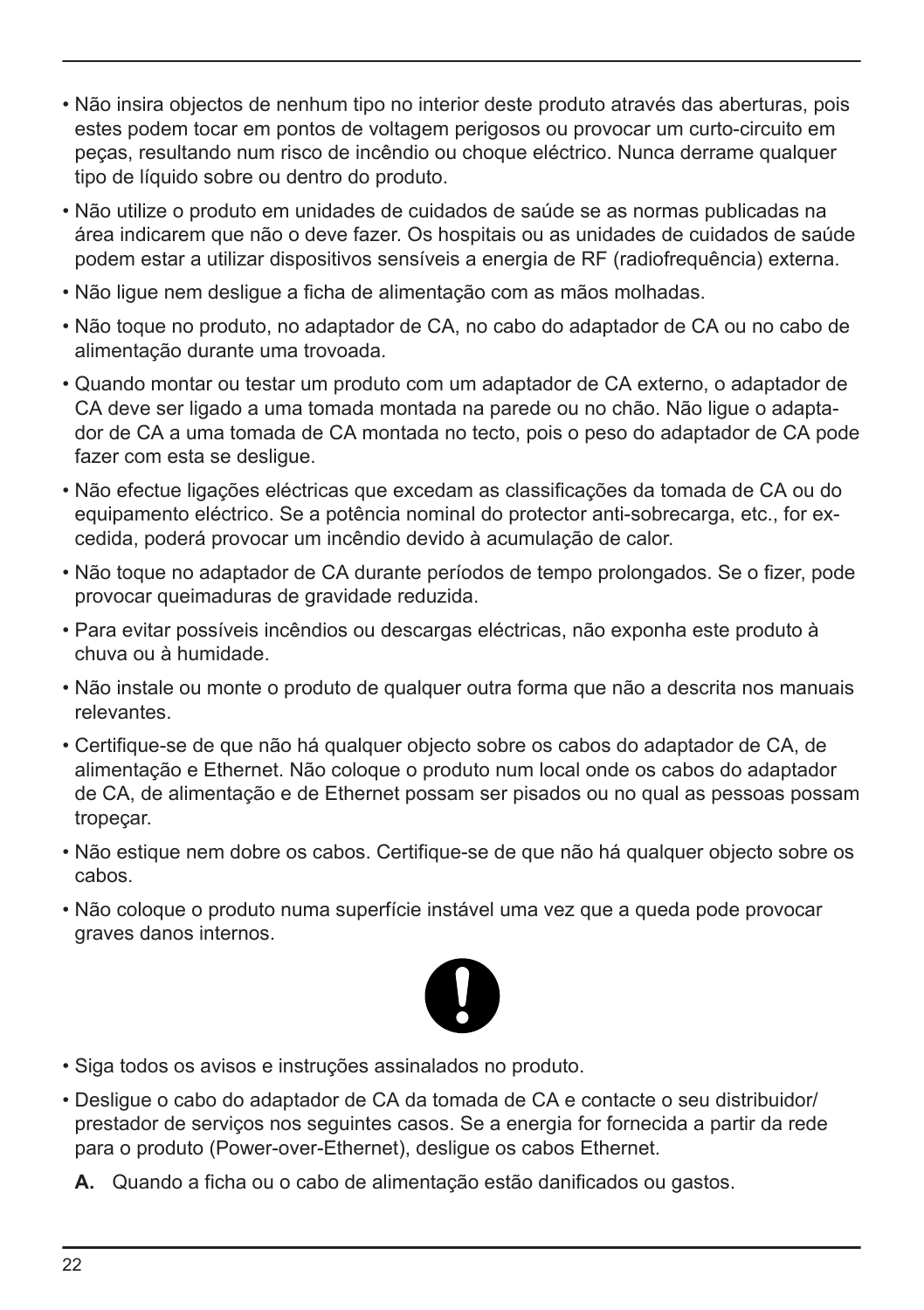- **B.** Caso tenha sido derramado líquido sobre o produto.
- **C.** Caso o produto tenha sido exposto à chuva ou à água.
- **D.** Caso o produto não funcione de acordo com os manuais. Ajuste apenas as funções indicadas nos manuais. O ajuste incorrecto de outras funções poderá causar danos e implicar a assistência de um técnico qualificado que restitua o funcionamento normal do produto.
- **E.** Se a unidade tiver caído ao chão ou estiver danificada.
- **F.** Caso o desempenho do produto se deteriore.
- **G.** Caso o produto emita fumo ou um odor ou som fora do vulgar. Estas situações podem provocar incêndio ou choques eléctricos.
- **H.** Caso seja salpicada água no adaptador de CA, no cabo do adaptador de CA ou no cabo de alimentação ou caso estes estejam molhados. Se o fizer, poderá provocar incêndios, choques eléctricos ou lesões.
- **I.** Se algum dano no produto expuser alguma parte interna.
- A utilização de um volume de som demasiado elevado nos auscultadores, fones de ouvido ou auriculares poderá provocar perda de audição.
- Desligue o dispositivo quando estiver na proximidade de áreas com ambientes potencialmente explosivos tais como instalações de armazenamento de combustível/químicos ou operações explosivas.
- Consulte o fabricante de quaisquer dispositivos médicos, tais como pacemakers, para determinar se possuem o revestimento adequado da energia de RF (radiofrequência) externa.
	- –Para a América do Norte:

O produto funciona na gama de frequência de 1920 MHz a 1930 MHz e o nível máximo de potência de saída é inferior a 0,12 W.

–Para a América do Sul:

O produto funciona na gama de frequência de 1910 MHz a 1920 MHz e o nível máximo de potência de saída é inferior a 0,25 W.

–Para os restantes países/regiões: O produto funciona na gama de frequência de 1880 MHz a 1900 MHz e o nível máximo de potência de saída é inferior a 0,25 W.

- As baterias/pilhas e o gancho do auscultador representam riscos de asfixia. Mantenha as baterias/pilhas e o gancho do auscultador longe do alcance das crianças.
- O auricular deste auscultador é magnetizado e poderá reter pequenos objectos ferrosos.
- Insira completamente o cabo de energia na tomada de CA. O incumprimento desta instrução pode provocar choque eléctrico e/ou calor excessivo capazes de resultar num incêndio.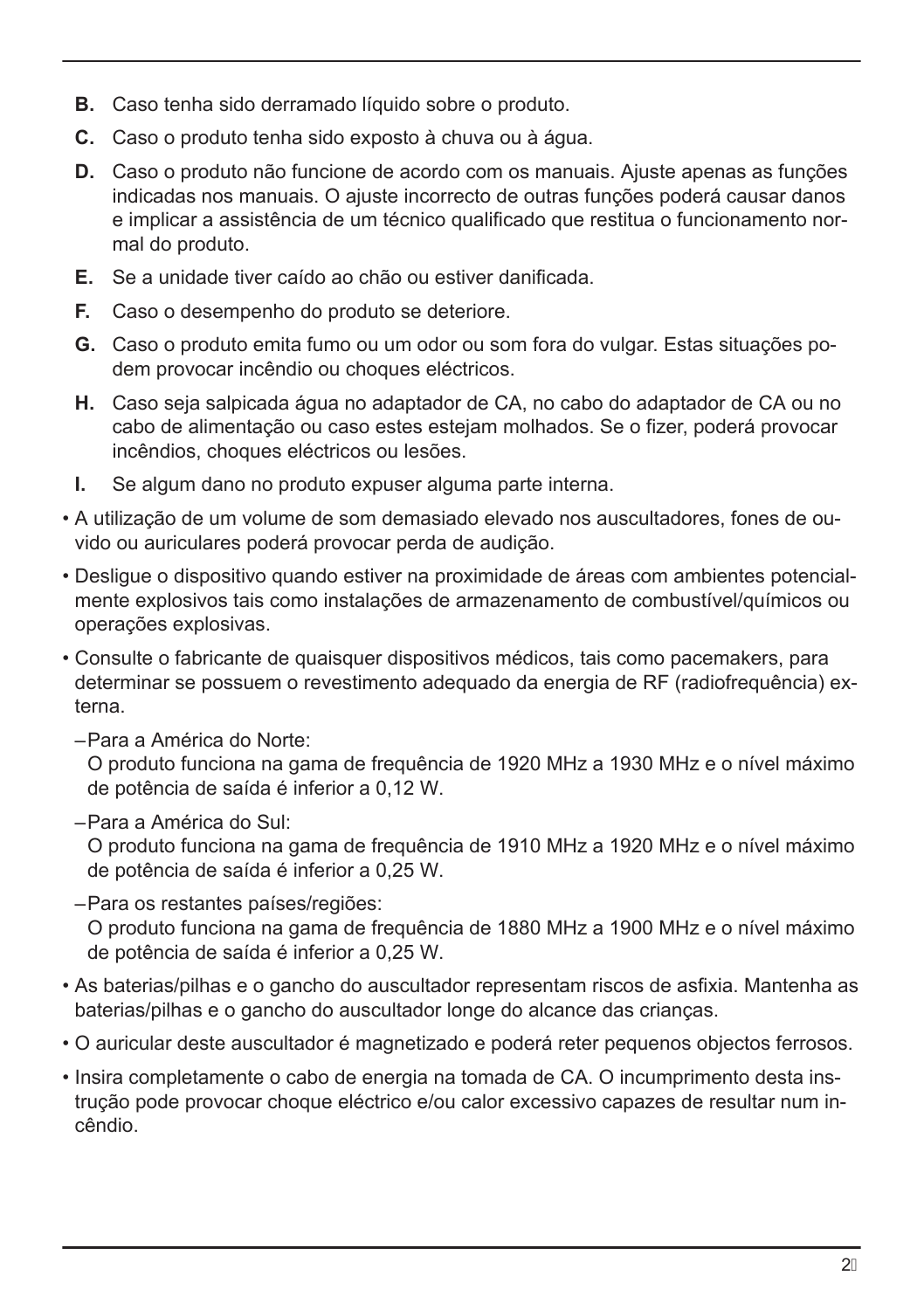- O adaptador de CA deve apenas ser ligado a uma fonte de alimentação eléctrica do tipo especificado na etiqueta do produto. Se não tiver a certeza do tipo de fonte de alimentação de que dispõe em sua casa, contacte o seu fornecedor de serviços.
- Utilize apenas o adaptador de CA incluído.
- Certifique-se de que a parede à qual o produto (com aprox. 1,0 kg [35,27 oz]) será fixado é suficientemente forte para suportar o produto. Caso contrário, a parede terá de ser reforçada.
- Utilize apenas o material de montagem de parede especificado.

Λ

• É aconselhável desligar o produto durante trovoadas, uma vez que a garantia não abrange quaisquer danos provocados por raios ou picos de corrente. É aconselhável a utilização de pára-raios.

## **CUIDADO**



- O produto e respectivos cabos nunca deverão ser colocados perto ou sobre um radiador ou outra fonte de calor.
- O produto não deve ser colocado no exterior (utilize apenas no interior).
- O produto não deve ser colocado próximo de equipamentos de alta tensão.
- O produto não deve ser colocado sobre um objecto de metal.
- Não abra ou desmonte as pilhas. O electrólito libertado é corrosivo e pode causar queimaduras ou lesões nos olhos ou na pele. O electrólito é tóxico se ingerido.
- Não utilize um microondas para secar este produto.
- Não utilize um adaptador de CA se este tiver sido submergido em água.
- Não agrupe os cabos ligados ao produto com os cabos de alimentação de máquinas que se encontrem próximas.
- Nunca toque em cabos Ethernet ou terminais LAN que não estejam isolados, a não ser que a LAN tenha sido desligada na interface da rede.



- O adaptador de CA é utilizado como principal dispositivo de desligar. Certifique-se de que o adaptador está situado perto do produto e que pode ter acesso fácil ao mesmo.
- Utilize apenas o adaptador de CA, o carregador e as baterias/pilhas indicadas nos manuais.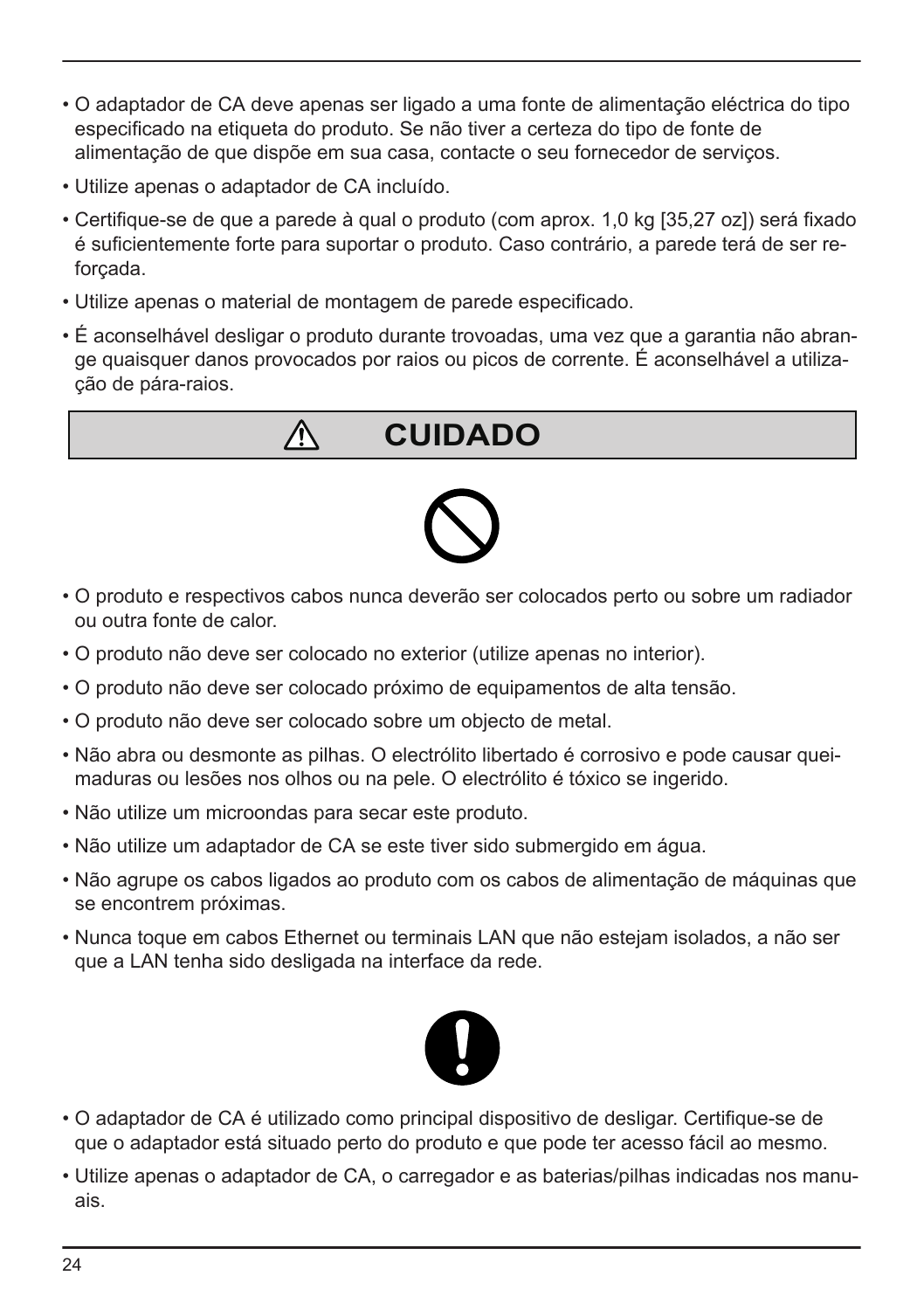- Tome cuidado ao manusear as pilhas para não fazer com que estas entrem em curtocircuito com materiais condutores tais como anéis, pulseiras e chaves. As pilhas e/ou o condutor podem aquecer e provocar queimaduras.
- Carregue as pilhas fornecidas, ou identificadas para utilização, com este produto apenas de acordo com as instruções e limitações especificadas nos manuais.
- Quando não utilizado durante um longo período de tempo, desconecte o produto da tomada de CA e retire-o da parede. Quando o produto receber energia de uma fonte de alimentação PoE, desligue o cabo Ethernet.
- Limpe periodicamente a ficha de alimentação com um pano suave e seco com vista a remover pó e outros resíduos.
- O produto pode não funcionar em caso de falha de energia.
- Ao pressionar os parafusos contra a parede, tenha cuidado para não tocar em elementos metálicos, arame ou outros componentes metálicos da parede.
- Utilize cabos à prova de fogo.
- Existe o perigo de explosão se as pilhas forem substituídas incorrectamente.

#### **Instruções de segurança importantes**

Ao utilizar o produto, deve seguir as precauções básicas de segurança para reduzir o risco de fogo, descargas eléctricas e danos pessoais, incluindo os seguintes:

- Não utilize este produto perto da água, por exemplo, perto de banheiras, lavatórios, pias, lavandarias, em solos húmidos ou perto de piscinas.
- Evite usar o produto durante trovoadas. Pode existir o risco remoto de ficar sujeito a um choque eléctrico de um raio.
- Não use o produto para reportar fugas de gás perto dessa fuga.
- Use só o cabo de alimentação e as pilhas indicadas neste manual. Não coloque as baterias/pilhas no fogo. Poderão explodir. Verifique localmente eventuais instruções de eliminação especiais.
- Não misture pilhas já utilizadas com pilhas novas.

# **GUARDE ESTAS INSTRUÇÕES**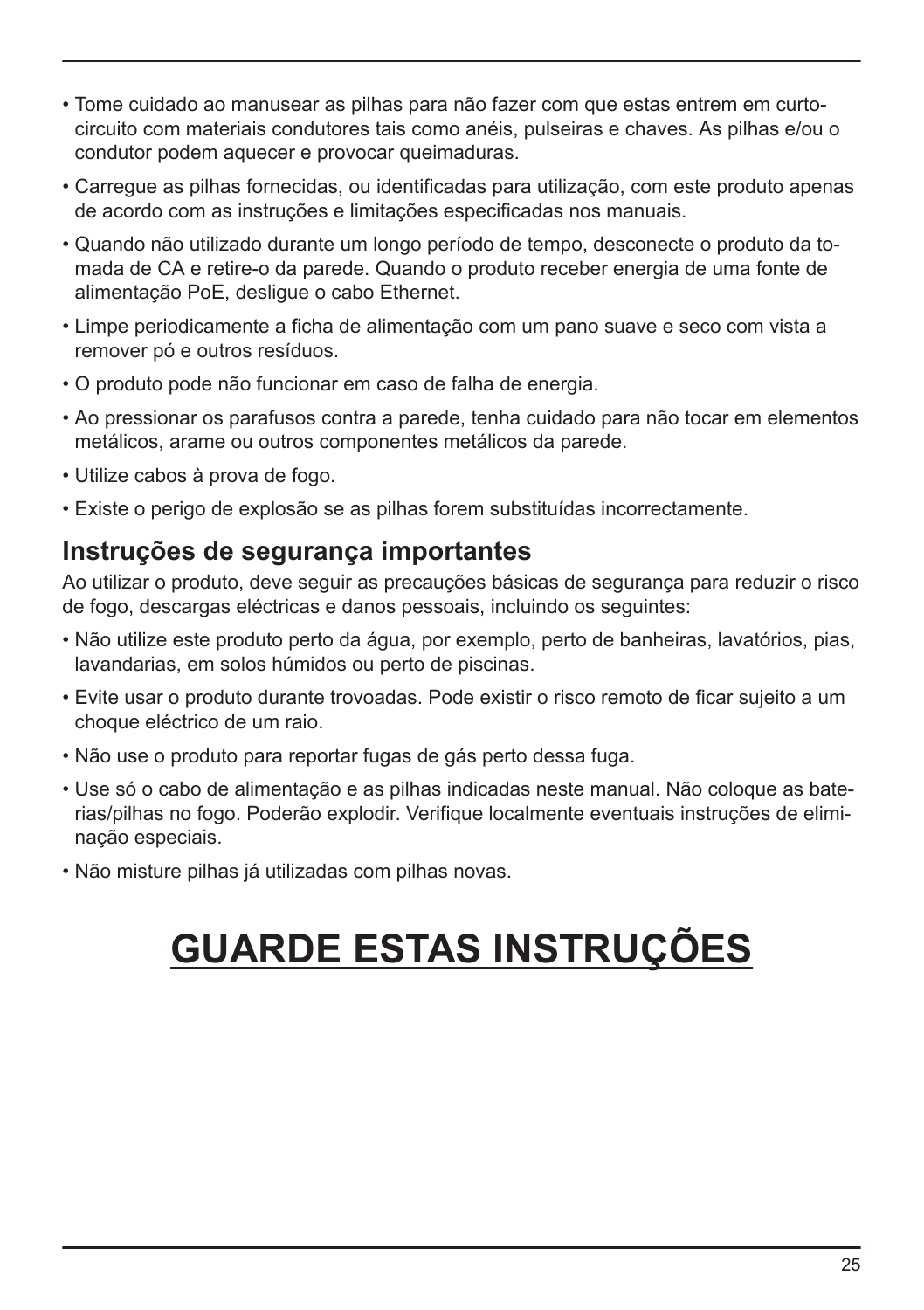# **Důležité bezpečnostní pokyny**

### **Pro vaši bezpečnost**

Chcete-li omezit nebezpečí úrazu elektrickým proudem, vážného nebo smrtelného zranění, požáru, závady zařízení nebo poškození majetku, vždy dodržujte uvedená bezpečnostní upozornění.

#### **Vysvětlení symbolů**

Následující symboly jsou použity pro klasifikaci a popis úrovně rizika a možného úrazu v případě nedodržení pokynů nebo nesprávného použití.





∕∖∖

Upozorňuje na potenciální nebezpečí, které může mít za následek vážné nebo smrtelné zranění.

Upozorňuje na nebezpečí, které může mít za následek méně závažné zranění nebo poškození produktu nebo vybavení.

Následující symboly jsou použity pro klasifikaci a popis pokynů, které je třeba dodržovat.



Tento symbol upozorňuje uživatele na konkrétní postup obsluhy, který není povoleno provést.



Tento symbol upozorňuje uživatele na specifický provozní postup, který je nutné dodržet, aby zařízení pracovalo bezpečným způsobem.

## **Výstraha**



- Z bezpečnostních důvodů žádným způsobem fyzicky neupravujte výrobek ani volitelné příslušenství.
- Chcete-li omezit nebezpečí požáru, úrazu elektrickým proudem nebo poškození výrobku, výrobek nerozebírejte ani neupravujte. Instalaci a údržbu tohoto výrobku by měl provádět pouze kvalifikovaný technik. Otevíráním nebo odstraňováním krytů se vystavujete nebezpečí kontaktu s elektrickým proudem nebo jiným úrazům. Nesprávné sestavení může mít za následek úraz elektrickým proudem.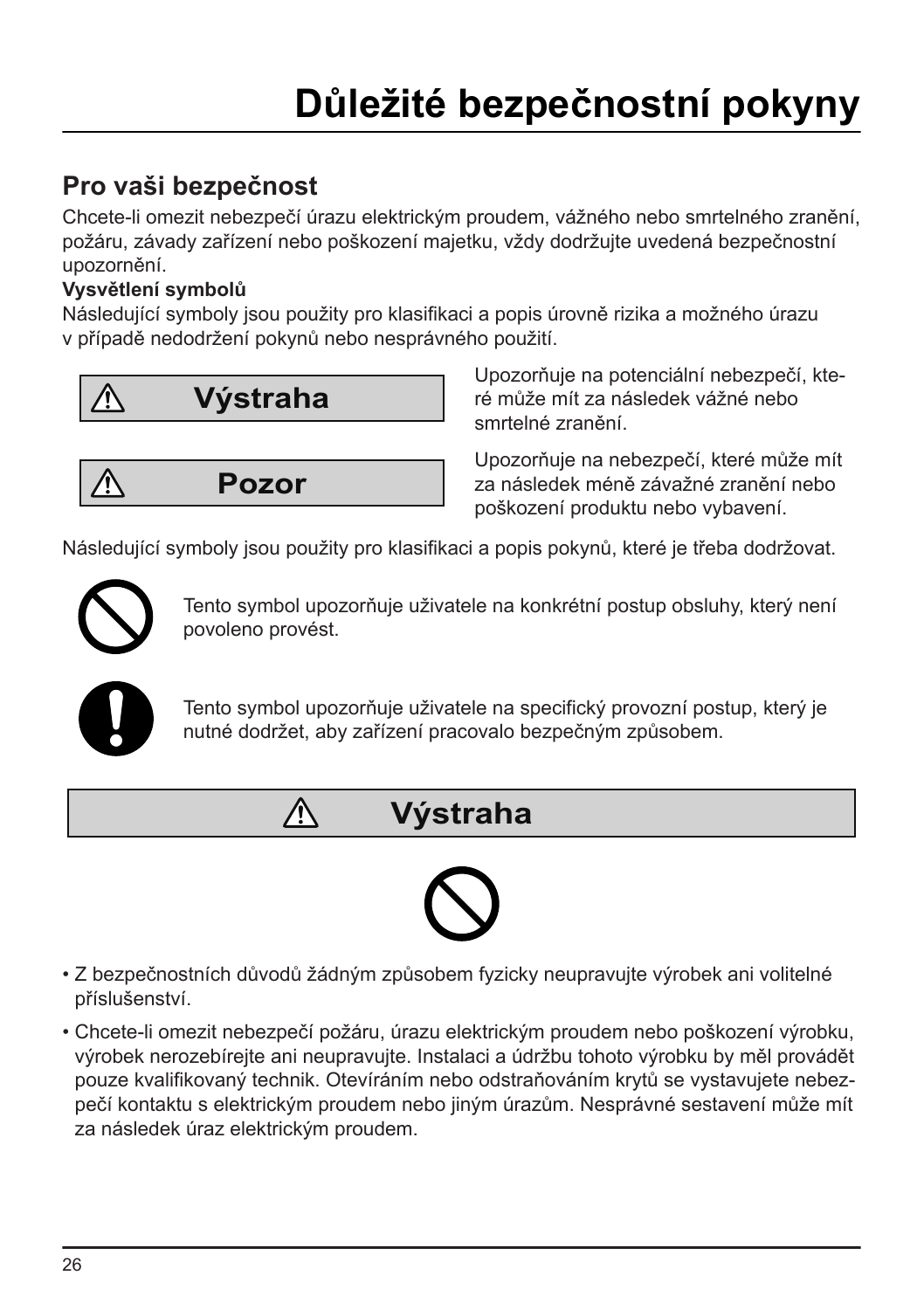- Do otvorů výrobku nevkládejte žádné předměty, protože by se mohly dotknout součástí pod napětím nebo způsobit zkrat s následkem požáru nebo úrazu elektrickým proudem. Vyvarujte se vniknutí jakýchkoli kapalin do výrobku.
- Produkt nepoužívejte ve zdravotnických zařízeních, pokud to zakazují jakékoliv směrnice vyvěšené v dané oblasti. Nemocnice nebo zdravotní střediska mohou využívat zařízení citlivá na vnější radiofrekvenční energii.
- Nezapojujte ani neodpojujte napájecí kabel mokrýma rukama.
- Během bouřky se nedotýkejte výrobku, síťového adaptéru, kabelu síťového adaptéru ani napájecího kabelu.
- Při instalaci nebo testování výrobku s externím síťovým adaptérem by měl být síťový adaptér zapojen do síťové zásuvky namontované ve stěně nebo v podlaze. Nezapojujte síťový adaptér do síťové zásuvky namontované ve stropě, protože by mohl vlastní vahou vypadnout.
- Nezapojujte zařízení do síťové zásuvky nebo zásuvky napájecího zdroje, který nemá dostatečnou kapacitu. Při překročení zatížení přepěťové ochrany nebo podobného zařízení může dojít k požáru v důsledku nahromadění tepla.
- Nedotýkejte se síťového adaptéru po delší dobu. Dlouhodobý kontakt může způsobit mírné popáleniny.
- Z důvodu prevence vzniku požáru nebo úrazu elektrickým proudem nevystavujte zařízení dešti ani zvýšené vlhkosti.
- Výrobek neinstalujte ani nemontujte žádným jiným způsobem než popsaným v příslušných příručkách.
- Na kabelu síťového adaptéru, napájecím kabelu nebo ethernetovém kabelu nenechávejte ležet žádné předměty. Neumísťujte výrobek na taková místa, kde by procházející osoby mohly šlápnout na kabel síťového adaptéru, napájecí kabel nebo ethernetový kabel nebo o něj zavadit.
- Kabely mechanicky nezatěžujte ani neohýbejte. Také nenechávejte na kabelech ležet žádné předměty.
- Nepokládejte výrobek na nestabilní povrchy, protože v případě pádu by mohlo dojít k závažnému vnitřnímu poškození výrobku.



- Dodržujte všechny výstrahy a pokyny uvedené na výrobku.
- V níže uvedených případech odpojte síťový adaptér od síťové zásuvky a obraťte se na svého dodavatele telekomunikačních systémů nebo služeb. Pokud je výrobek napájen datovým síťovým kabelem (Power-over-Ethernet), odpojte ethernetové kabely.
	- **A.** Pokud je napájecí kabel nebo jeho zástrčka poškozený nebo opotřebený.
	- **B.** Pokud do výrobku natekla kapalina.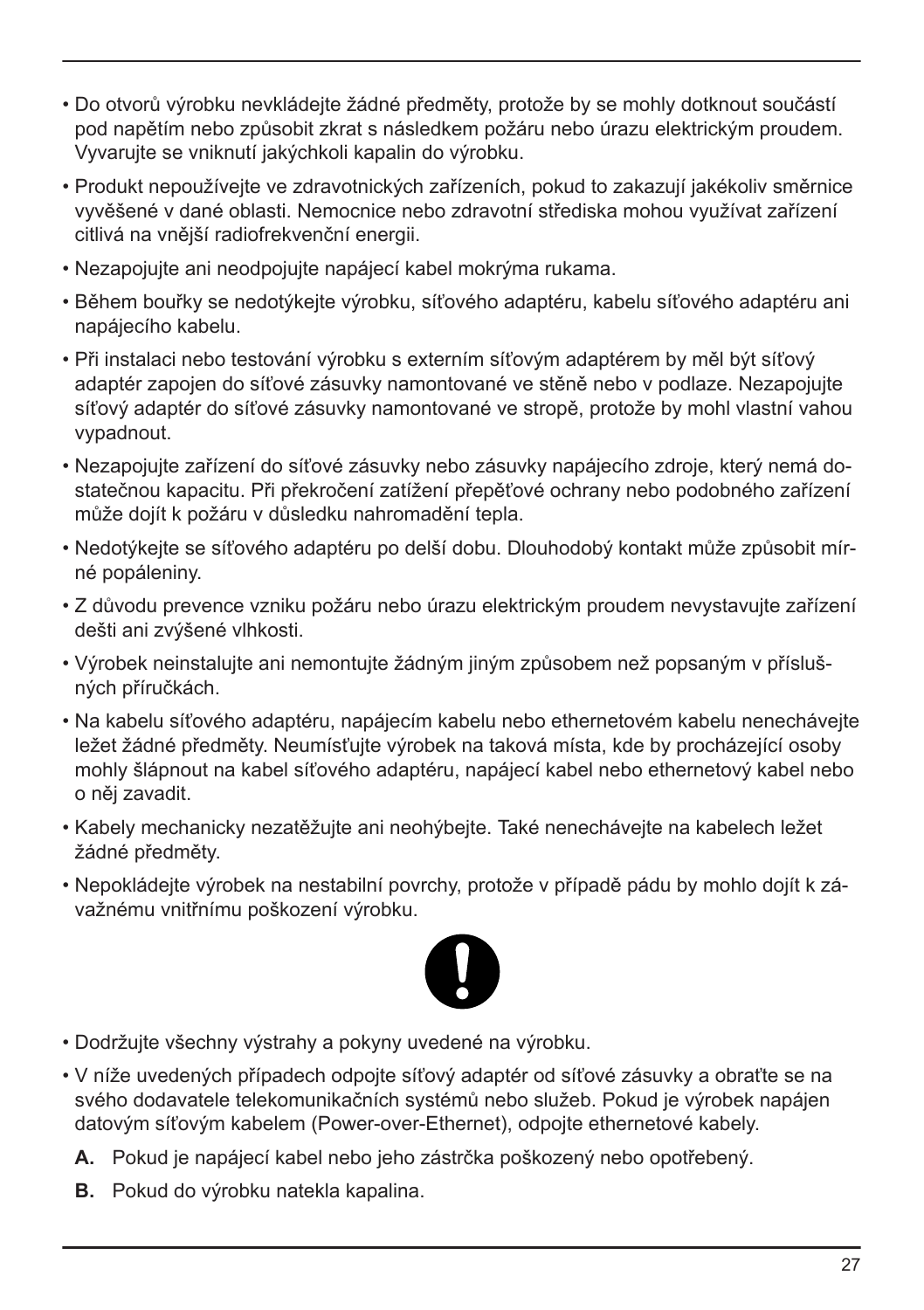- **C.** Pokud byl výrobek vystaven dešti nebo vodě.
- **D.** Pokud výrobek nepracuje tak, jak uvádí příručky. Nastavujte pouze ty ovládací prvky, jejichž nastavení uvádějí příručky. Nesprávné nastavení jiných ovládacích prvků může způsobit poškození zařízení a opětovné uvedení zařízení do provozu může vyžadovat zásah kvalifikovaného technika.
- **E.** Pokud výrobek spadl nebo byl poškozen.
- **F.** Pokud se zhorší výkon výrobku.
- **G.** Pokud z výrobku vystupuje kouř, abnormální zápach nebo vydává neobvyklé zvuky. Takový stav může způsobit požár nebo úraz elektrickým proudem.
- **H.** Pokud byl síťový adaptér, jeho kabel nebo napájecí kabel zasažen vodou nebo pokud jsou tyto součásti mokré. Takový stav může způsobit požár, úraz elektrickým proudem nebo zranění.
- **I.** Pokud poškození výrobku odkrývá jeho vnitřní součásti.
- Nastavení nadměrné hlasitosti při používání sluchátek nebo náhlavních souprav může způsobit ztrátu sluchu.
- Vypněte zařízení v blízkosti potenciálně výbušného prostředí, jako jsou například sklady paliv/chemických látek nebo prostor, kde probíhá odstřel.
- Požádejte výrobce jakýchkoli osobních zdravotnických pomůcek, například kardiostimulátorů, o sdělení, zda jsou tyto pomůcky dostatečně stíněny před vnější radiofrekvenční energií.
	- –Pro Severní Ameriku:

Tento výrobek pracuje ve frekvenčním rozsahu 1920 MHz až 1930 MHz a jeho špičkový výstupní výkon je menší než 0,12 W.

–Pro Latinskou Ameriku:

Tento výrobek pracuje ve frekvenčním rozsahu 1910 MHz až 1920 MHz a jeho špičkový výstupní výkon je menší než 0,25 W.

–Pro ostatní země/oblasti:

Tento výrobek pracuje ve frekvenčním rozsahu 1880 MHz až 1900 MHz a jeho špičkový výstupní výkon je menší než 0,25 W.

- Baterie a závěs sluchátka představují riziko vdechnutí. Baterie a závěs sluchátka udržujte mimo dosah dětí.
- Sluchátko je zmagnetizované a může přitahovat malé železné předměty.
- Zástrčku zcela zasuňte do síťové zásuvky. Pokud tak neučiníte, může dojít k úrazu elektrickým proudem nebo nadměrnému nahromadění tepla vedoucímu k požáru.
- Síťový adaptér smí být připojován pouze k takovému typu zdroje napájení, který je uveden na štítku výrobku. Pokud si nejste jisti typem napájecího zdroje, obraťte se prosím na svého dodavatele telekomunikačních systémů nebo služeb.
- Používejte pouze přiložený síťový adaptér.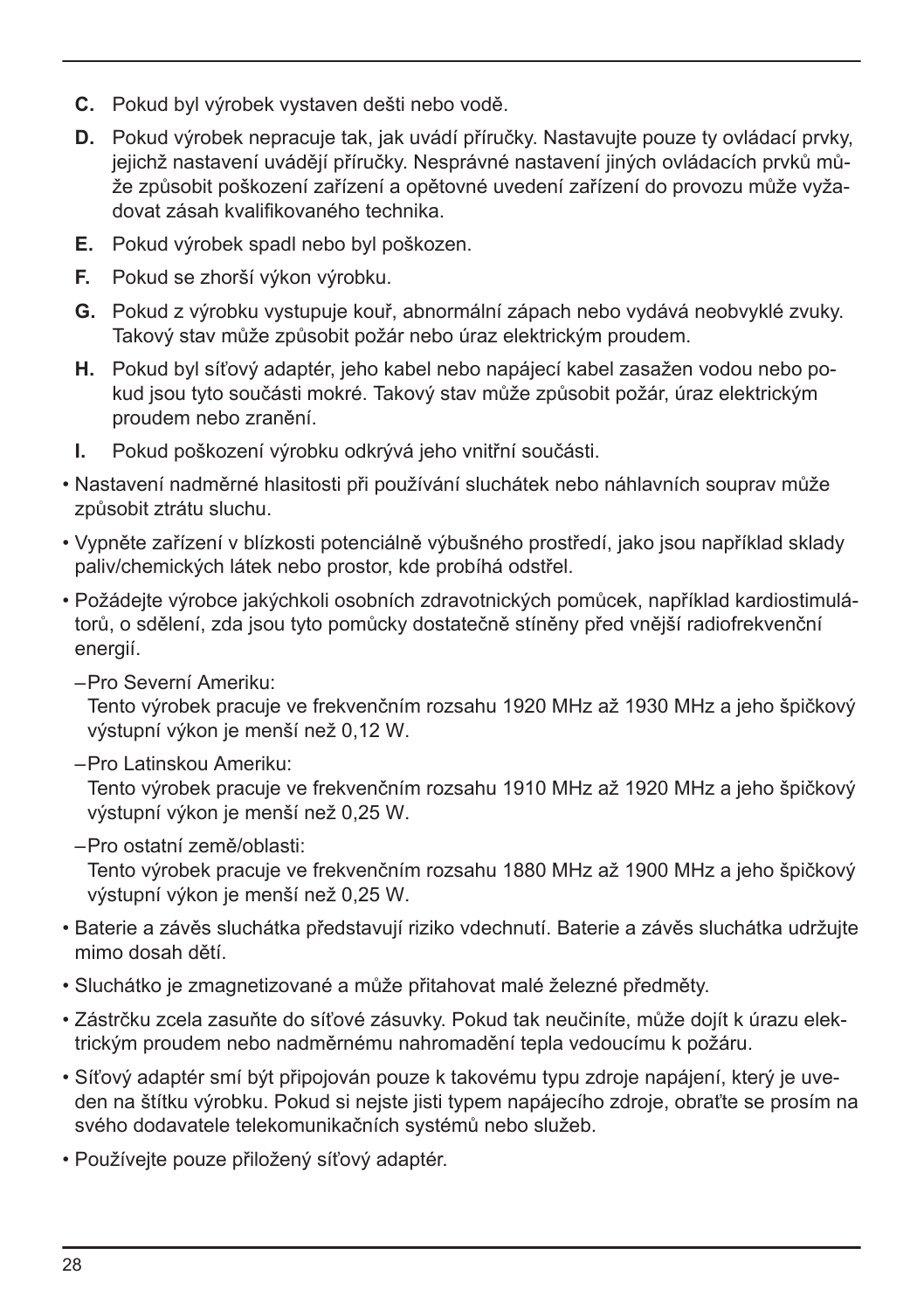- Zkontrolujte, zda má stěna, na kterou má být výrobek připevněn, dostatečnou nosnost (přibližně 1,0 kg [35,27 oz]). Pokud je nosnost nedostatečná, je nezbytné stěnu vyztužit.
- Použijte pouze specifikované montážní příslušenství.
- Doporučujeme výrobek odpojit od zdroje napájení během bouřek, protože záruka se nevztahuje na jakákoli poškození vzniklá zásahem blesku nebo přepětím. Je doporučeno používat přepěťovou ochranu.



- Výrobek ani kabely nikdy nepokládejte na radiátory topení ani na jiné tepelné zdroje nebo do jejich okolí.
- Výrobek není určen pro venkovní použití (používejte jej pouze v interiérech).
- Výrobek neumísťujte do okolí vysokonapěťových zařízení.
- Výrobek by neměl být pokládán na kovové předměty.
- Baterie neotevírejte ani nerozebírejte. Elektrolyt uvnitř baterií je žíravý a může způsobit popáleniny pokožky nebo očí. Elektrolyt je v případě požití jedovatý.
- Nepoužívejte pro sušení výrobku mikrovlnnou troubu.
- Nepoužívejte síťový adaptér, pokud byl ponořen do vody.
- Kabely připojené k výrobku nesvazujte dohromady s napájecími kabely jiných zařízení v okolí.
- Nikdy se nedotýkejte neizolovaných ethernetových kabelů nebo terminálů LAN, pokud není síť LAN odpojena na síťovém rozhraní.



- Jako hlavní odpojovací zařízení se používá síťový adaptér. Síťový adaptér umístěte do okolí výrobku tak, aby byl snadno přístupný.
- Používejte pouze síťové adaptéry, baterie a nabíječky uvedené v příručkách.
- S bateriemi manipulujte opatrně, aby nedošlo k jejich zkratování vodivými předměty jako prstýnky, náhrdelníky nebo klíči. Baterie nebo kabely se mohou přehřát a způsobit popáleniny.
- Baterie přiložené k tomuto výrobku nebo určené pro použití v tomto výrobku nabíjejte v souladu s pokyny a omezeními uvedenými v příručkách.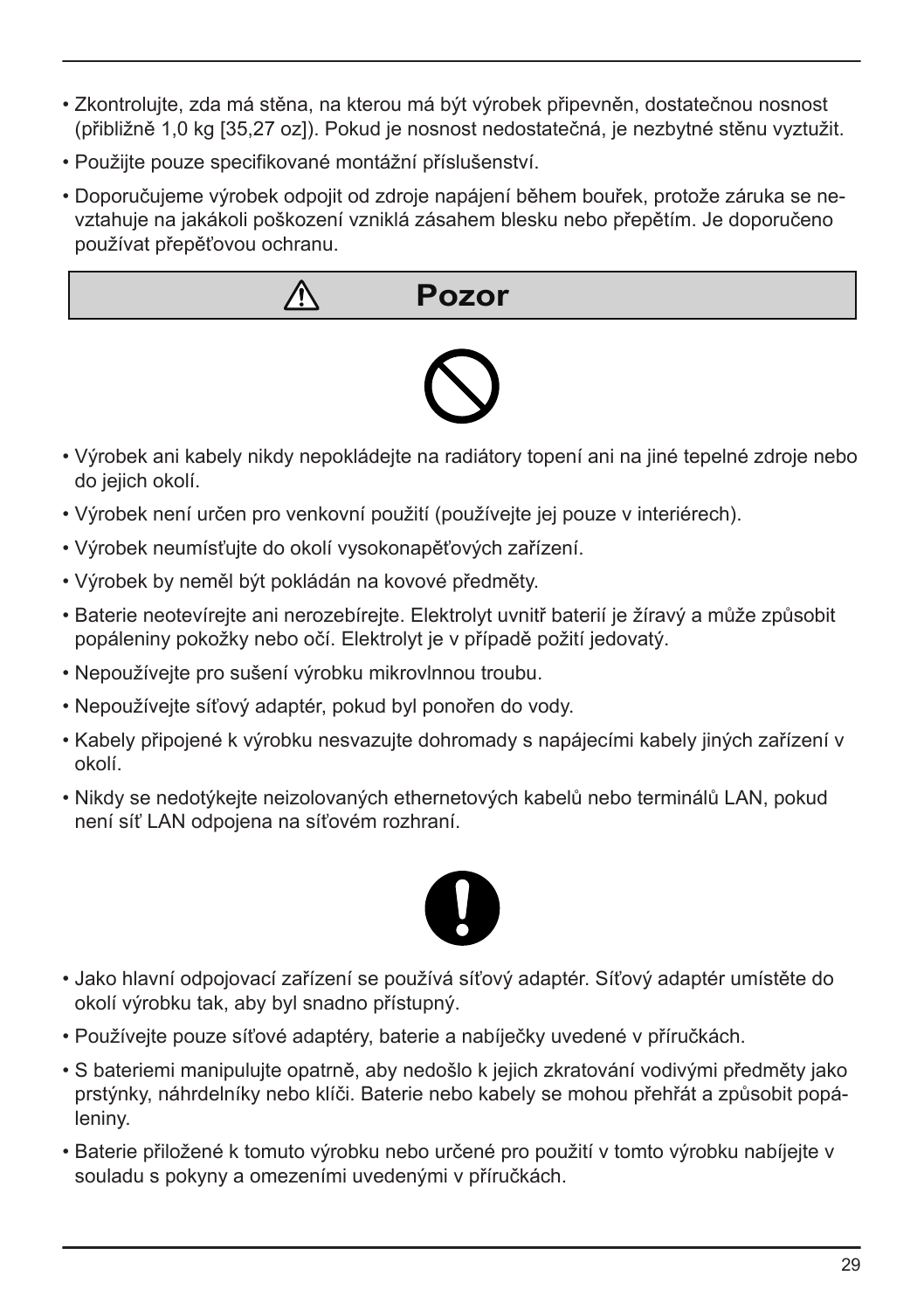- Pokud výrobek nebudete delší dobu používat, odpojte jej od síťového adaptéru a odpojte adaptér ze síťové zásuvky. Pokud je výrobek napájen datovým ethernetovým kabelem, odpojte ethernetový kabel.
- Síťovou zástrčku pravidelně čistěte měkkým suchým hadříkem od prachu a jiných nečistot.
- V případě výpadku dodávky elektrické energie nemusí výrobek fungovat.
- Při šroubování šroubů do stěny dávejte pozor, abyste nezasáhli žádné kovové lišty, kabelové vedení nebo kovové destičky ve stěně.
- Použijte nehořlavé nebo ohnivzdorné kabely.
- Při nesprávné výměně baterií hrozí nebezpečí exploze.

### **Důležité bezpečnostní pokyny**

Při používání výrobku je třeba vždy dodržovat základní bezpečnostní opatření pro prevenci nebezpečí vzniku požáru, úrazu elektrickým proudem nebo zranění, včetně dále uvedených zásad:

- Nepoužívejte výrobek v blízkosti vody, například vedle vany, umyvadla, kuchyňského dřezu nebo nádoby na praní, ve vlhkých sklepních prostorách nebo vedle bazénu.
- Nepoužívejte výrobek za bouřky. Při úderu blesku by mohlo dojít k úrazu elektrickým proudem.
- Nepoužívejte výrobek pro ohlášení úniku plynu v okolí místa úniku plynu.
- Používejte pouze napájecí kabel a baterie uvedené v příručce. Nevhazujte baterie do ohně. Mohou explodovat. Informace o způsobu likvidace získáte u příslušných místních orgánů.
- Nepoužívejte současně staré a nové baterie.

# **TYTO POKYNY USCHOVEJTE**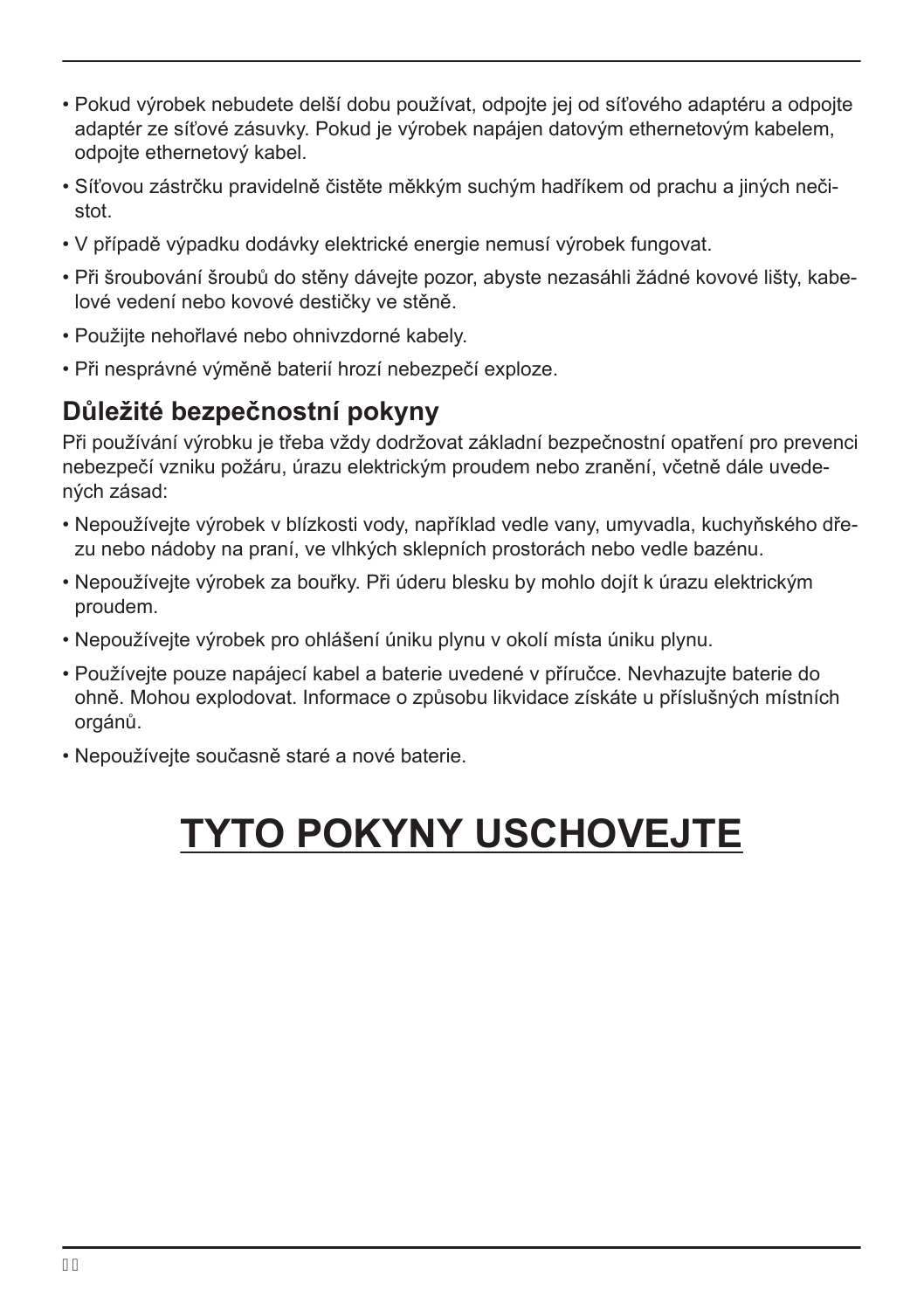### **V záujme bezpečnosti**

S cieľom znížiť riziko poranenia, smrti, úrazu elektrickým prúdom, požiaru, poruchy a poškodenia zariadenia alebo majetku vždy dodržiavajte nasledujúce bezpečnostné opatrenia. **Vysvetlenie symbolov**

Nasledujúce symboly klasifikujú a popisujú úroveň nebezpečenstva a poranenia vyplývajúce z nezohľadnenia označení a nesprávneho používania.



⁄Ņ **Pozor** Označuje potenciálne nebezpečenstvo, ktoré môže spôsobiť vážne poranenia alebo smrť.

Označuje nebezpečenstvo, ktoré môže spôsobiť menšie poranenia alebo poškodenie výrobku alebo iných zariadení.

Nasledujúce symboly klasifikujú a popisujú typ pokynov, ktoré je potrebné dodržiavať.



Tento symbol upozorňuje používateľov na konkrétne prevádzkové postupy, ktoré sa nesmú vykonávať.



Tento symbol upozorňuje používateľov na konkrétne prevádzkové postupy, ktoré musia dodržiavať s cieľom zabezpečiť bezpečnú prevádzku výrobku.

#### Λ **Upozornenie**



- V záujme bezpečnosti nevykonávajte žiadne mechanické úpravy výrobku alebo voliteľných zariadení.
- S cieľom znížiť riziko vzniku požiaru, úrazu elektrickým prúdom alebo poškodenia výrobku tento výrobok nerozoberajte ani neupravujte. Inštaláciu alebo servis tohto výrobku môže vykonávať len kvalifikovaný servisný pracovník. Otvorením alebo odstránením krytov sa vystavujete nebezpečným napätiam a iným nebezpečenstvám. Nesprávne opätovné zostavenie môže spôsobiť úraz elektrickým prúdom.
- Nevkladajte cez otvory do výrobku žiadne predmety, pretože sa môžu dotknúť bodov nebezpečného napätia alebo skratovať časti, v dôsledku čoho môže vzniknúť riziko požiaru alebo úrazu elektrickým prúdom. Nikdy nevylievajte na alebo do výrobku žiadne tekutiny.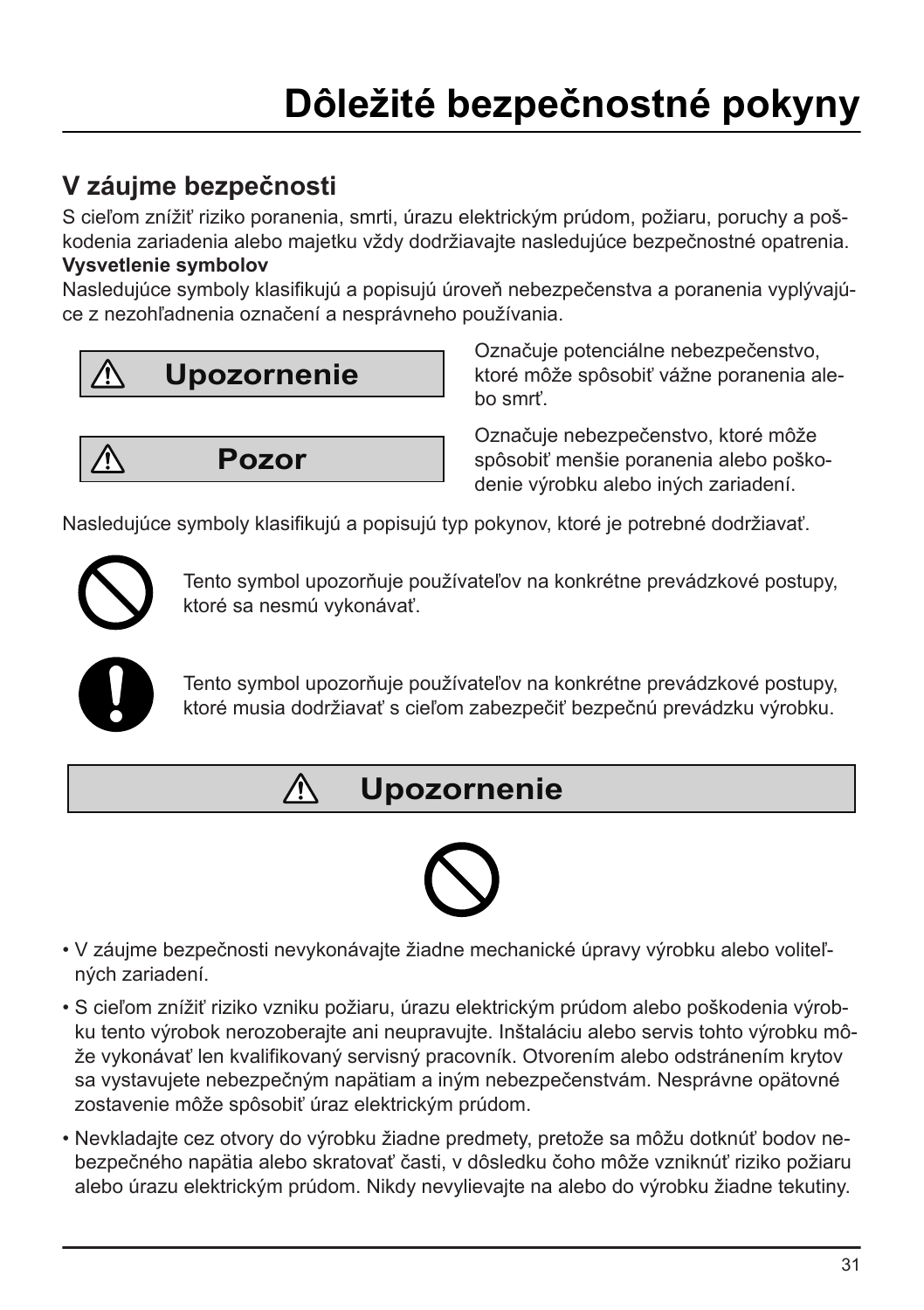- Výrobok nepoužívajte v zdravotníckych zariadeniach, ak to nariadenia zverejnené v danom priestore zakazujú. Nemocnice alebo zdravotnícke zariadenia môžu používať zariadenia citlivé na externú rádiofrekvenčnú energiu.
- Nepripájajte ani neodpájajte sieťovú zástrčku mokrými rukami.
- Nedotýkajte sa výrobku, AC adaptéra, kábla AC adaptéra alebo napájacieho kábla počas búrky s bleskami.
- Počas inštalácie alebo testovania výrobku s externým AC adaptérom musí byť AC adaptér pripojený k stenovej zásuvke alebo podlahovej zásuvke striedavého prúdu. AC adaptér nepripájajte k stropovej zásuvke striedavého prúdu, pretože v dôsledku svojej hmotnosti sa môže AC adaptér odpojiť.
- Nevytvárajte elektrické spojenia, ktoré presahujú stanovené hodnoty pre sieťovú zásuvku alebo elektrické zariadenie. Ak prekročíte stanovený výkon prepäťovej ochrany atď., v dôsledku zahrievania môže dôjsť k vzniku požiaru.
- Nedotýkajte sa sieťového adaptéra po príliš dlhý časový interval. Môže pritom dôjsť k ľahkým popáleninám.
- S cieľom zabrániť možnému vzniku požiaru alebo úrazu elektrickým prúdom nevystavujte výrobok dažďu alebo vlhkosti.
- Neinštalujte ani nezostavujte výrobok iným spôsobom, ako je uvedené v príslušných návodoch.
- Nedovoľte, aby na kábli AC adaptéra, napájacom kábli alebo kábli Ethernet spočívali nejaké predmety. Neumiestňujte výrobok na miesta, kde hrozí, že sa bude na kábel AC adaptéra, napájací kábel alebo kábel Ethernet stúpať alebo budete o kábel zakopávať.
- Káble neťahajte ani neohýbajte. Taktiež nedovoľte, aby na kábloch spočívali nejaké predmety.
- Neumiestňujte výrobok na nestabilné povrchy, pretože pri páde môže dôjsť k vážnemu poškodeniu vnútorných častí výrobku.



- Dodržiavajte všetky upozornenia a pokyny označené na tomto výrobku.
- V nasledujúcich prípadoch odpojte AC adaptér od sieťovej zásuvky a kontaktujte predajcu/poskytovateľa služieb telefónneho systému. Ak je výrobok napájaný cez sieť (napájanie cez kábel Ethernet), odpojte káble Ethernet.
	- **A.** Ak je napájací kábel alebo sieťová zásuvka poškodená alebo opotrebovaná.
	- **B.** Ak ste na výrobok vyliali tekutinu.
	- **C.** Ak bol výrobok vystavený dažďu alebo vode.
	- **D.** Ak výrobok nefunguje v súlade s informáciami uvedenými v návodoch. Vykonávajte nastavenia len tých ovládacích prvkov, ktoré sú vysvetlené v návodoch. Nesprávne nastavenie iných ovládacích prvkov môže spôsobiť poškodenie a výrobok si môže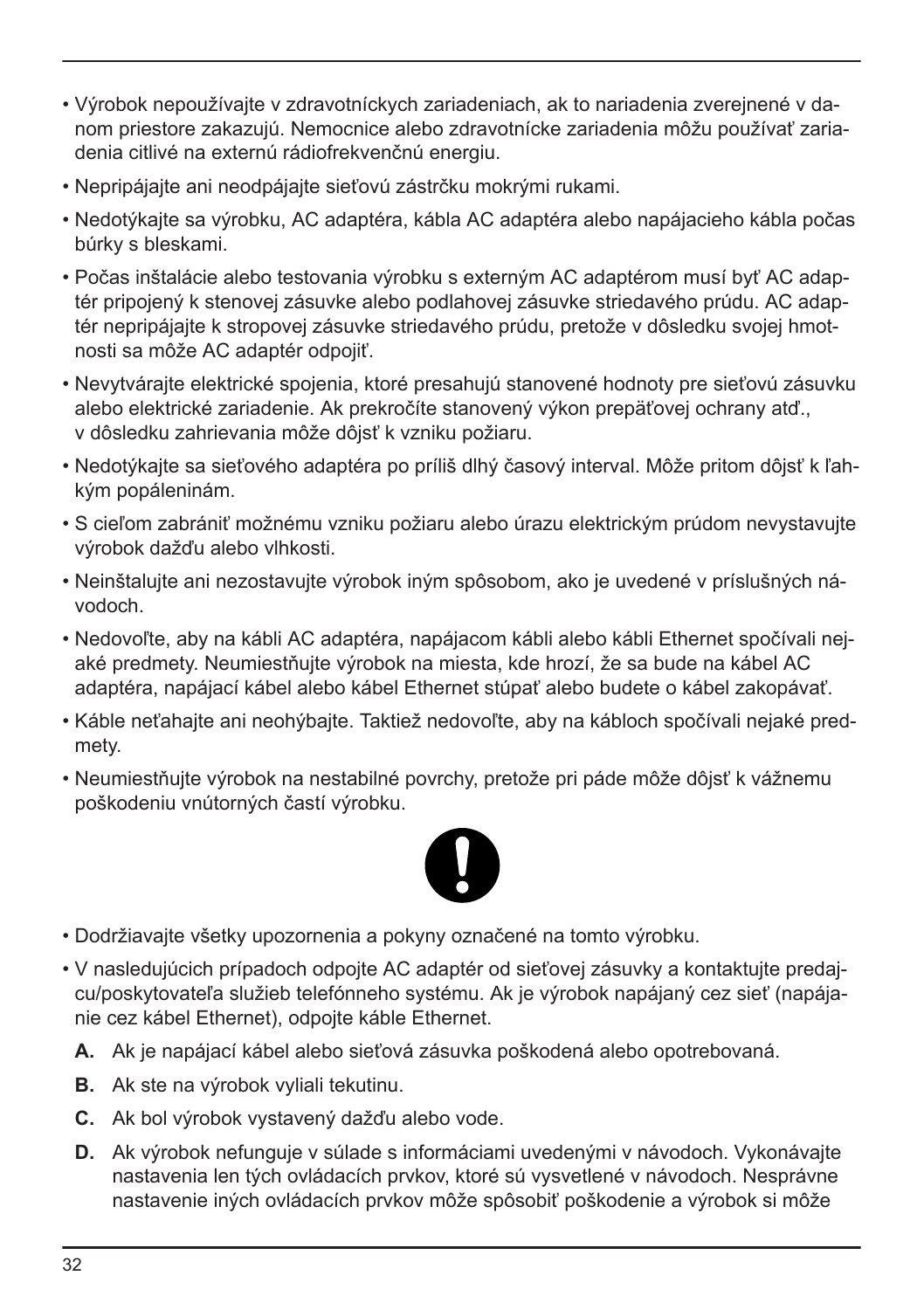vyžadovať servis kvalifikovaného servisného pracovníka, aby sa obnovila normálna prevádzka výrobku.

- **E.** Ak výrobok spadol alebo sa poškodil.
- **F.** Ak dôjde k zníženiu výkonu výrobku.
- **G.** Ak z výrobku vychádza dym, nezvyčajný zápach alebo zvuk. Tieto podmienky môžu spôsobiť vznik požiaru alebo úrazu elektrickým prúdom.
- **H.** Ak sa na AC adaptér, kábel AC adaptéra alebo napájací kábel dostala voda alebo sú mokré. V takýchto prípadoch môže dôjsť k vzniku požiaru, úrazu elektrickým prúdom alebo poraneniu.
- **I.** Ak sa pri poškodení odkryla ktorákoľvek vnútorná časť výrobku.
- Nadmerná úroveň hlasitosti slúchadiel, náhlavných slúchadiel alebo náhlavnej súpravy môže mať za následok stratu sluchu.
- Zariadenie vypnite v blízkosti miest s potenciálnou výbušnou atmosférou, ako sú napr. zariadenia na skladovanie palív/chemických látok alebo miesta, na ktorých prebiehajú trhacie práce.
- Kontaktujte výrobcu osobných zdravotníckych prístrojov, ako sú napr. kardiostimulátory, a zistite, či sú adekvátne chránené pred externou rádiofrekvenčnou energiou.
	- –Severná Amerika:

Tento výrobok pracuje vo frekvenčnom rozsahu 1920 MHz až 1930 MHz a maximálna výstupná úroveň je menej ako 0,12 W.

–Latinská Amerika:

Tento výrobok pracuje vo frekvenčnom rozsahu 1910 MHz až 1920 MHz a maximálna výstupná úroveň je menej ako 0,25 W.

–Ostatné krajiny/oblasti:

Tento výrobok pracuje vo frekvenčnom rozsahu 1880 MHz až 1900 MHz a maximálna výstupná úroveň je menej ako 0,25 W.

- Batérie a vidlica slúchadla predstavujú nebezpečenstvo zadusenia. Batérie a vidlicu slúchadla uchovávajte mimo dosahu detí.
- Slúchadlo je zmagnetizované a môžu sa na ňom zachytiť malé železné predmety.
- Sieťovú zástrčku úplne zasuňte do sieťovej zásuvky. Chybné pripojenie zástrčky môže spôsobiť úraz elektrickým prúdom a/alebo prehrievanie, ktoré môže mať za následok vznik požiaru.
- AC adaptér musí byť pripojený len k typu napájacieho zdroja, ktorý je uvedený na štítku výrobku. Ak si nie ste istí, aký typ napájacieho zdroja máte použiť, kontaktujte predajcu/ poskytovateľa služieb telefónneho systému.
- Používajte len dodaný AC adaptér.
- Uistite sa, že stena, na ktorú bude výrobok (pribl. 1,0 kg [35,27 oz]) pripevnený, je dostatočne silná, aby udržala jeho hmotnosť. V opačnom prípade je potrebné stenu spevniť.
- Používajte len uvedené zariadenie pre montáž na stenu.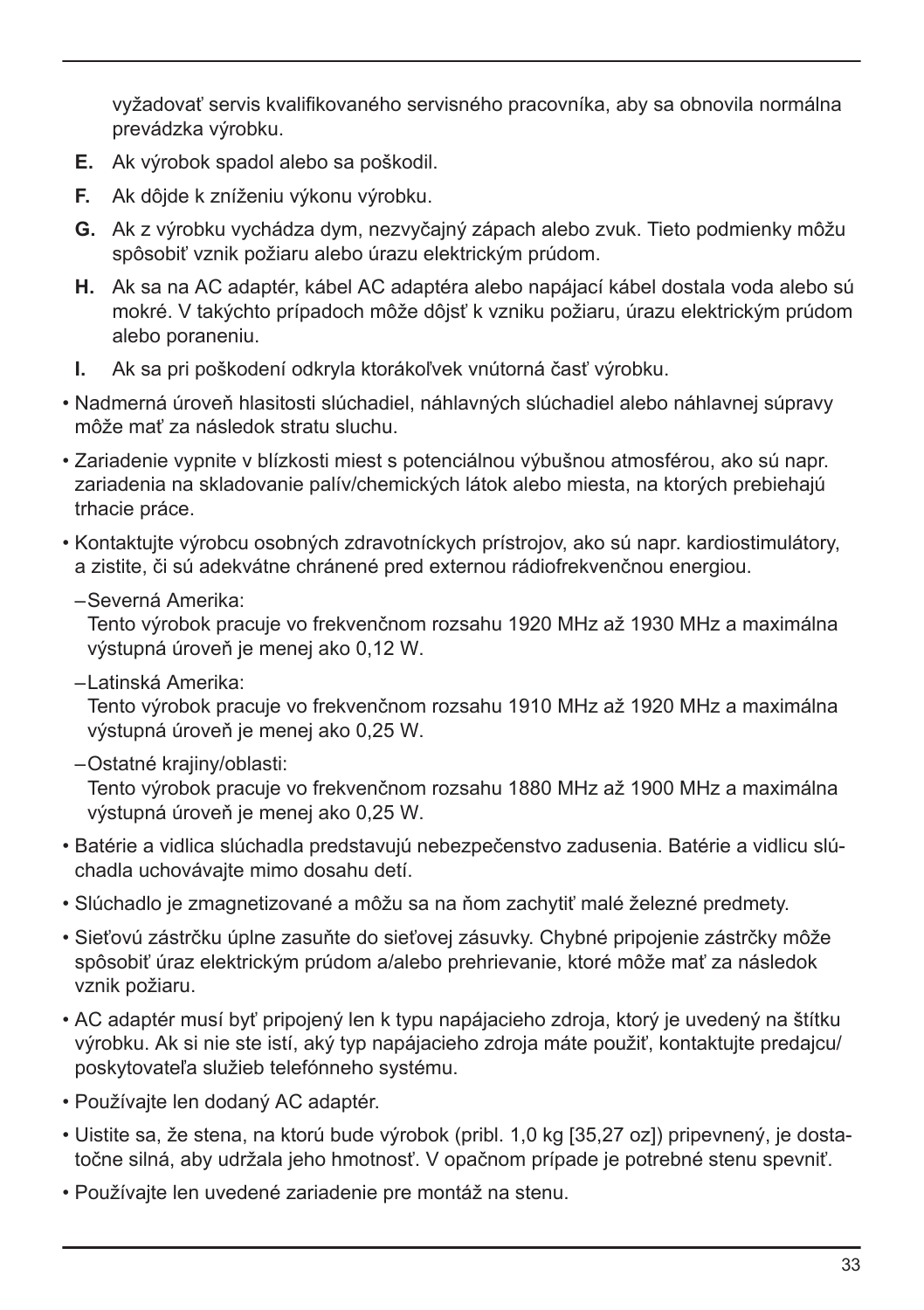• Odporúčame, aby ste výrobok počas búrok odpojili od siete, pretože záruka sa nevzťahuje na škody spôsobené úderom blesku alebo nárazovým prúdom. Odporúčame používať ochranu pred bleskom.





- Výrobok a káble nikdy neumiestňujte v blízkosti alebo nad radiátor alebo iné zdroje tepla.
- Výrobok neumiestňujte v exteriéri (výrobok je určený na používanie v interiéri).
- Výrobok neumiestňujte v blízkosti zariadení vysokého napätia.
- Výrobok neukladajte na kovové predmety.
- Batérie neotvárajte ani nerozoberajte. Uvoľnený elektrolyt má korozívne účinky a môže spôsobiť popáleniny alebo poranenia očí a kože. V prípade prehltnutia má elektrolyt toxické účinky.
- Výrobok nesušte v mikrovlnnej rúre.
- Ak došlo k ponoreniu AC adaptéra do vody, nepoužívajte ho.
- Káble pripojené k tomuto výrobku nezväzujte s napájacími káblami prístrojov nachádzajúcich sa v jeho blízkosti.
- Nikdy sa nedotýkajte neizolovaných káblov Ethernet alebo koncoviek LAN, ak nebola sieť LAN odpojená od sieťového rozhrania.



- AC adaptér sa používa ako hlavné odpojovacie zariadenie. Uistite sa, že sa AC adaptér nachádza v blízkosti výrobku a je ľahko prístupný.
- Používajte len AC adaptér, batérie a nabíjačku uvedené v návodoch.
- Pri manipulácii s batériami buďte opatrní, aby nedošlo k ich skratovaniu v dôsledku kontaktu batérií s vodivými materiálmi, ako sú napr. prstene, náramky a kľúče. Batérie alebo elektrický vodič sa môžu prehriať a spôsobiť popáleniny.
- Batérie dodané s týmto výrobkom alebo batérie určené na používanie s týmto výrobkom nabíjajte len podľa pokynov a obmedzení uvedených v týchto návodoch.
- Ak výrobok nebudete dlhšiu dobu používať, odpojte ho od zásuvky striedavého prúdu a zložte zo steny. Ak je výrobok napájaný cez kábel Ethernet, odpojte ho.
- Sieťovú zástrčku pravidelne čistite pomocou jemnej, suchej handričky a odstráňte z nej prach a iné nečistoty.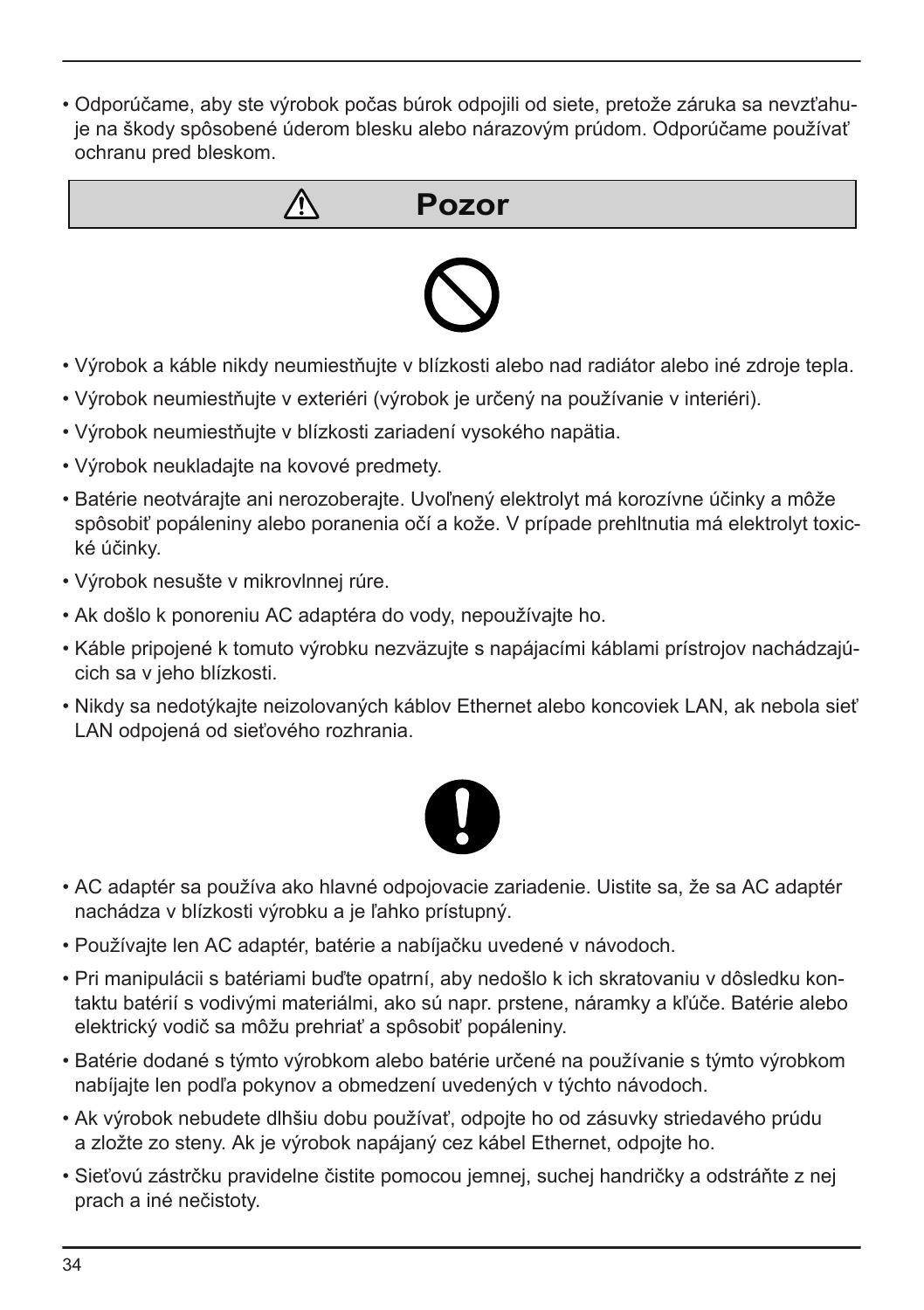- Ak dôjde k výpadku prúdu, výrobok nemusí fungovať.
- Pri upevňovaní skrutiek do steny dávajte pozor, aby ste sa nedotkli kovového alebo drôteného pletiva alebo kovových plieškov v stene.
- Používajte ohňovzdorné káble.
- Nesprávne vložené batérie predstavujú nebezpečenstvo explózie.

### **Dôležité bezpečnostné pokyny**

S cieľom znížiť riziko vzniku požiaru, úrazu elektrickým prúdom alebo poranenia osôb musíte pri používaní výrobku vždy dodržiavať základné bezpečnostné opatrenia vrátane nasledovných opatrení:

- Nepoužívajte výrobok v blízkosti vody, napr. v blízkosti vane, umývadla, kuchynského drezu alebo umývadla na ručné pranie, v mokrých pivniciach alebo v blízkosti bazénov.
- Nepoužívajte výrobok počas búrok s bleskami. Existuje nepriame nebezpečenstvo úrazu elektrickým prúdom pri zásahu bleskom.
- Výrobok nepoužívajte na oznámenie úniku plynu v blízkosti miesta úniku.
- Používajte len napájací kábel a batérie uvedené v tomto návode. Pri likvidácii nezahadzujte batérie do ohňa. Môžu vybuchnúť. Prečítajte si miestne predpisy ohľadom prípadných špeciálnych pokynov na likvidáciu.
- Nepoužívajte staré batérie v kombinácii s novými.

# **TÚTO PRÍRUČKU SI USCHOVAJTE**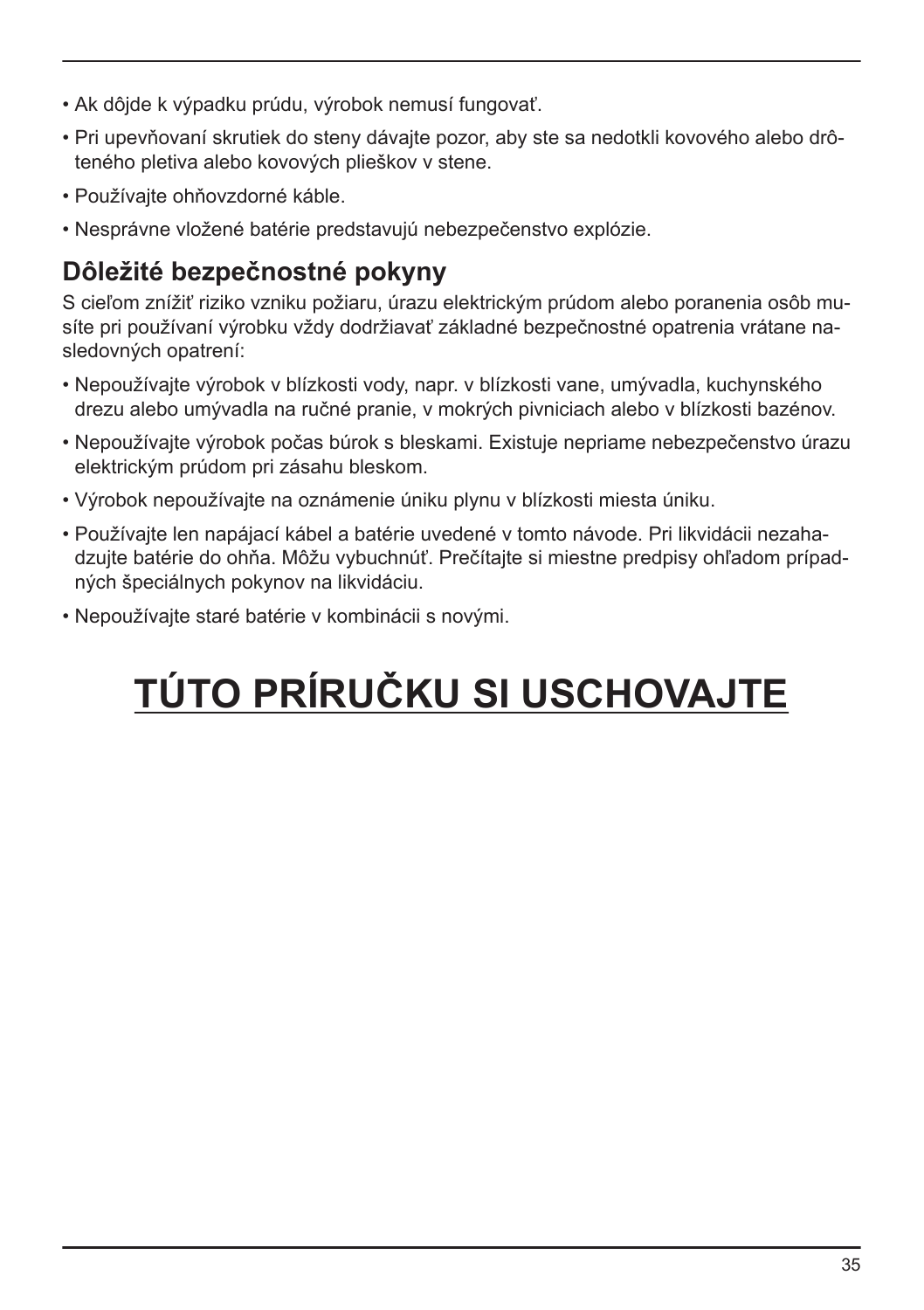### **Bezpieczeństwo użytkownika**

Aby zmniejszyć ryzyko zranienia, utraty życia, porażenia prądem, pożaru, awarii oraz uszkodzenia sprzętu lub mienia, należy zwrócić uwagę na poniższe ostrzeżenia dotyczące bezpieczeństwa.

#### **Objaśnienie symboli**

Poniższe symbole zostały użyte w celu klasyfikacji i opisu poziomu zagrożenia oraz możliwych obrażeń spowodowanych przez zignorowanie ostrzeżenia lub niewłaściwe wykorzystanie urządzeń.



**PRZESTROGA**

Oznacza potencjalne zagrożenie, które może przyczynić się do śmierci lub powstania poważnych obrażeń ciała.

Oznacza zagrożenie, które może być przyczyną łagodnych obrażeń ciała lub uszkodzenia produktu albo innego wyposażenia.

Poniższe symbole zostały użyte w celu klasyfikacji i opisu typu instrukcji, na które należy zwrócić uwagę.



Symbol ten stosowany jest w celu poinformowania użytkownika o czynnościach, których nie należy wykonywać.



Symbol ten stosowany jest w celu poinformowania użytkownika o czynnościach, które należy wykonywać w celu bezpiecznej pracy z produktem.

#### **OSTRZEŻENIE** 八



- Ze względów bezpieczeństwa nie należy fizycznie modyfikować produktu ani opcjonalnego wyposażenia.
- Aby zmniejszyć ryzyko pożaru, porażenia prądem lub uszkodzenia produktu, nie należy rozmontowywać ani modyfikować produktu. Instalacji oraz napraw serwisowych powinien dokonywać jedynie wykwalifikowany personel. Otwieranie i usuwanie pokryw urządzenia może narazić użytkownika na działanie niebezpiecznego napięcia i inne zagrożenia. Niewłaściwe ponowne złożenie urządzenia może być przyczyną porażenia prądem.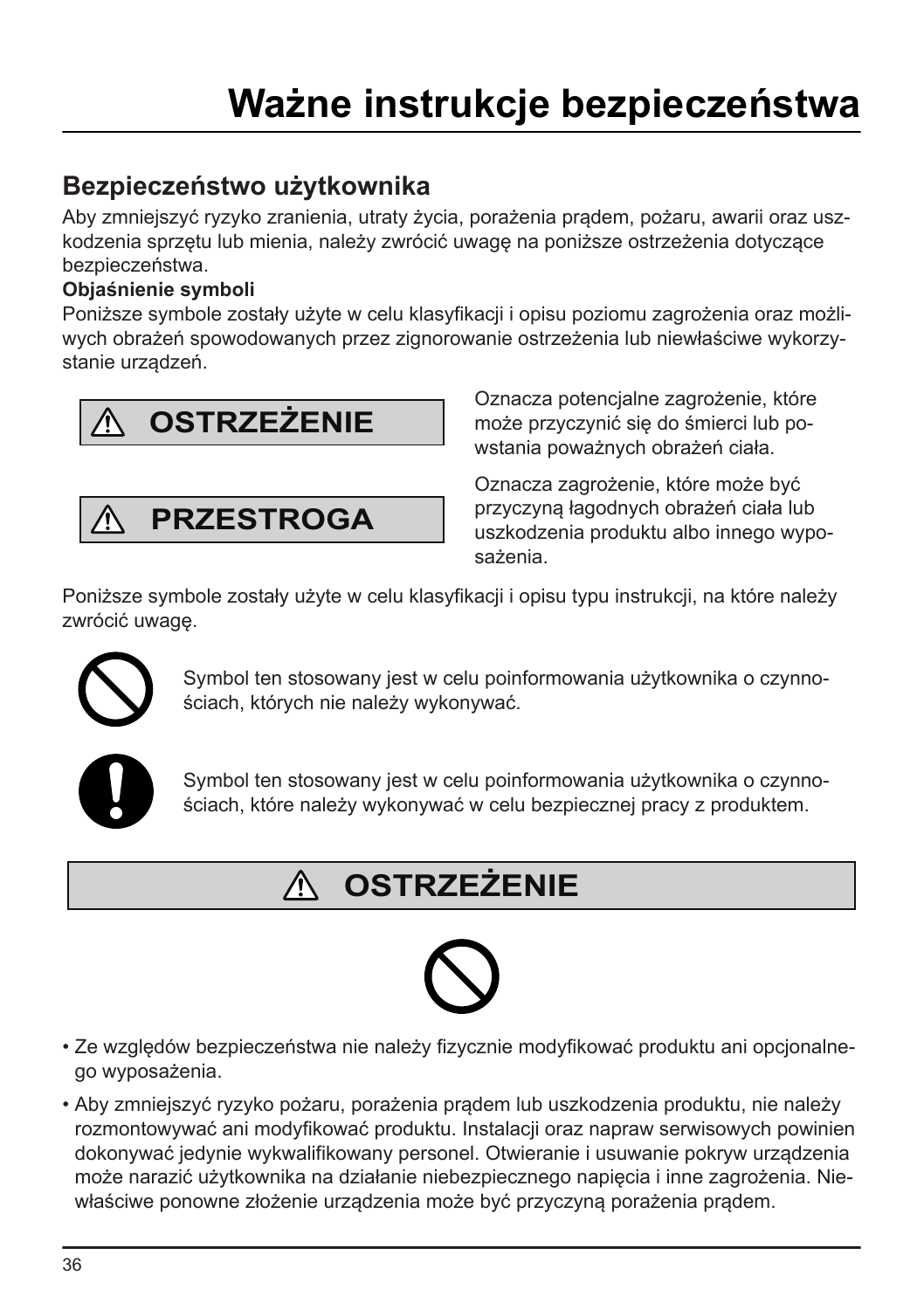- Nie należy umieszczać jakichkolwiek przedmiotów w otworach znajdujących się w obudowie urządzenia, ponieważ mogą one wejść w kontakt z punktami pod napięciem lub wywołać zwarcie elementów, powodując ryzyko pożaru lub porażenia prądem. Nie należy wylewać jakichkolwiek cieczy na produkt.
- Nie należy używać produktu w placówkach ochrony zdrowia, jeżeli korzystanie z niego jest niezgodne z regulacjami obowiązującymi w ich obrębie. Szpitale i placówki ochrony zdrowia mogą korzystać z wyposażenia wrażliwego na obecność zewnętrznych źródeł energią RF (częstotliwość radiowa).
- Nie należy podłączać ani odłączać kabla zasilającego mokrymi rękami.
- Nie należy dotykać produktu, zasilacza, kabla zasilacza i kabla zasilającego podczas burzy z piorunami.
- Podczas instalacji lub testowania produktu z użyciem zewnętrznego zasilacza zasilacz powinien być podłączony do gniazdka zasilającego zamontowanego w ścianie lub w podłodze. Nie należy podłączać zasilacza do gniazdek zasilających zamontowanych na suficie, ponieważ waga zasilacza może spowodować jego odłączenie się.
- Nie należy tworzyć połączeń zasilających, które przekraczają dopuszczalne parametry gniazdek lub sprzętu zasilającego. Przekroczenie mocy znamionowej urządzenia przeciwprzepięciowego itp. może być przyczyną pożaru ze względu na zwiększoną ilość wytwarzanego ciepła.
- Nie należy dotykać zasilacza AC przez dłuższy czas. Może być to przyczyną poparzeń niskiego stopnia.
- Aby zapobiec ryzyku pożaru lub porażenia elektrycznego, nie należy wystawiać produktu na działanie deszczu i wilgoci.
- Nie należy instalować ani montować produktu w sposób inny niż przedstawione w odpowiednich instrukcjach obsługi.
- Nie należy stawiać jakichkolwiek obiektów na kablu zasilacza, kablu zasilającym ani kablu sieciowym (Ethernet). Nie należy umieszczać produktu w miejscu, gdzie istnieje ryzyko nadepnięcia na kabel zasilacza, kabel zasilający lub kabel sieci Ethernet lub potknięcia się o któryś z nich.
- Nie należy rozciągać ani zginać kabli. Ponadto nie należy pozwalać, by cokolwiek opierało się o kable.
- Nie należy umieszczać produktu na niestabilnym podłożu, ponieważ jego upadek może być przyczyną poważnych uszkodzeń wewnętrznych.



- Należy podporządkować się wszelkim ostrzeżeniom i instrukcjom dotyczącym niniejszego produktu.
- W następujących przypadkach należy odłączyć zasilacz od gniazdka i skontaktować się z dostawcą systemu telefonicznego lub dostawcą usług telefonicznych. Jeżeli produkt jest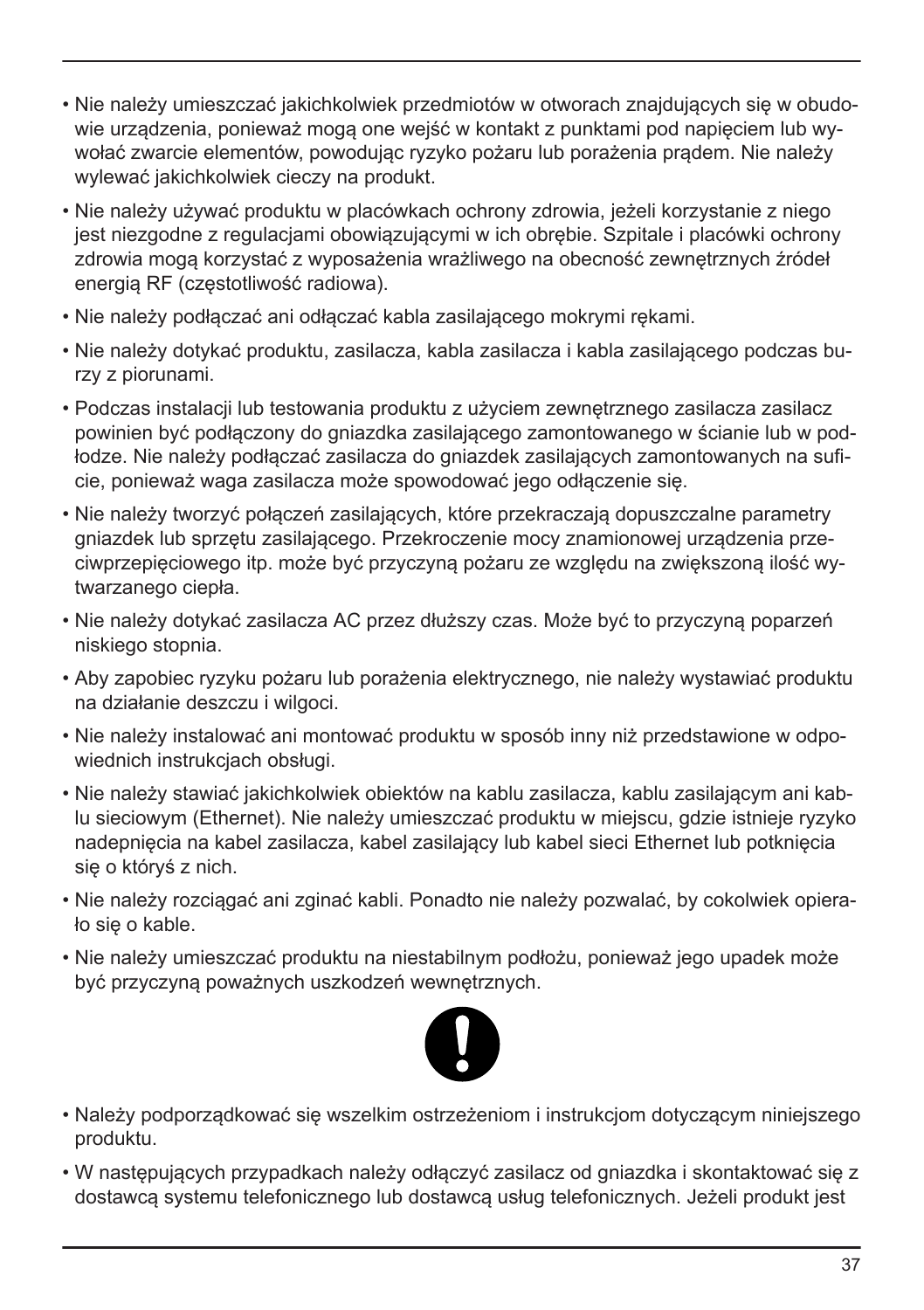zasilany za pośrednictwem kabla sieciowego (zasilanie przez sieć Ethernet), należy odłączyć kabel sieciowy.

- **A.** Kabel zasilający lub wtyczka są uszkodzone lub postrzępione.
- **B.** Na produkt wylano płyn.
- **C.** Produkt wystawiono na działanie deszczu lub wody.
- **D.** Produkt zachowuje się niezgodnie z instrukcją obsługi. Należy zmieniać tylko te ustawienia, które opisano w instrukcjach. Nieprawidłowa modyfikacja innych ustawień może być przyczyną powstania uszkodzeń oraz potrzeby serwisowania przez wykwalifikowany personel techniczny w celu przywrócenia normalnej funkcjonalności produktu.
- **E.** Produkt został upuszczony lub uszkodzony.
- **F.** Wydajność produktu pogarsza się.
- **G.** Z produktu unosi się dym, czuć podejrzany zapach lub słychać nietypowe odgłosy. Warunki te mogą być przyczyną pożaru i porażenia prądem.
- **H.** Zasilacz, kabel zasilacza lub kabel zasilający opryskano wodą lub są one mokre. Może być to przyczyną pożaru, porażenia prądem lub obrażeń.
- **I.** W wyniku uszkodzeń produktu widoczne są jego części wewnętrzne.
- Korzystanie ze słuchawek przy zbyt wysokim poziomie głośności może być przyczyną utraty słuchu.
- Urządzenie należy wyłączyć w pobliżu obszarów zagrożonych wybuchem, takich jak składy paliw/chemikaliów lub obszary operacji strzałowych.
- Należy skonsultować się z producentem wszelkich osobistych urządzeń medycznych, takich jak rozruszniki serca, aby ustalić czy są one odpowiednio ekranowane przed działaniem zewnętrznych źródeł energii elektromagnetycznej (częstotliwość radiowa).
	- –Dla krajów Ameryki Północnej: Produkt funkcjonuje na częstotliwości od 1920 MHz do 1930 MHz, a szczytowa wartość mocy wyjściowej wynosi 0,12 W.
	- –Dla krajów Ameryki Łacińskiej: Produkt funkcjonuje na częstotliwości od 1910 MHz do 1920 MHz, a szczytowa wartość mocy wyjściowej wynosi 0,25 W.
	- –Dla wszystkich innych krajów/obszarów: Produkt funkcjonuje na częstotliwości od 1880 MHz do 1900 MHz, a szczytowa wartość mocy wyjściowej wynosi 0,25 W.
- Istnieje ryzyko zadławienia bateriami lub mocowaniem słuchawki. Baterie i mocowanie słuchawki należy przechowywać poza zasięgiem dzieci.
- Głośnik słuchawki jest namagnesowany i może przyciągać drobne obiekty zawierające żelazo.
- Wtyczkę zasilającą należy wsunąć do końca do gniazdka. W przeciwnym razie może dojść do porażenia prądem i/lub powstania nadmiernej ilości ciepła skutkującej pożarem.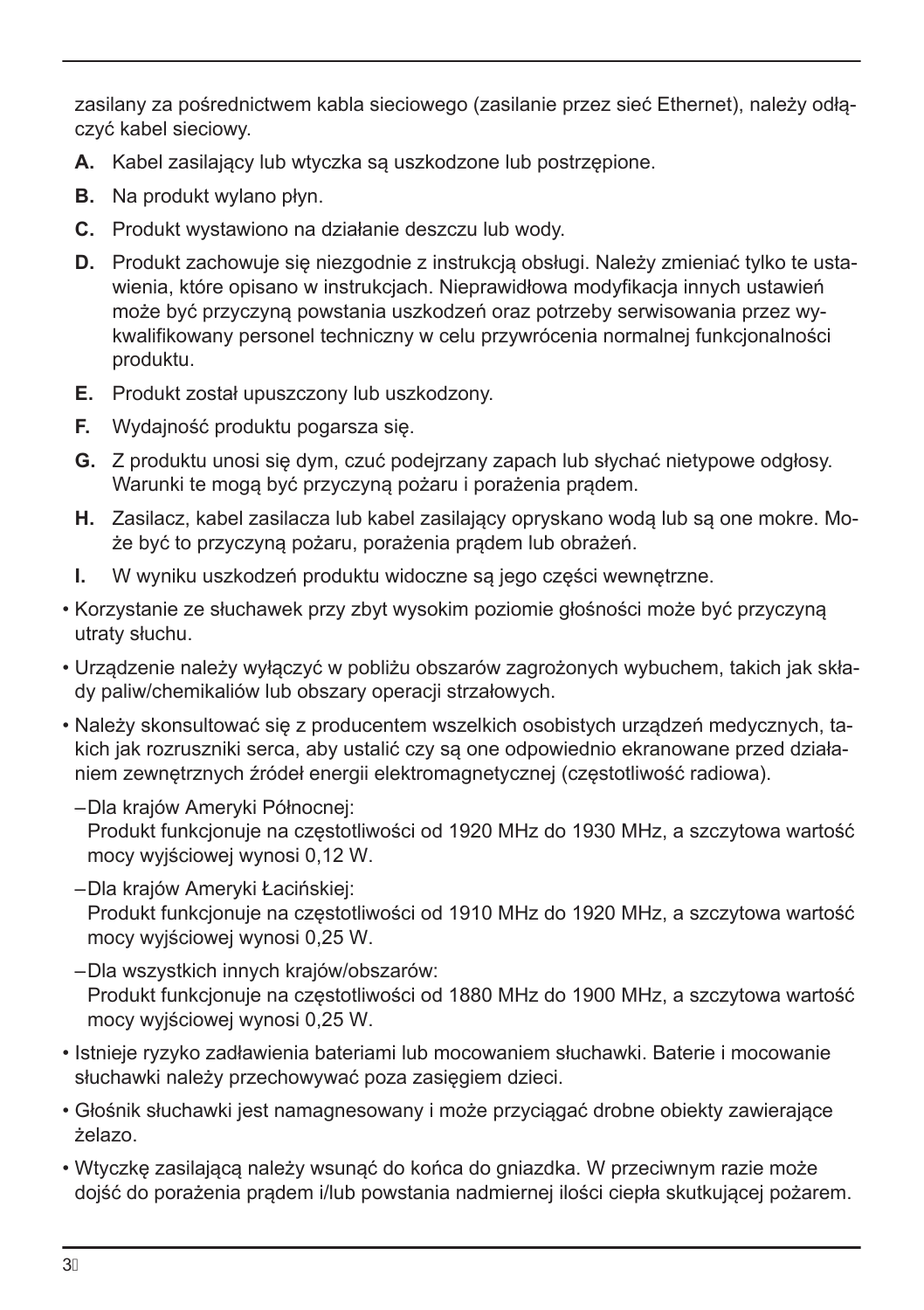- Zasilacz należy podłączać wyłącznie do źródeł zasilania zgodnych z informacją na etykiecie produktu. Jeżeli nie ma pewności co do typu źródła zasilania w domu, należy skontaktować się z dostawcą systemu telefonicznego / usług telefonicznych.
- Należy korzystać wyłącznie z zasilacza dostarczonego wraz z produktem.
- Należy sprawdzić, czy ściana, do której zostanie przymocowany produkt (ok. 1,0 kg [35,27 uncji]), jest wystarczająco wytrzymała, by go utrzymać. Jeżeli nie, należy wzmocnić ścianę.
- Należy korzystać tylko z określonego wyposażenia do montażu naściennego.
- Zaleca się odłączanie produktu od zasilania podczas burz z piorunami. Gwarancja nie obejmuje uszkodzeń powstałych w wyniku wyładowań atmosferycznych i przepięć. Zaleca się stosowanie ochrony odgromowej.

## **PRZESTROGA**



- Produktu i kabli nie należy umieszczać w pobliżu grzejników i innych źródeł ciepła ani nad nimi.
- Produktu nie należy umieszczać na zewnątrz (stosować tylko w pomieszczeniach).
- Produktu nie należy umieszczać w pobliżu urządzeń wysokiego napięcia.
- Produktu nie należy umieszczać na metalowych obiektach.
- Nie należy otwierać ani rozmontowywać akumulatorów. Uwolniony elektrolit jest żrący i może powodować oparzenia lub obrażenia oczu i skóry. Elektrolit jest toksyczny, jeśli dostanie się do przewodu pokarmowego.
- Nie należy suszyć produktu w kuchence mikrofalowej.
- Nie należy korzystać z zasilacza, jeżeli został zanurzony w wodzie.
- Należy unikać splątania kabli podłączonych do produktu oraz kabli zasilających pobliskich urządzeń.
- Nigdy nie należy dotykać pozbawionych izolacji kabli Ethernet ani złączy LAN, jeżeli sieć LAN nie została wyłączona w interfejsie sieciowym.



• Podstawowym sposobem wyłączania urządzenia jest odłączenie zasilacza sieciowego. Zasilacz należy umieścić w pobliżu produktu, w łatwo dostępnym miejscu.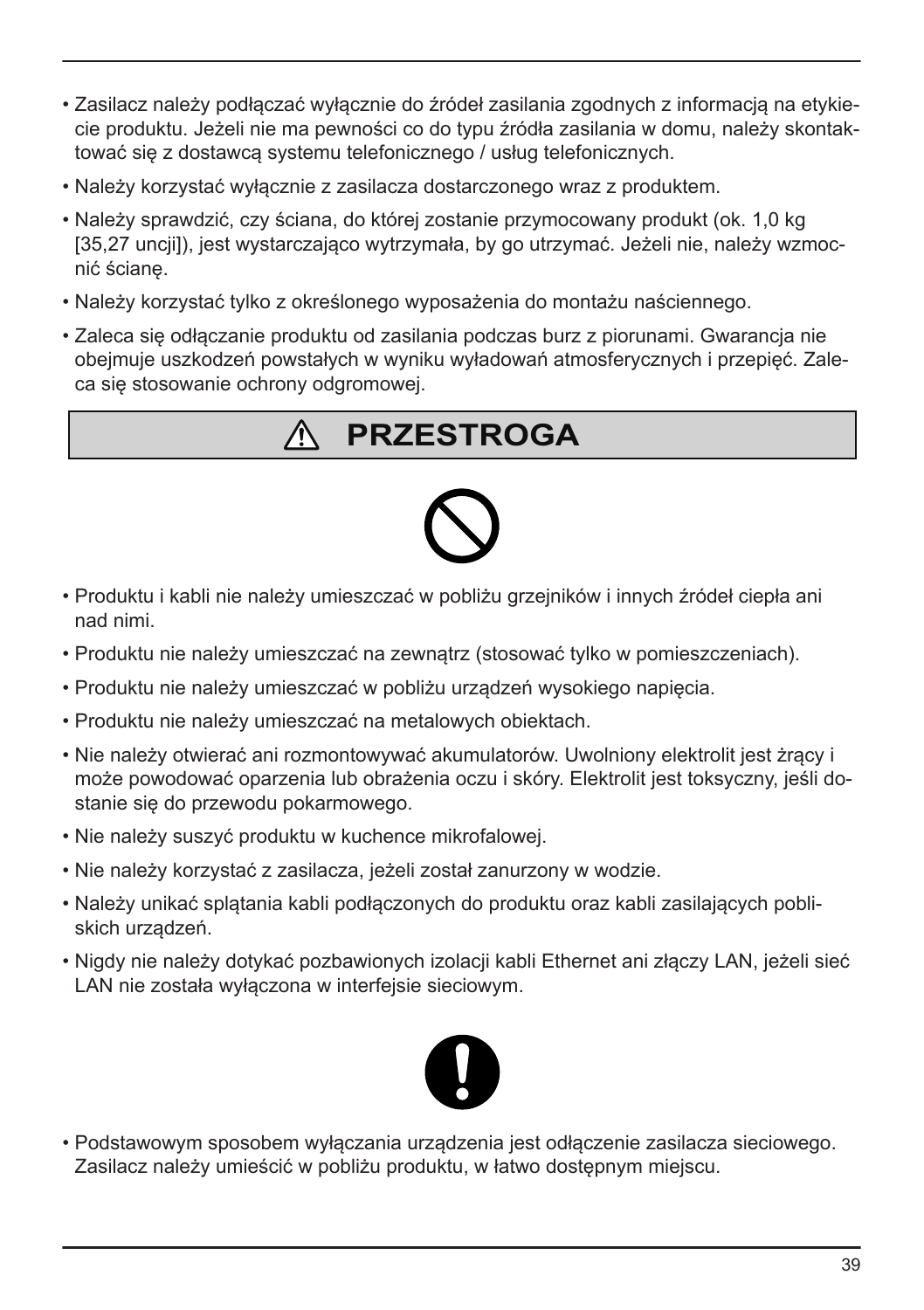- Należy korzystać wyłącznie z zasilaczy, akumulatorów i ładowarek wyszczególnionych w instrukcjach.
- Należy zachować ostrożność w trakcie przenoszenia akumulatorów, aby uniknąć przytknięcia ich do materiałów przewodzących, takich jak obrączki, bransoletki i klucze. Akumulatory i/lub przewodniki mogą się nagrzewać, powodując poparzenia.
- Ładując akumulatory dostarczone wraz produktem lub przeznaczone do użytku z nim, należy przestrzegać instrukcji i ograniczeń określonych w instrukcjach obsługi.
- Jeżeli produkt ma być nieużywany przez dłuższy okres czasu, należy odłączyć go od gniazdka zasilającego i odczepić go od ściany. Jeżeli produkt zasilany jest za pośrednictwem sieci Ethernet (PoE), należy odłączyć kabel sieci Ethernet.
- Wtyczkę zasilającą należy regularnie czyścić z kurzu i innych zanieczyszczeń za pomocą suchej, miękkiej szmatki.
- Produkt nie będzie działał w przypadku awarii prądu.
- Wkręcając wkręty w ścianę należy unikać kontaktu z metalowymi siatkami, siecią kabli lub metalowymi płytami znajdującymi się w ścianie.
- Należy stosować kable ogniotrwałe lub ognioodporne.
- W przypadku nieprawidłowo wymienionych baterii istnieje ryzyko wybuchu.

#### **Ważne instrukcje bezpieczeństwa**

Aby zmniejszyć ryzyko pożaru, porażenia prądem lub uszczerbku na zdrowiu, podczas korzystania z produktu należy zawsze przestrzegać podstawowych środków bezpieczeństwa, wliczając w to instrukcje wymienione poniżej:

- Nie należy korzystać z produktu w pobliżu wody, np. wanny z wodą, umywalki, zlewu, pralki, w wilgotnej piwnicy lub nad basenem.
- Należy unikać korzystania z produktu w czasie burz z piorunami. Istnieje odległe ryzyko porażenia prądem pochodzącym z wyładowania atmosferycznego.
- Nie należy korzystać z produktu do zgłaszania wycieku gazu znajdującego się w pobliżu.
- Należy korzystać wyłącznie z przewodu zasilającego i akumulatorów wskazanych w niniejszej instrukcji. Nie należy wrzucać akumulatorów do ognia. Istnieje ryzyko wybuchu. Należy zapoznać się z obowiązującymi w okolicy specjalnymi przepisami dotyczącymi utylizacji odpadów.
- Nie należy korzystać jednocześnie z nowych i starych akumulatorów.

# **ZACHOWAJ NINIEJSZE INSTRUKCJE**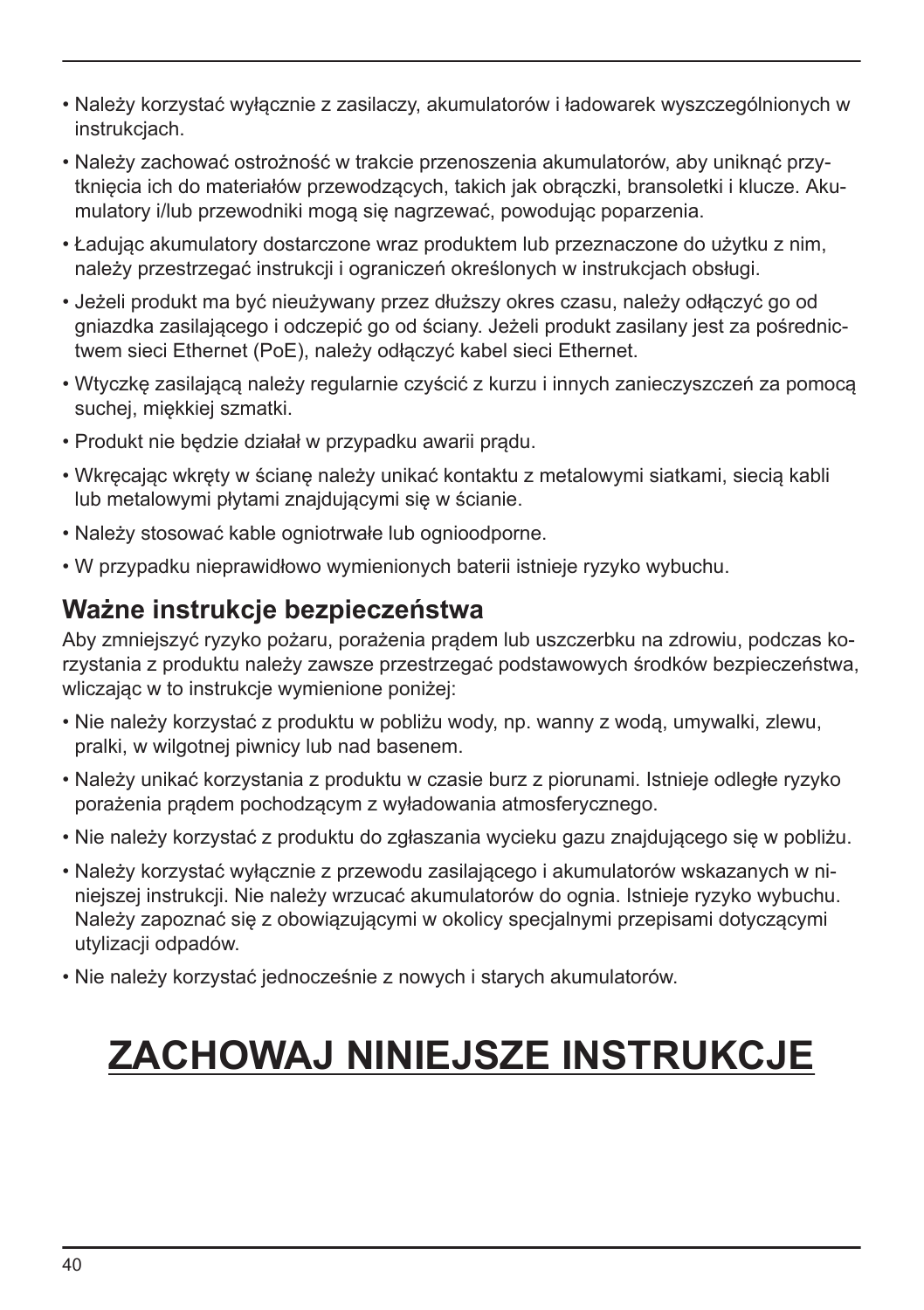### **Biztonsági utasítások**

A sérülések, életveszély, áramütés, tűz, a meghibásodás és a készülék, illetve a vagyontárgyak sérülési kockázatának csökkentése érdekében mindig tartsa be a következő biztonsági utasításokat.

#### **A szimbólumok jelentése**

A következő szimbólumok jelzik, hogy milyen veszélyt és sérülést okozhat, ha az adott megjegyzést figyelmen kívül hagyják, illetve a készüléket helytelenül használják.

# **FIGYELMEZTETÉS**

$$
\overbrace{\triangle} \text{VIGYÁZAT}
$$

Olyan lehetséges veszélyt jelez, mely súlyos sérülést vagy halált okozhat.

Olyan veszélyt jelez, mely könnyebb sérüléshez vezethet, illetve a termék vagy egyéb készülékek sérülését okozhatja.

Az alábbi szimbólumok a betartandó utasítások típusának osztályozására és leírására szolgálnak.



Ez a szimbólum egy olyan műveletre hívja fel a felhasználók figyelmét, melyet tilos végrehajtani!



Ez a szimbólum olyan műveletre hívja fel a felhasználó figyelmét, melyet a készülék biztonságos működtetése érdekében kötelező betartani.

# **FIGYELMEZTETÉS**



- Biztonsági okokból ne módosítsa fizikailag a készüléket és annak kiegészítőit.
- A tűz, áramütés vagy a készülék sérülésének elkerülése érdekében ne szerelje szét, és ne módosítsa ezt a terméket. Csak képzett szakember telepítheti és szervizelheti a készüléket. A burkolat felnyitása vagy eltávolítása áramütéssel vagy egyéb kockázattal járhat. A helytelen összeszerelés áramütést okozhat.
- Ne helyezzen semmiféle tárgyat a készülék nyílásaiba, mert azok nagyfeszültségű pontokat érinthetnek, illetve rövidre zárhatnak olyan alkatrészeket, melyek tüzet vagy áramütést okozhatnak. Soha ne öntsön semmilyen folyadékot a készülékre vagy annak belseiébe.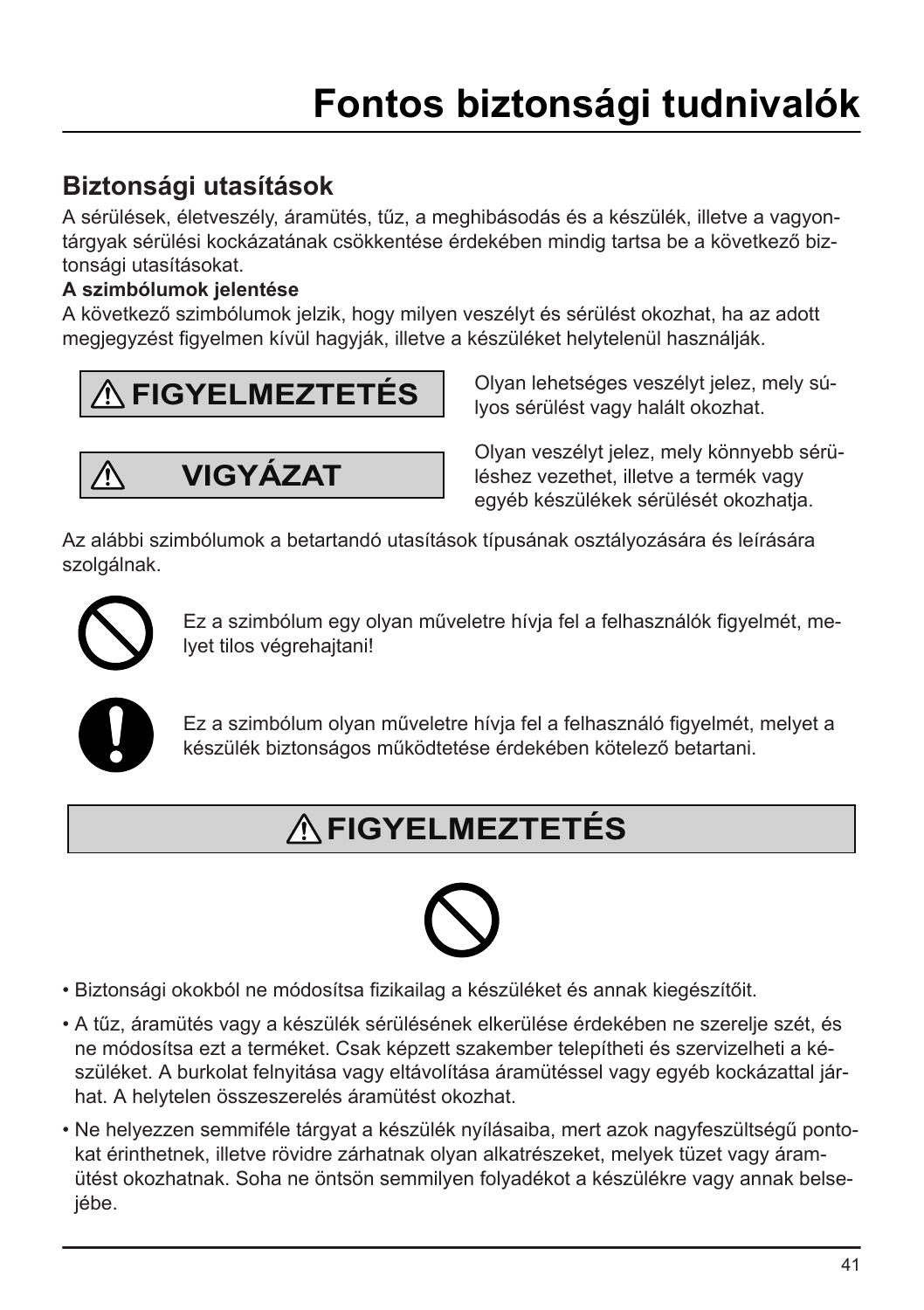- Ne használja a készüléket egészségügyi intézményekben, ha az ott kihelyezett jelzések ezt tiltják. A kórházakban és egészségügyi intézményekben olyan berendezéseket is használhatnak, melyek érzékenyek a külső RF (rádiófrekvenciás) energiára.
- Ne csatlakoztassa, illetve ne húzza ki a tápegységet nedves kézzel.
- Villámlással járó vihar közben ne érintse meg a készüléket, a tápegységet, a tápegység vezetékét és a tápkábelt.
- Ha a termék telepítéséhez vagy teszteléséhez külső tápegységet használ, a tápegységet fali vagy padlóra szerelt konnektorba kell dugni. Ne dugja a tápegységet plafonra szerelt konnektorba, mert a tápegység súlya miatt az kieshet onnan.
- Ne létesítsen olyan tápcsatlakozást, mely túllépi a konnektor vagy a tápegység névleges terhelhetőségét. A túlfeszültség elleni eszközök névleges terhelhetőségének túllépése esetén a megnövekedett hő tüzet okozhat.
- Ne érintse meg huzamosabb ideig a tápegységet. Ez kisebb égési sérüléseket okozhat.
- Az esetleges tűz vagy áramütés megakadályozása érdekében ne tegye ki a készüléket esőnek vagy nedvességnek.
- Ne telepítse és ne szerelje fel a készüléket a vonatkozó kézikönyvekben leírttól eltérő módon.
- Ne tegyen semmit a tápegység vezetékére, a tápkábelre vagy az Ethernet kábelre. Ne tegye olyan helyre a készüléket, ahol ráléphetnek vagy keresztülhajthatnak a tápegység vezetékén, a tápkábelen vagy az Ethernet kábelen.
- Ne feszítse és ne hajlítsa meg a kábeleket. Továbbá ne tegyen semmit a kábelekre.
- Ne helyezze a készüléket labilis felületre, mert annak leesésekor komoly belső sérülések keletkezhetnek.



- Vegye figyelembe a készüléken feltüntetett figyelmeztetéseket és utasításokat.
- A következő esetekben húzza ki a tápegységet a konnektorból és lépjen kapcsolatba a telefonrendszer forgalmazójával/szolgáltatójával. Ha a tápellátás a hálózatból jut a készülékbe (Power-over-Ethernet), húzza ki az összes Ethernet kábelt.
	- **A.** Ha a tápkábel vagy annak csatlakozódugója sérült, illetve kopott.
	- **B.** Ha folyadék ömlött a készülékbe.
	- **C.** Ha a készülék esőnek vagy víznek lett kitéve.
	- **D.** Ha a készülék nem a kézikönyvekben leírtak szerint működik. Csak a kézikönyvekben leírt vezérlőelemeket állítsa. Az egyéb vezérlőelemek helytelen beállítása meghibásodást okozhat, a készülék normál működésének visszaállításához pedig szervizszakember általi javítást tehet szükségessé.
	- **E.** A készülék leejtésekor vagy sérülésekor.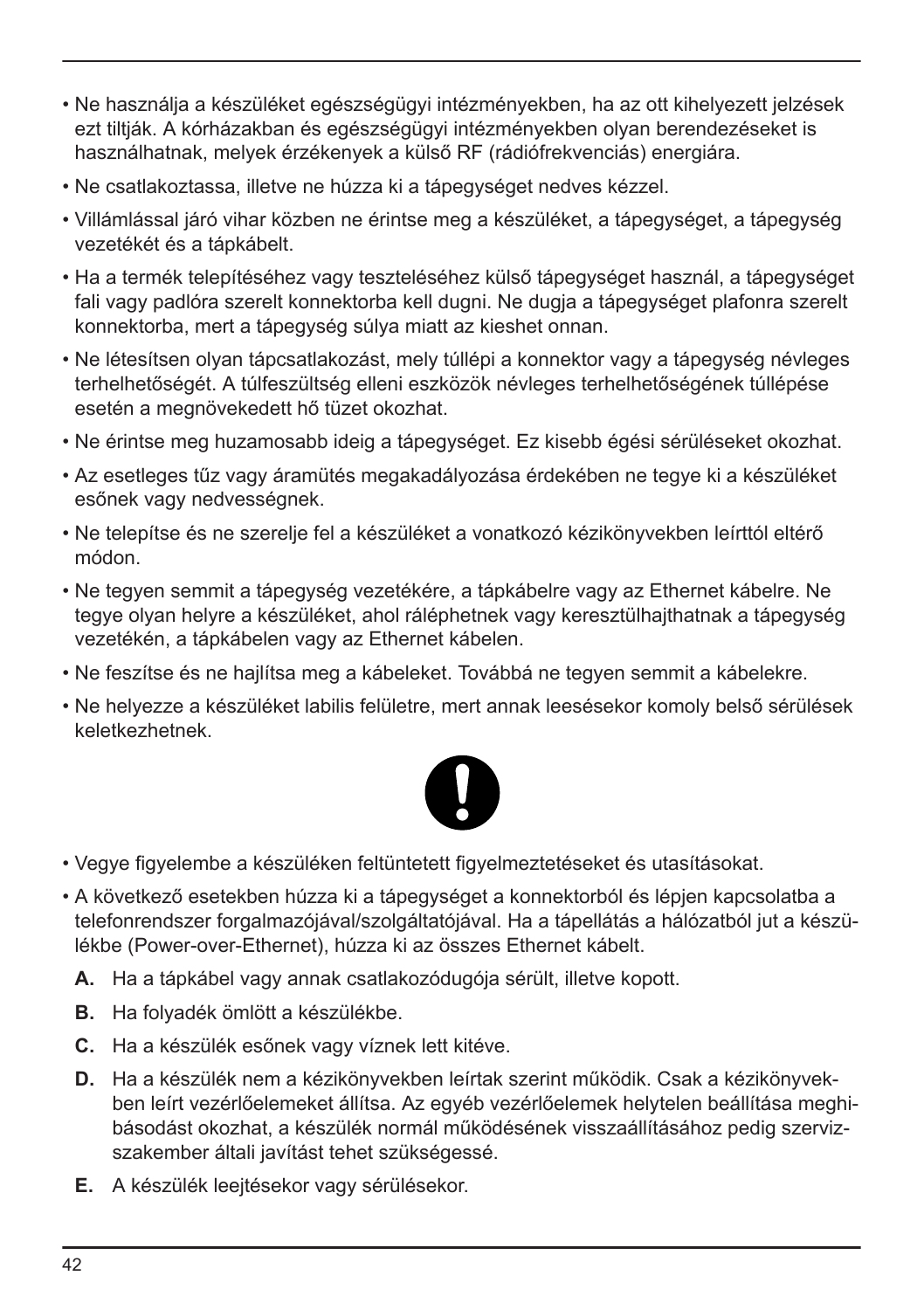- **F.** Ha a készülék teljesítménye romlik.
- **G.** Ha a készülék füstöl, rendellenes szagot vagy zajt bocsát ki. Ezek tüzet vagy áramütést okozhatnak.
- **H.** Ha a tápegységre, annak vezetékére vagy a tápkábelre víz fröccsen, illetve ha azok nedvesek. Ez tüzet, áramütést vagy sérülést okozhat.
- **I.** Ha a készülék sérülésekor a belső alkatrészek hozzáférhetővé válnak.
- A füldugó vagy fejhallgató nagy hangerővel történő használatakor halláskárosodás léphet  $f \nightharpoonup l$
- Kapcsolja ki a készüléket a potenciálisan robbanásveszélyes helyeken, például az üzemanyag-/vegyianyag-tároló helyeken vagy robbantási műveletek során.
- Vegye fel a kapcsolatot az orvosi berendezések, pl. szívritmusszabályzók gyártóival annak eldöntésére, hogy azok megfelelően árnyékolják-e az RF (rádiófrekvenciás) energiát.
	- –Észak-Amerikában:

A készülék működési frekvenciatartománya 1920 MHz – 1930 MHz, a kimenő csúcsteljesítmény pedig kevesebb mint 0,12 W.

–Latin-Amerikában:

A készülék működési frekvenciatartománya 1910 MHz – 1920 MHz, a kimenő csúcsteljesítmény pedig kevesebb mint 0,25 W.

–Egyéb országokban/régiókban:

A készülék működési frekvenciatartománya 1880 MHz – 1900 MHz, a kimenő csúcsteljesítmény pedig kevesebb mint 0,25 W.

- Az akkumulátorok és a kézibeszélő akasztója lenyelés esetén fulladást okozhatnak. Tartsa az akkumulátorokat és a kézibeszélő akasztóját gyermekektől távol.
- A kézibeszélő fülhallgatója mágnest tartalmaz, ezért az apró, vasat tartalmazó tárgyakat magához vonzhatja.
- Teljesen dugja be a tápkábel dugóját egy konnektorba. Ennek elmulasztása áramütéshez és/vagy tüzet okozó túlmelegedéshez vezethet.
- A tápegységet csak a termék címkéjén feltüntetett elektromos rendszerre szabad csatlakoztatni. Ha nem biztos abban, hogy otthonában milyen típusú elektromos rendszer található, lépjen kapcsolatba a telefonrendszer forgalmazójával/szolgáltatójával.
- Csak a mellékelt tápegységet használja.
- Győződjön meg róla, hogy a fal, melyre a készüléket (kb. 1,0 kg [35,27 oz]) felszereli, elég erős-e a készülék megtartásához. Ha nem, akkor a falat meg kell erősíteni.
- Csak a megadott fali rögzítőelemeket használja.
- Villámlás esetén javasolt a készüléket kihúzni a konnektorból, mert a garancia nem terjed ki a villámcsapás és túlfeszültség által okozott károkra. Villámvédelem használata javasolt.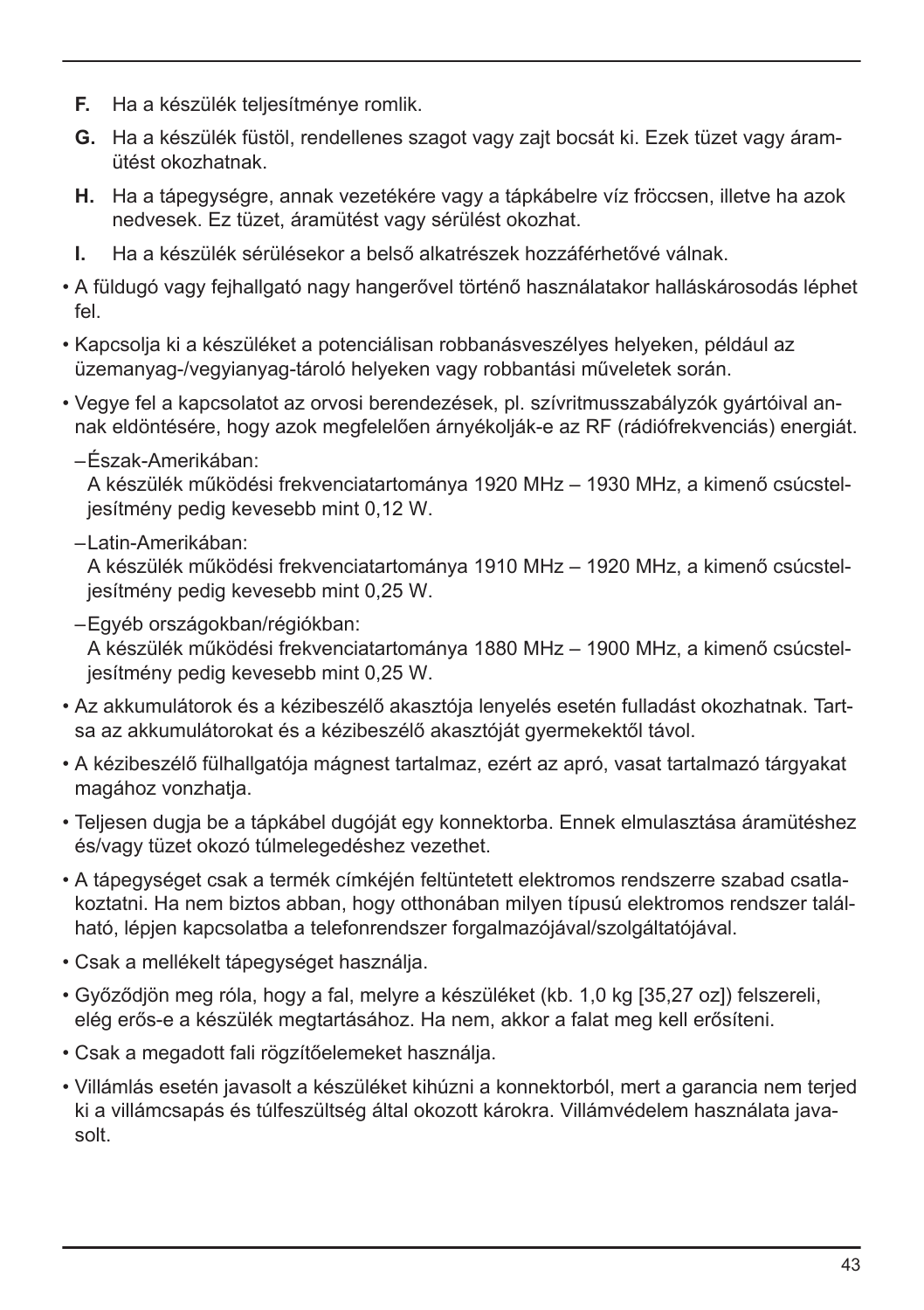# **VIGYÁZAT**



- A készüléket tilos radiátor vagy egyéb hőforrás közelébe vagy fölé helyezni.
- A készüléket tilos kültéren elhelyezni (beltéren használja).

 $\bigwedge$ 

- A készüléket tilos nagyfeszültségű berendezések mellé helyezni.
- A készüléket tilos fémtárgyakra helyezni.
- Ne nyissa fel és ne szerelje szét az akkumulátorokat. A kiszabaduló elektrolit maró hatású és a szem vagy bőr égési sérülését okozhatja. Az elektrolit lenyeléskor mérgező hatású.
- A készülék megszárításához ne használjon mikrohullámú sütőt.
- Ne használja a tápegységet, ha az vízbe merült.
- Ne kötegelje egybe a készülékhez csatlakoztatott kábeleket a közelben elhelyezett gépek tápkábeleivel.
- Ne érintse meg a szigeteletlen Ethernet kábeleket vagy LAN csatlakozókat, csak ha lecsatlakoztatta azokat a hálózati csatolóból.



- Fő megszakítóként a hálózati adaptert használja. Győződjön meg, hogy a tápegység a készülék közelében található és könnyen hozzáférhető.
- Csak a kézikönyvekben megadott tápegységet, akkumulátorokat és töltőt használja.
- Az akkumulátorok kezelésekor körültekintően járjon el, nehogy rövidre zárja azok érintkezőit vezető anyagokkal, például gyűrűvel, nyaklánccal vagy kulccsal. Az akkumulátor és/ vagy vezető anyag túlmelegedhet és égési sérülést okozhat.
- A készülékhez mellékelt vagy annak használatára alkalmasnak jelölt akkumulátorokat a kézikönyvekben leírt útmutatások és korlátozások betartásával töltse fel.
- Ha a készüléket hosszú időn keresztül nem használja, húzza ki azt a konnektorból és szerelje le a falról. Ha a készülék PoE tápellátású, húzza ki az Ethernet kábelt.
- A por és egyéb szennyeződések eltávolításához a tápkábel dugóját időnként tisztítsa meg puha, száraz törlőkendővel.
- A készülék áramszünet esetén nem működik.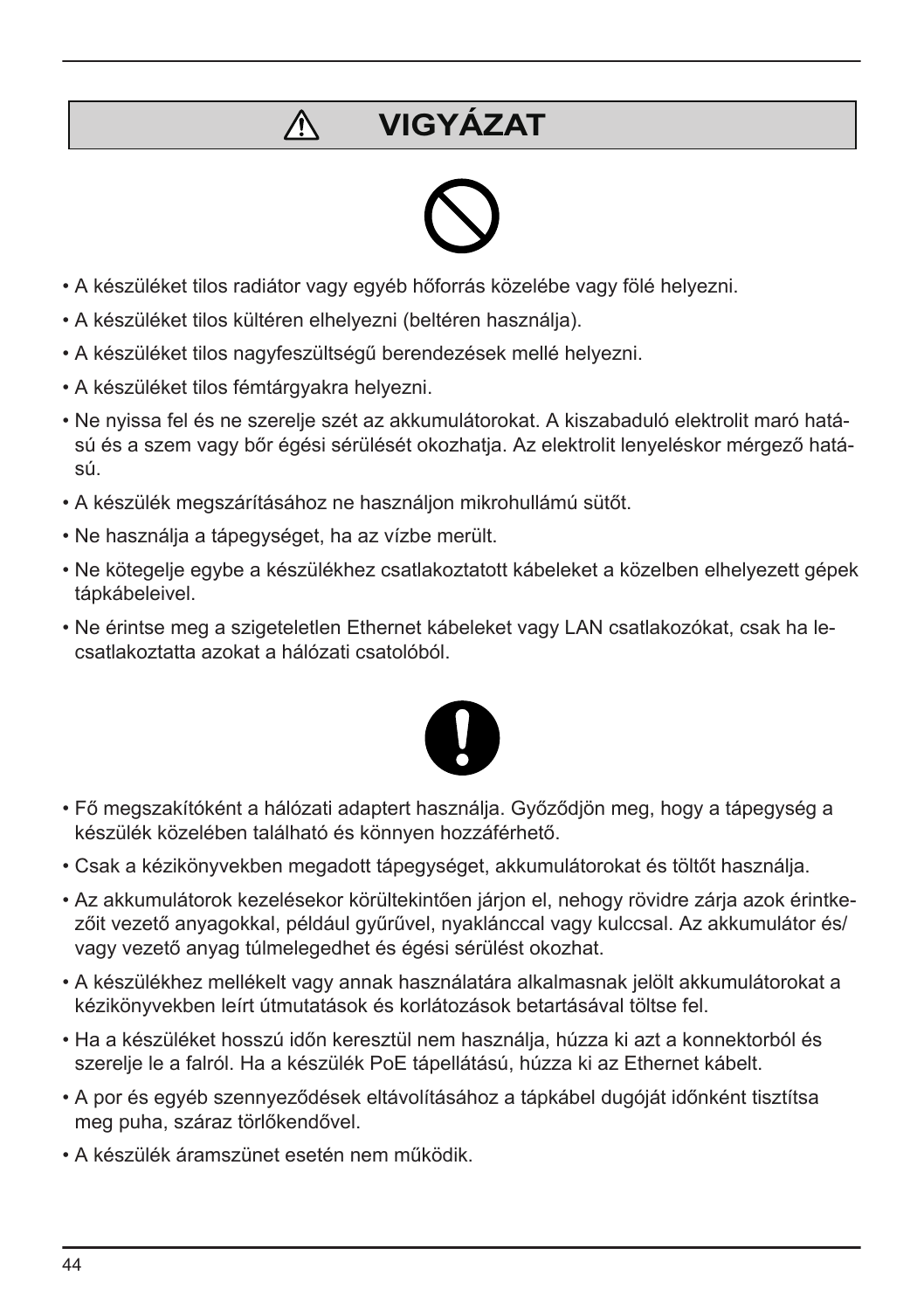- Amikor behajtja a csavarokat a falba, ügyeljen rá, hogy azok ne érintkezzenek a falban lévő fémlécekkel, fémhálóval vagy fémlemezzel.
- Tűzálló kábeleket használjon.
- Az akkumulátorok helytelen behelyezése robbanást okozhat.

#### **Fontos biztonsági tudnivalók**

A készülék használatakor, a tűzveszély, áramütés és személyi sérülések veszélyének csökkentése érdekében be kell tartani az alapvető biztonsági óvintézkedéseket, köztük a következőket:

- Ne használja a készüléket víz közelében, például fürdőkád, mosdótál vagy mosogató közelében, nedves pincében vagy úszómedence mellett.
- Villámlással járó vihar közben ne használja a készüléket. A villámlás miatt áramütés kockázata áll fenn.
- Gázszivárgás közelében ne használja a készüléket a szivárgás bejelentésére.
- Csak a kézikönyvben feltüntetett tápkábelt és akkumulátorokat használja. Ne dobja tűzbe az akkumulátorokat, mivel felrobbanhatnak. A hulladékba helyezés során tartsa be a helyi szabályokat.
- Ne keverje össze a régi és az új akkumulátorokat.

# **ŐRIZZE MEG EZT A KEZELÉSI ÚTMUTA-TÓT!**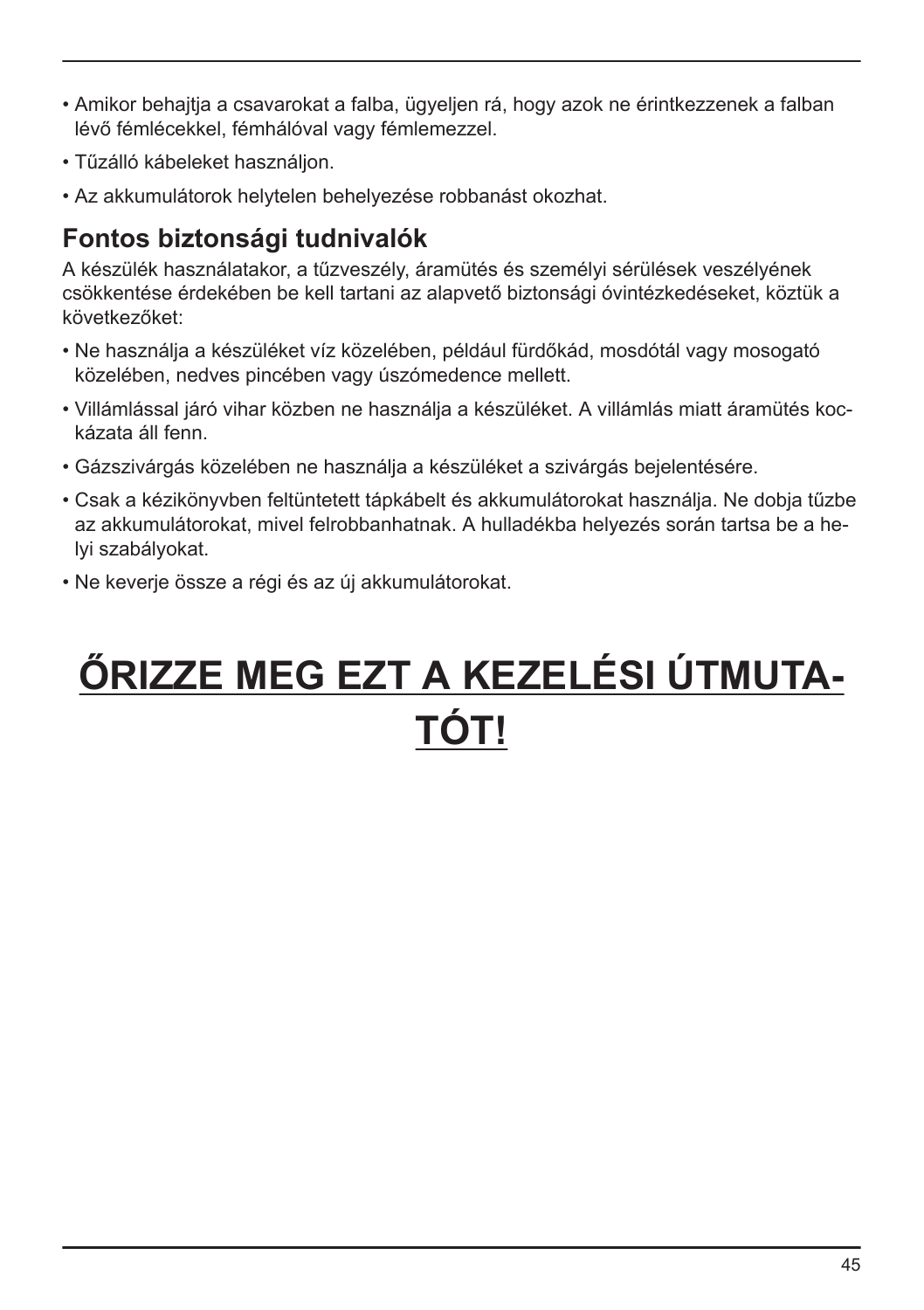# **Σημαντικές οδηγίες ασφαλείας**

### **Για την ασφάλειά σας**

Τηρείτε πάντα τις ακόλουθες προφυλάξεις ασφαλείας για να μειώσετε τον κίνδυνο τραυματισμού, απώλειας ζωής, ηλεκτροπληξίας, πρόκλησης πυρκαγιάς, δυσλειτουργίας και βλάβης σε εξοπλισμό ή περιουσιακό στοιχείο.

#### **Επεξήγηση συμβόλων**

Τα ακόλουθα σύμβολα χρησιμοποιούνται για την ταξινόμηση και την περιγραφή του επιπέδου κινδύνου και τραυματισμού που προκαλείται όταν αγνοηθούν αυτές οι υποδείξεις και σε περίπτωση ακατάλληλης χρήσης της συσκευής.

# **ΠΡΟΕΙΔΟΠΟΙΗΣΗ**

**ΠΡΟΣΟΧΗ**

Υποδεικνύει πιθανό κίνδυνο που μπορεί να οδηγήσει σε σοβαρό τραυματισμό ή θάνατο.

Υποδεικνύει κίνδυνο που μπορεί να οδηγήσει σε ελαφρύ τραυματισμό ή βλάβη στο προϊόν ή σε άλλον εξοπλισμό.

Τα ακόλουθα σύμβολα χρησιμοποιούνται για την ταξινόμηση και την περιγραφή του τύπου οδηγιών που πρέπει να τηρούνται.



Λ

Αυτό το σύμβολο χρησιμοποιείται για να προειδοποιεί τους χρήστες σχετικά με μια λειτουργική διαδικασία που δεν πρέπει να εκτελεστεί.



Αυτό το σύμβολο χρησιμοποιείται για να προειδοποιεί τους χρήστες σχετικά με μια λειτουργική διαδικασία που πρέπει να τηρήσουν για τον ασφαλή χειρισμό του προϊόντος.

# **ΠΡΟΕΙΔΟΠΟΙΗΣΗ**



- Για λόγους ασφαλείας, μην πραγματοποιήσετε υλικές τροποποιήσεις στο προϊόν ή σε τυχόν προαιρετικό εξοπλισμό.
- Μην αποσυναρμολογείτε ή τροποποιείτε αυτό το προϊόν για να ελαττώσετε τον κίνδυνο πυρκαγιάς, ηλεκτροπληξίας ή βλάβης σε αυτό. Μόνο πιστοποιημένο προσωπικό συντήρησης πρέπει να πραγματοποιεί την εγκατάσταση ή τη συντήρηση αυτού του προϊόντος. Το άνοιγμα ή η αφαίρεση καλυμμάτων ενδέχεται να σας εκθέσει σε επικίνδυνες ηλεκτρικές τάσεις ή σε άλλους κινδύνους. Η λανθασμένη επανασυναρμολόγηση ενδέχεται να προκαλέσει ηλεκτροπληξία.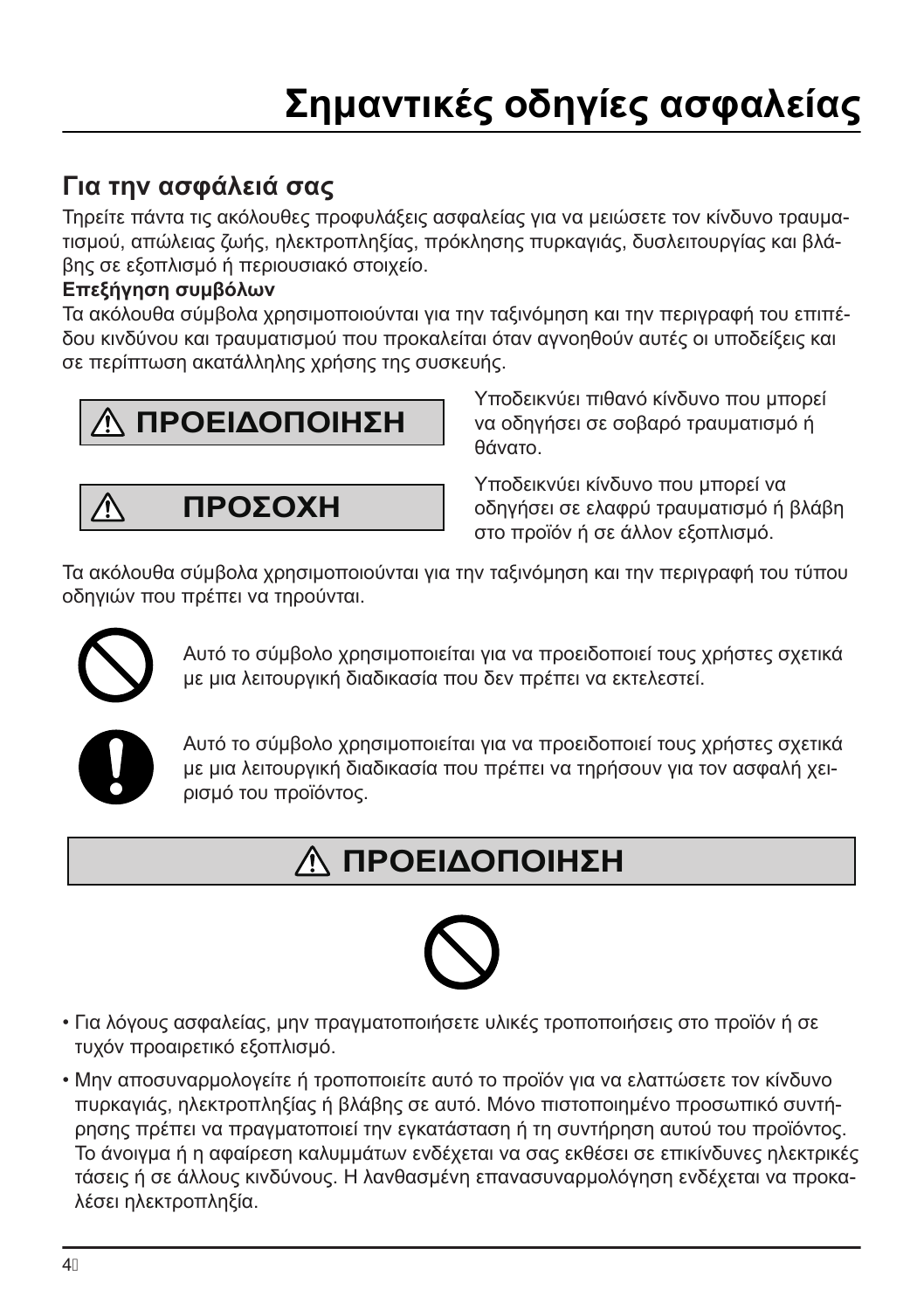- Μην τοποθετείτε αντικείμενα οποιουδήποτε είδους στο εσωτερικό αυτού το προϊόντος μέσω των οπών, καθώς ενδέχεται να αγγίξετε σημεία με επικίνδυνη τάση ή να βραχυκυκλώσετε εξαρτήματα τα οποία μπορεί να προκαλέσουν πυρκαγιά ή ηλεκτροπληξία. Μην αφήνετε να χυθούν υγρά οποιουδήποτε είδους στην επιφάνεια ή στο εσωτερικό του προϊόντος.
- Μην χρησιμοποιείτε το προϊόν σε εγκαταστάσεις υγειονομικής περίθαλψης αν υπάρχουν αναρτημένοι κανονισμοί στην περιοχή που να το υπαγορεύουν. Τα νοσοκομεία ή οι εγκαταστάσεις υγειονομικής περίθαλψης ενδέχεται να χρησιμοποιούν συσκευές που είναι ευαίσθητες σε ενέργεια εξωτερικών ραδιοσυχνοτήτων (RF).
- Μην συνδέετε ή αποσυνδέετε το καλώδιο ρεύματος με βρεγμένα χέρια.
- Μην αγγίζετε το προϊόν, το τροφοδοτικό AC, το καλώδιο του τροφοδοτικού AC ή το καλώδιο ρεύματος στη διάρκεια καταιγίδας με κεραυνούς.
- Κατά την εγκατάσταση ή τη δοκιμή ενός προϊόντος με ένα εξωτερικό τροφοδοτικό AC, το τροφοδοτικό AC πρέπει να συνδέεται σε μια επιτοίχια ή επιδαπέδια πρίζα AC. Μην συνδέετε το τροφοδοτικό AC σε πρίζα AC που βρίσκεται στην οροφή, καθώς το βάρος του τροφοδοτικού AC ενδέχεται να προκαλέσει την αποσύνδεσή του.
- Μην κάνετε συνδέσεις ρεύματος που υπερβαίνουν τις ονομαστικές τιμές για την πρίζα εναλλασσόμενου ρεύματος ή τον εξοπλισμό ηλεκτρικού ρεύματος. Εάν η ονομαστική τιμή ισχύος της διάταξης προστασίας από υπέρταση κ.λπ. έχει ξεπεραστεί, ενδέχεται να προκληθεί πυρκαγιά λόγω της συσσώρευσης θερμότητας.
- Μην αγγίζετε τον προσαρμογέα AC για παρατεταμένες χρονικές περιόδους. Αυτή η ενέργεια μπορεί να οδηγήσει σε χαμηλού βαθμού εγκαύματα.
- Για την αποτροπή τυχόν πυρκαγιάς ή ηλεκτροπληξίας, το προϊόν δεν πρέπει να εκτίθεται σε βροχή ή υγρασία.
- Μην εγκαθιστάτε ή τοποθετείτε το προϊόν με οποιονδήποτε άλλο τρόπο πέρα από αυτόν που περιγράφεται στα σχετικά εγχειρίδια.
- Μην ακουμπάτε αντικείμενα πάνω στο καλώδιο του τροφοδοτικού AC, στο καλώδιο ρεύματος ή στο καλώδιο Ethernet. Μην τοποθετείτε το προϊόν σε σημείο όπου είναι πιθανό το καλώδιο τροφοδοτικού AC, το καλώδιο ρεύματος ή το καλώδιο Ethernet να πατηθεί ή να γίνει αιτία να σκοντάψει κάποιος.
- Μην τραβάτε και μην λυγίζετε τα καλώδια. Επίσης, μην ακουμπάτε αντικείμενα πάνω στα καλώδια.
- Μην τοποθετείτε το προϊόν πάνω σε ασταθή επιφάνεια καθώς τυχόν πτώση του μπορεί να προκαλέσει σοβαρή εσωτερική βλάβη.



- Τηρείτε τις προειδοποιήσεις και τις οδηγίες που επισημαίνονται πάνω στο προϊόν.
- Αποσυνδέστε το τροφοδοτικό AC από την πρίζα AC και επικοινωνήστε με τον αντιπρόσωπο του τηλεφωνικού συστήματος/τον πάροχο υπηρεσίας, στις ακόλουθες περιπτώσεις.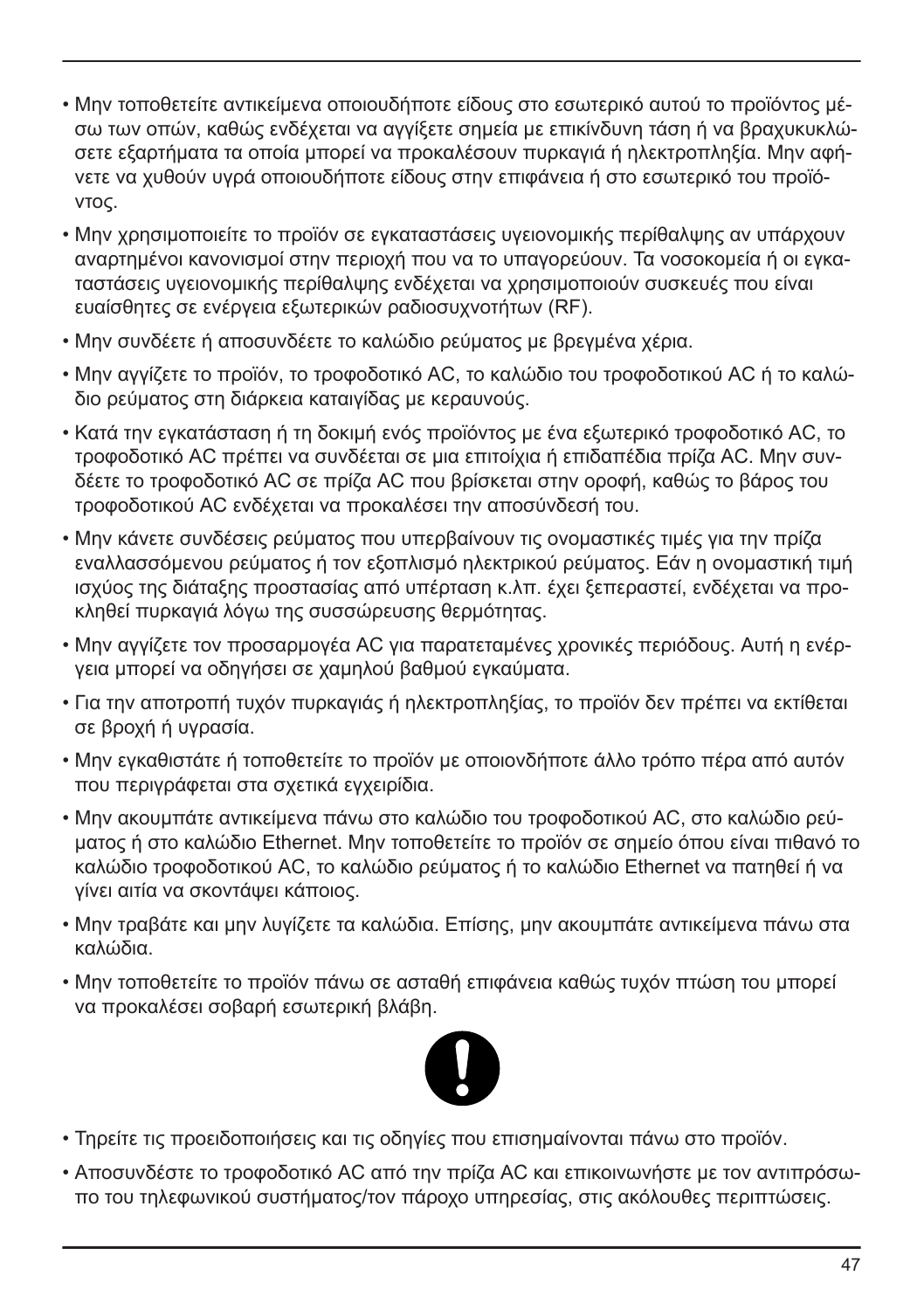Εάν παρέχεται ηλεκτρική ισχύς στο προϊόν από το δίκτυο (Power-over-Ethernet), αποσυνδέστε τα καλώδια Ethernet.

- **A.** Όταν το καλώδιο ρεύματος ή το βύσμα έχουν υποστεί βλάβη ή έχουν ξεφτίσει.
- **B.** Εάν έχει χυθεί υγρό μέσα στο προϊόν.
- **C.** Εάν το προϊόν έχει εκτεθεί σε βροχή ή σε νερό.
- **D.** Εάν το προϊόν δεν λειτουργεί με τον τρόπο που περιγράφεται στα εγχειρίδια. Ρυθμίστε μόνο τα στοιχεία ελέγχου που επεξηγούνται στα εγχειρίδια. Η ακατάλληλη ρύθμιση άλλων στοιχείων ελέγχου μπορεί να έχει ως αποτέλεσμα την πρόκληση βλάβης και να απαιτείται επισκευή από εξειδικευμένο προσωπικό συντήρησης για την αποκατάσταση της κανονικής λειτουργίας του προϊόντος.
- **E.** Σε περίπτωση πτώσης ή βλάβης του προϊόντος.
- **F.** Εάν η απόδοση του προϊόντος μειωθεί.
- **G.** Εάν από το προϊόν εκλύεται καπνός, αφύσικη οσμή ή ακούγεται ασυνήθιστος θόρυβος. Αυτές οι συνθήκες μπορούν να προκαλέσουν πυρκαγιά ή ηλεκτροπληξία.
- **H.** Εάν πέσει νερό πάνω στο τροφοδοτικό AC, στο καλώδιο του τροφοδοτικού AC ή στο καλώδιο ρεύματος, ή εάν είναι υγρά. Μια τέτοια ενέργεια μπορεί να προκαλέσει πυρκαγιά, ηλεκτροπληξία ή τραυματισμό.
- **I.** Εάν τυχόν βλάβη στο προϊόν αφήσει εκτεθειμένα εσωτερικά εξαρτήματα.
- Η χρήση υπερβολικής έντασης ήχου μέσω ακουστικών κάθε τύπου ενδέχεται να προκαλέσει απώλεια ακοής.
- Απενεργοποιείτε τη συσκευή όταν πλησιάζετε σε περιοχές με δυνητικά εκρηκτικές ατμόσφαιρες, όπως εγκαταστάσεις αποθήκευσης καυσίμων/χημικών ή σε χώρους όπου πραγματοποιούνται εργασίες εξόρυξης.
- Συμβουλευτείτε τους κατασκευαστές προσωπικών ιατρικών συσκευών, όπως βηματοδότες, για να προσδιορίσετε εάν έχουν επαρκή θωράκιση από ενέργεια εξωτερικών ραδιοσυχνοτήτων (RF).
	- –Για τη Βόρεια Αμερική:

Το προϊόν λειτουργεί στο εύρος συχνοτήτων 1920 MHz έως 1930 MHz και η στάθμη μέγιστης ισχύος εξόδου είναι μικρότερη από 0,12 W.

–Για τη Λατινική Αμερική:

Το προϊόν λειτουργεί στο εύρος συχνοτήτων 1910 MHz έως 1920 MHz και η στάθμη μέγιστης ισχύος εξόδου είναι μικρότερη από 0,25 W.

- –Για όλες τις άλλες χώρες/περιοχές: Το προϊόν λειτουργεί στο εύρος συχνοτήτων 1880 MHz έως 1900 MHz και η στάθμη μέγιστης ισχύος εξόδου είναι μικρότερη από 0,25 W.
- Οι μπαταρίες και το άγκιστρο του ακουστικού μπορεί να προκαλέσουν πνιγμό. Κρατήστε τις μπαταρίες και το άγκιστρο του ακουστικού μακριά από παιδιά.
- Αυτό το ακουστικό είναι μαγνητισμένο και ενδέχεται να έλκει μικρά αντικείμενα που περιέχουν σίδηρο.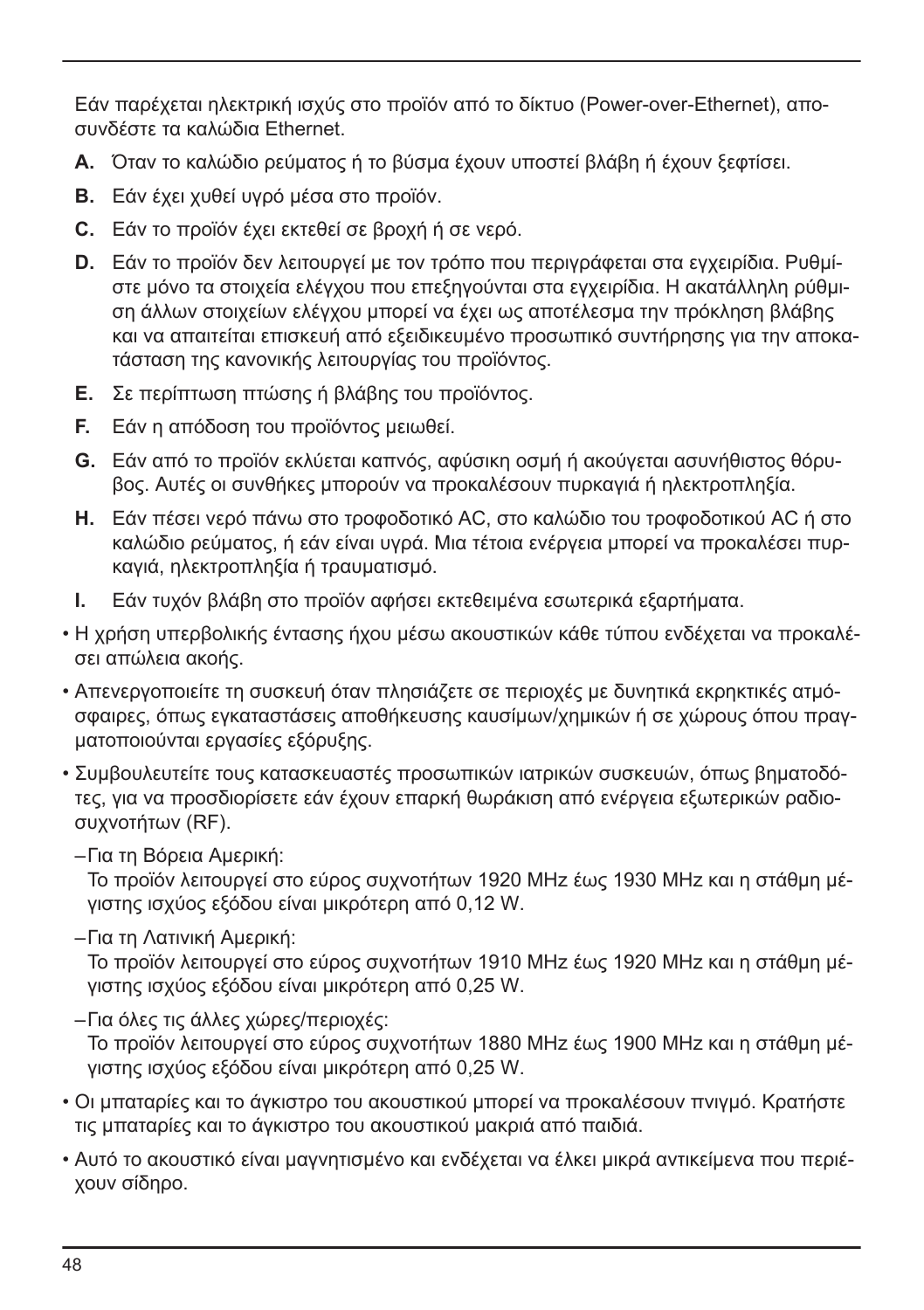- Τοποθετήστε εντελώς το βύσμα μέσα στην πρίζα AC. Σε αντίθετη περίπτωση, ενδέχεται να προκληθεί ηλεκτροπληξία ή/και υπερθέρμανση που θα καταλήξει σε φωτιά.
- Το τροφοδοτικό AC πρέπει να συνδέεται μόνο στον τύπο παροχής ηλεκτρικής ισχύος που ορίζεται στην ετικέτα του προϊόντος. Εάν δεν είστε βέβαιοι για τον τύπο της παροχής ισχύος στην οικία σας, επικοινωνήστε με τον αντιπρόσωπο του τηλεφωνικού συστήματος/τον πάροχο υπηρεσίας.
- Χρησιμοποιείτε μόνο το τροφοδοτικό AC που περιλαμβάνεται στη συσκευασία.
- Βεβαιωθείτε ότι ο τοίχος στον οποίο θα τοποθετηθεί το προϊόν (περίπου 1 kg [35,27 oz]) είναι αρκετά ισχυρός για να το υποστηρίξει. Σε αντίθετη περίπτωση, μπορεί να χρειαστεί να ενισχύσετε τον τοίχο.
- Χρησιμοποιείτε μόνο τον καθορισμένο εξοπλισμό επιτοίχιας τοποθέτησης.

八

• Συνιστάται να αποσυνδέετε το προϊόν στη διάρκεια καταιγίδων, καθώς η εγγύηση δεν καλύπτει βλάβες που προκαλούνται από πτώσεις κεραυνών και υπερτάσεις. Συνιστάται η τοποθέτηση αντικεραυνικής προστασίας.

# **ΠΡΟΣΟΧΗ**



- Δεν πρέπει να τοποθετείτε ποτέ το προϊόν και τα καλώδια κοντά ή πάνω σε καλοριφέρ ή άλλες πηγές θερμότητας.
- Δεν πρέπει να τοποθετείτε το προϊόν σε εξωτερικούς χώρους (χρήση σε εσωτερικούς χώρους).
- Δεν πρέπει να τοποθετείτε το προϊόν κοντά σε εξοπλισμό υψηλής τάσης.
- Δεν πρέπει να τοποθετείτε το προϊόν πάνω σε μεταλλικό αντικείμενο.
- Μην ανοίγετε ή αποσυναρμολογείτε τις μπαταρίες. Ο ηλεκτρολύτης που εκλύεται έχει διαβρωτικές ιδιότητες και ενδέχεται να προκαλέσει εγκαύματα ή τραυματισμό στα μάτια ή το δέρμα. Ο ηλεκτρολύτης είναι τοξικός σε περίπτωση κατάποσης.
- Μην χρησιμοποιείτε φούρνο μικροκυμάτων για να στεγνώσετε το προϊόν.
- Μην χρησιμοποιήσετε το τροφοδοτικό AC εάν έχει βυθιστεί σε νερό.
- Μην τοποθετείτε τα καλώδια που είναι συνδεδεμένα στο προϊόν μαζί με τα καλώδια ρεύματος άλλων συσκευών που βρίσκονται στο χώρο.
- Μην αγγίζετε ποτέ καλώδια Ethernet ή ακροδέκτες δικτύου LAN χωρίς μόνωση, εκτός εάν το δίκτυο LAN έχει αποσυνδεθεί στη διεπαφή δικτύου.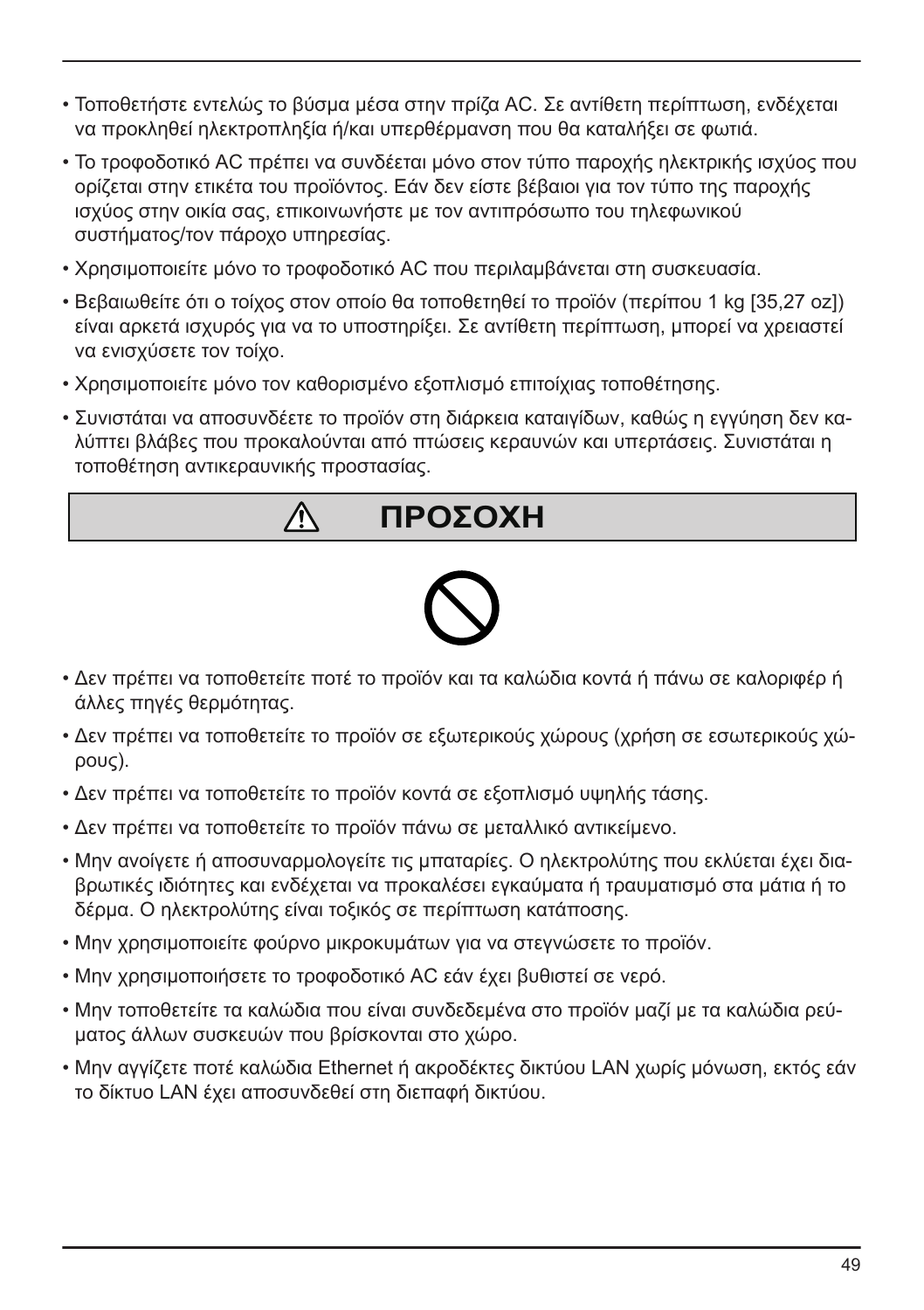- Το τροφοδοτικό AC χρησιμοποιείται ως κύρια συσκευή αποσύνδεσης. Βεβαιωθείτε ότι το τροφοδοτικό AC βρίσκεται κοντά στο προϊόν, σε σημείο με εύκολη πρόσβαση.
- Χρησιμοποιείτε μόνο το τροφοδοτικό AC, τις μπαταρίες και το φορτιστή που υποδεικνύονται στα εγχειρίδια.
- Να είστε προσεκτικοί όταν μεταχειρίζεστε μπαταρίες, ώστε να μην βραχυκυκλώσουν σε αγώγιμα υλικά, όπως δαχτυλίδια, βραχιόλια και κλειδιά. Οι μπαταρίες ή/και το αγώγιμο υλικό ενδέχεται να υπερθερμανθούν και να προκαλέσουν εγκαύματα.
- Φορτίζετε τις μπαταρίες που συνοδεύουν το προϊόν ή που προσδιορίζονται ως κατάλληλες για χρήση με αυτό, μόνο σύμφωνα με τις οδηγίες και τους περιορισμούς που καθορίζονται στα εγχειρίδια.
- Όταν δεν χρησιμοποιείτε το προϊόν για μεγάλο διάστημα, αποσυνδέστε το από την πρίζα AC και απομακρύνετέ το από τον τοίχο. Όταν το προϊόν τροφοδοτείται από τροφοδοτικό PoE, αποσυνδέστε το καλώδιο Ethernet.
- Καθαρίζετε το βύσμα σε τακτά διαστήματα με μαλακό, στεγνό πανί για να αφαιρείτε τη σκόνη και άλλα υπολείμματα.
- Το προϊόν δεν λειτουργεί σε περίπτωση διακοπής ρεύματος.
- Όταν τοποθετείτε τις βίδες στον τοίχο, προσέξτε να μην αγγίξετε τυχόν μεταλλικούς πήχεις, συρμάτινους πήχεις ή μεταλλικές πλάκες στον τοίχο.
- Χρησιμοποιείτε καλώδια με αντοχή ή ατρωσία στη φωτιά.
- Εάν τοποθετήσετε λανθασμένα τις μπαταρίες, υπάρχει κίνδυνος έκρηξης.

### **Σημαντικές οδηγίες ασφαλείας**

Όταν χρησιμοποιείτε το προϊόν, τηρείτε πάντα τις βασικές προφυλάξεις ασφαλείας για να ελαχιστοποιείτε τον κίνδυνο πυρκαγιάς, ηλεκτροπληξίας και τραυματισμού σε άτομα. Σε αυτές περιλαμβάνονται οι εξής:

- Μην χρησιμοποιείτε το προϊόν κοντά σε νερό, π.χ. κοντά σε μπανιέρα, νιπτήρα, νεροχύτη ή λεκάνη πλυσίματος, σε υγρό υπόγειο ή κοντά σε πισίνα.
- Αποφεύγετε τη χρήση του προϊόντος στη διάρκεια καταιγίδων με κεραυνούς. Ενδέχεται να υπάρχει μικρός κίνδυνος ηλεκτροπληξίας από τους κεραυνούς.
- Μην χρησιμοποιείτε το προϊόν για να αναφέρετε διαρροή αερίου κοντά στο σημείο της διαρροής.
- Χρησιμοποιείτε μόνο το καλώδιο ρεύματος και τις μπαταρίες που υποδεικνύονται στο εγχειρίδιο. Μην απορρίπτετε τις μπαταρίες σε φωτιά. Υπάρχει κίνδυνος έκρηξης. Επικοινωνήστε με τις τοπικούς φορείς για τυχόν ειδικές οδηγίες απόρριψης.
- Μην χρησιμοποιείτε μαζί παλιές και νέες μπαταρίες.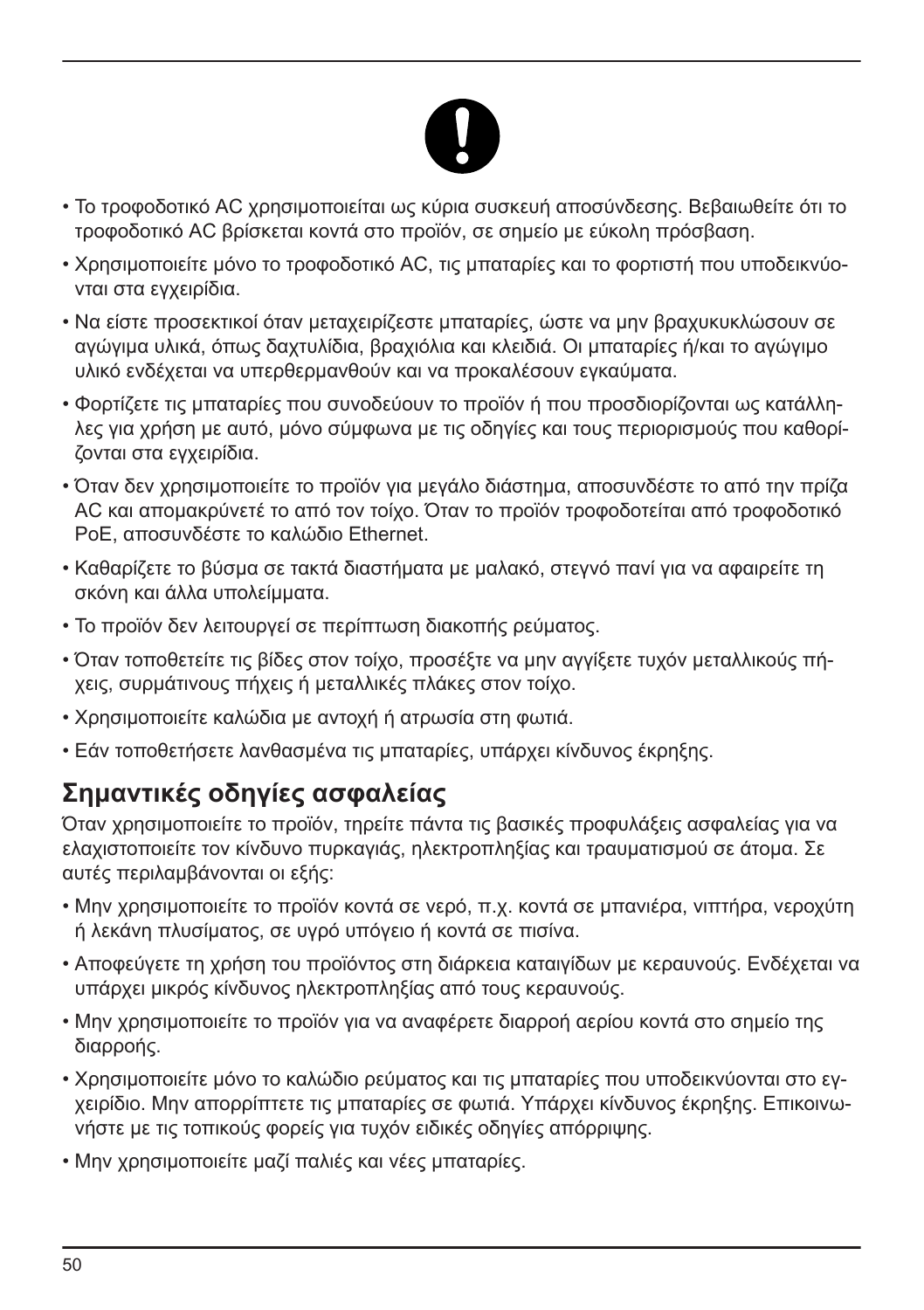# **ΦΥΛΑΞΤΕ ΑΥΤΕΣ ΤΙΣ ΟΔΗΓΙΕΣ**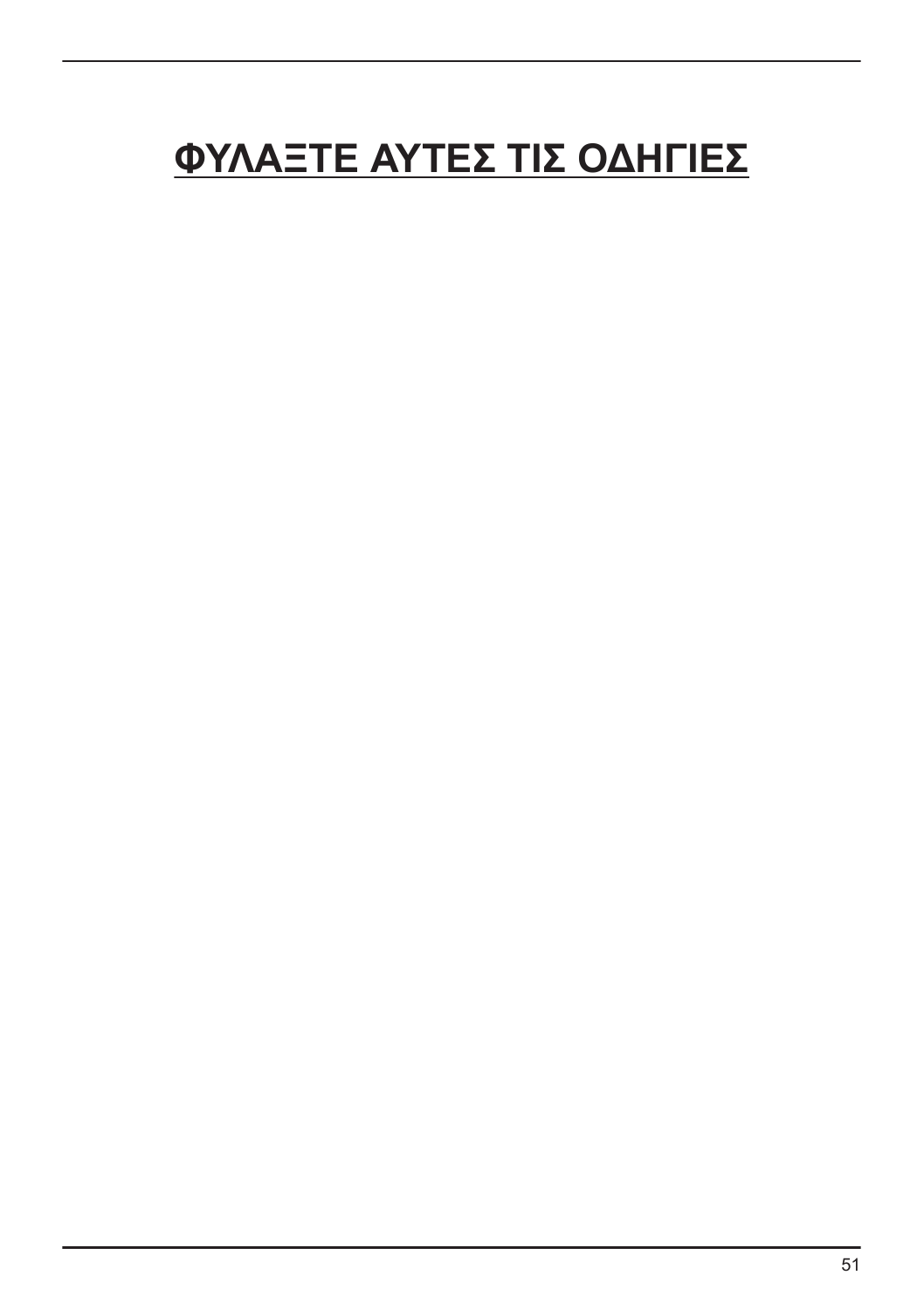### **За вашата безопасност**

За да намалите риска от телесно нараняване, смърт, токов удар, пожар, неизправност и повреда по оборудването или имуществото, винаги спазвайте следните мерки за безопасност.

#### **Обяснение на символите**

Символите по-долу класифицират и описват нивото на опасност и нараняване поради пренебрегване на означението и неправилна употреба.

 **ПРЕДУПРЕЖДЕНИЕ**

**ВНИМАНИЕ** ⁄i\

Указва потенциална опасност, която може да доведе до сериозно телесно нараняване или смърт.

Указва опасност, която може да доведе до леко телесно нараняване или повреда на продукта или друго оборудване.

Символите по-долу класифицират и описват типа инструкции, които трябва да бъдат спазвани.



Този символ се използва за предупреждение на потребителите, че определена работна процедура не трябва да се извършва.



Този символ се използва за предупреждение на потребителите, че трябва да се следва определена работна процедура за безопасната работа с продукта.

# **ПРЕДУПРЕЖДЕНИЕ**



- По причини за безопасност не променяйте физическите характеристики на продукта или на допълнителното оборудване.
- За да намалите риска от пожар, токов удар или повреда на продукта, не разглобявайте и не модифицирайте продукта. Този продукт трябва да се монтира и обслужва само от квалифициран сервизен персонал. Отварянето или премахването на покритията може да ви изложи на опасни напрежения или други рискове. Неправилното повторно сглобяване може да доведе до токов удар.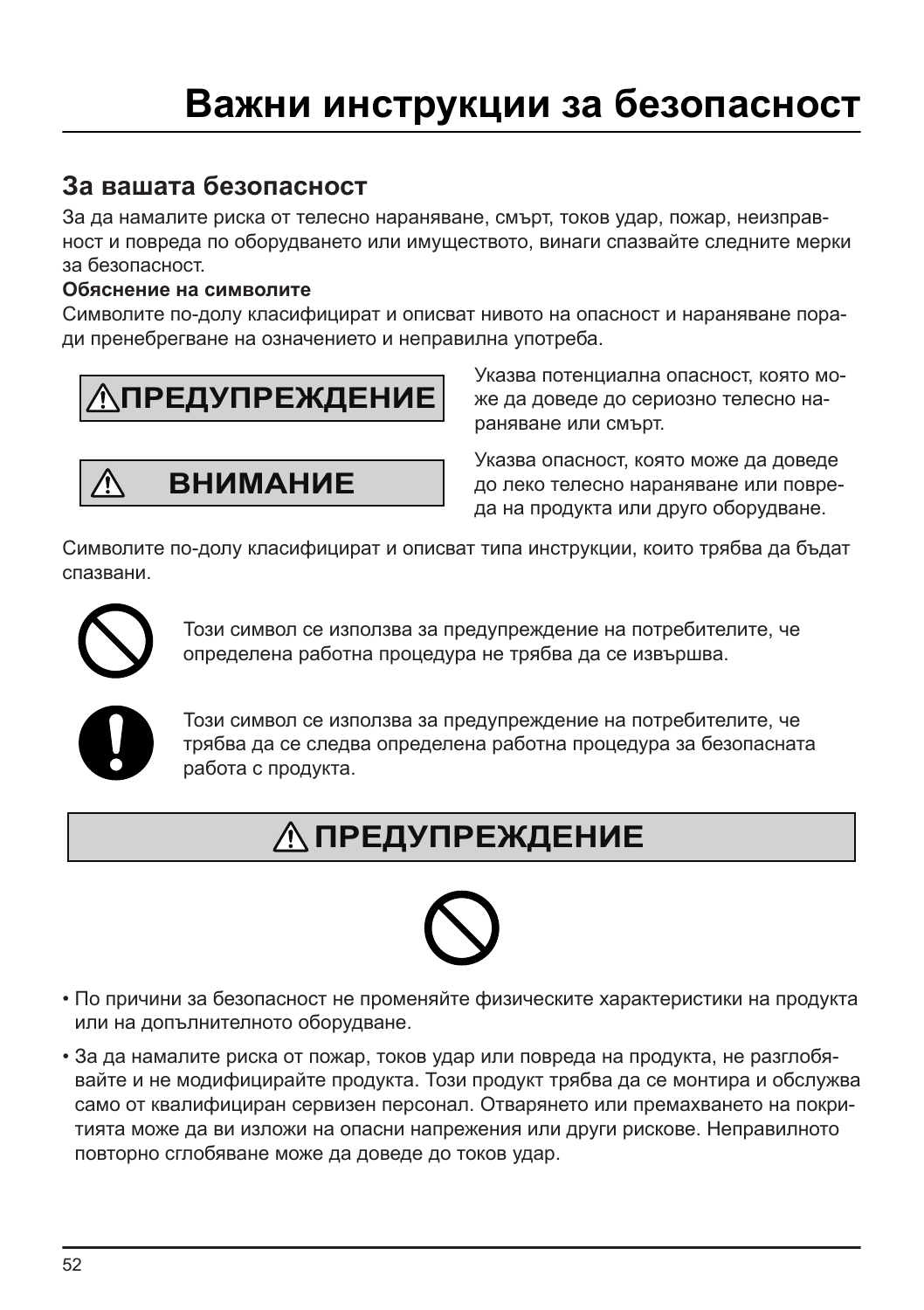- Не вкарвайте никакви предмети в отворите на този продукт, тъй като може да докоснете точки с опасно напрежение или да причините късо съединение в частите, което да доведе до риск от пожар или токов удар. Никога не разливайте каквато и да било течност върху или в продукта.
- Не използвайте продукта в болнични заведения, ако има разпоредби, които забраняват използването му. В болниците или центровете за здравни грижи може да се използват устройства, които са чувствителни на външна RF (радиочестотна) енергия.
- Не включвайте и не изключвайте захранващия щепсел с мокри ръце.
- Не докосвайте продукта, променливотоковия адаптер, кабела на променливотоковия адаптер или захранващия кабел по време на гръмотевична буря.
- Когато монтирате или тествате продукта с външен променливотоков адаптер, променливотоковият адаптер трябва да бъде включен в стенен контакт или в електрически контакт на пода. Не включвайте променливотоковия адаптер към електрически контакт на тавана, тъй като променливотоковият адаптер може да се изключи под въздействието на собственото си тегло.
- Не извършвайте електрически връзки, които надвишават номиналните параметри за електрическия контакт или захранващото оборудване. Ако номиналната мощност на защитата от пренапрежение или др. е надвишена, това може да доведе до пожар вследствие на прегряване.
- Не докосвайте променливотоковия адаптер за продължителен период от време. Това може да доведе до слаби изгаряния.
- За да предотвратите евентуален пожар или токов удар, не излагайте този продукт на дъжд или влага.
- Не монтирайте и не поставяйте продукта по начин, различен от описания в съответните ръководства.
- Нищо не трябва да стои върху кабела на променливотоковия адаптер, захранващия кабел или Ethernet кабела. Не поставяйте продукта на места, където някой може да настъпи или да се спъне в кабела на променливотоковия адаптер, в захранващия кабел или Ethernet кабела.
- Не опъвайте и не огъвайте кабелите. Също така не оставяйте нищо да стои върху кабелите.
- Не поставяйте продукта върху нестабилна повърхност, тъй като при падане може да възникне сериозна вътрешна повреда.



- Спазвайте всички предупреждения и инструкции, поставени на този продукт.
- Изключете променливотоковия адаптер от електрическия контакт и се свържете с доставчика на телефонната система/телефонните услуги в описаните по-долу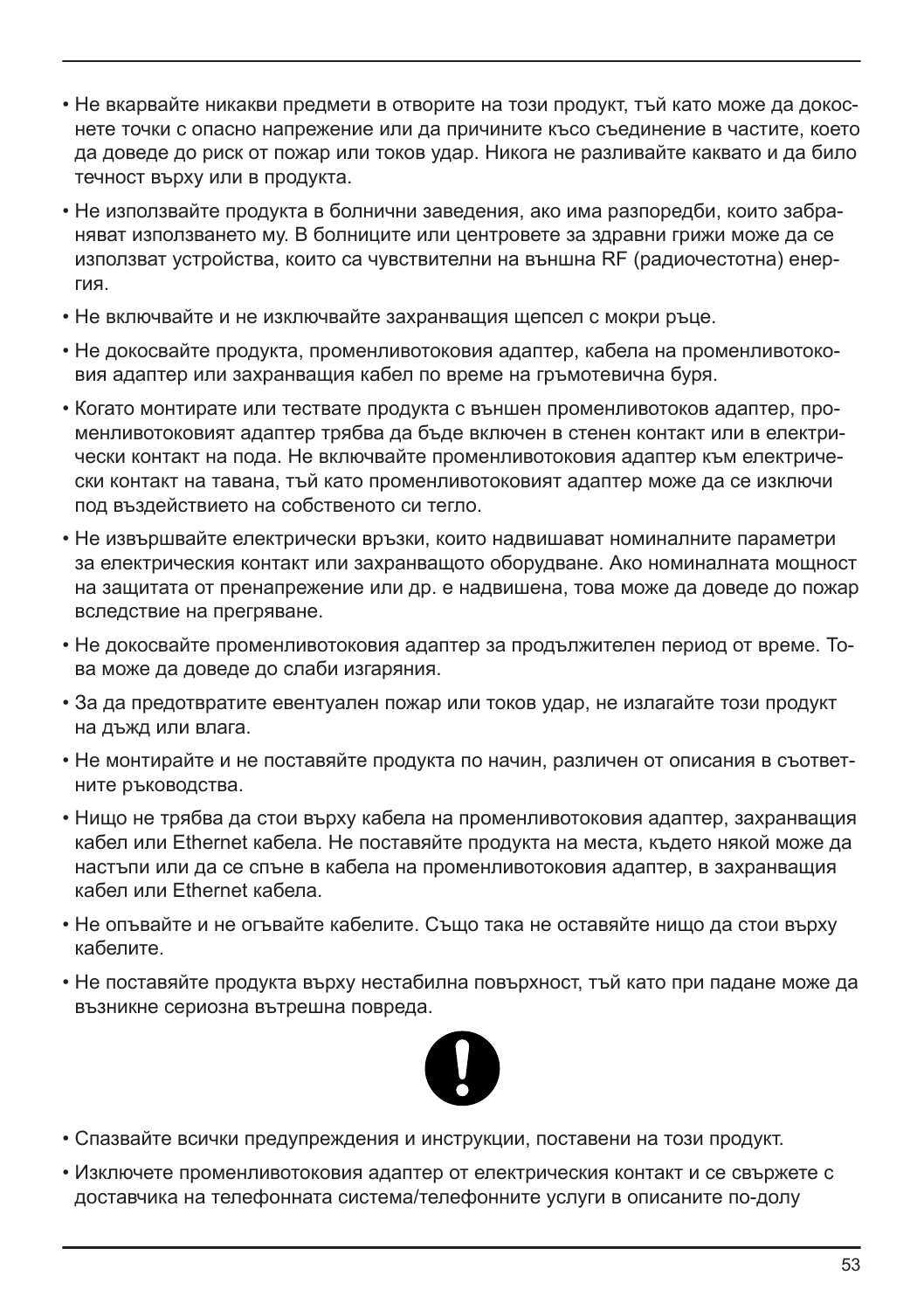случаи. Ако захранването се подава от мрежата към продукта (захранване по Ethernet (PoE)), изключете Ethernet кабелите.

- **A.** Когато захранващият кабел или захранващият щепсел са повредени или износени.
- **B.** При разливане на течност в продукта.
- **C.** Ако продуктът е бил изложен на дъжд или вода.
- **D.** Ако продуктът не функционира в съответствие с указанията в ръководствата. Регулирайте единствено органите за управление, за които има инструкции в ръководствата. Неправилното регулиране на други органи за управление може да доведе до повреда и да наложи обслужване от квалифициран сервизен персонал, който да възстанови продукта за нормална работа.
- **E.** Ако продуктът е бил изпуснат или повреден.
- **F.** Ако работата на продукта е влошена.
- **G.** Ако от продукта се отделя дим, необичайна миризма или издава необичаен звук. Това може да доведе до пожар или токов удар.
- **H.** Ако променливотоковият адаптер, кабелът на променливотоковия адаптер или захранващият кабел са били напръскани с вода или са мокри. Това може да доведе до пожар, токов удар или телесно нараняване.
- **I.** Ако поради повреда се виждат вътрешни части на продукта.
- Прекалено високото ниво на звука през различните видове слушалки може да доведе до загуба на слуха.
- Изключете устройството, когато сте в близост до зони с потенциално експлозивна атмосфера, като например съоръжения за съхранение на гориво/химикали, или зони, където се провеждат взривове.
- Обърнете се към производителя на всяко едно медицинско устройство, като например пейсмейкъри, за да се установи дали имат необходимото ниво на защита срещу RF (радиочестотна) енергия.
	- –За Северна Америка:

Продуктът работи в честотен диапазон от 1920 MHz до 1930 MHz с изходна върхова мощност, която е по-малка от 0,12 W.

–За Латинска Америка:

Продуктът работи в честотен диапазон от 1910 MHz до 1920 MHz с изходна върхова мощност, която е по-малка от 0,25 W.

–За всички други държави/зони:

Продуктът работи в честотен диапазон от 1880 MHz до 1900 MHz с изходна върхова мощност, която е по-малка от 0,25 W.

- Батериите и куката на слушалката представляват опасност от задавяне. Дръжте батериите и куката на слушалката далеч от деца.
- Слушалката е намагнетизирана и може да задържа малки предмети от желязо.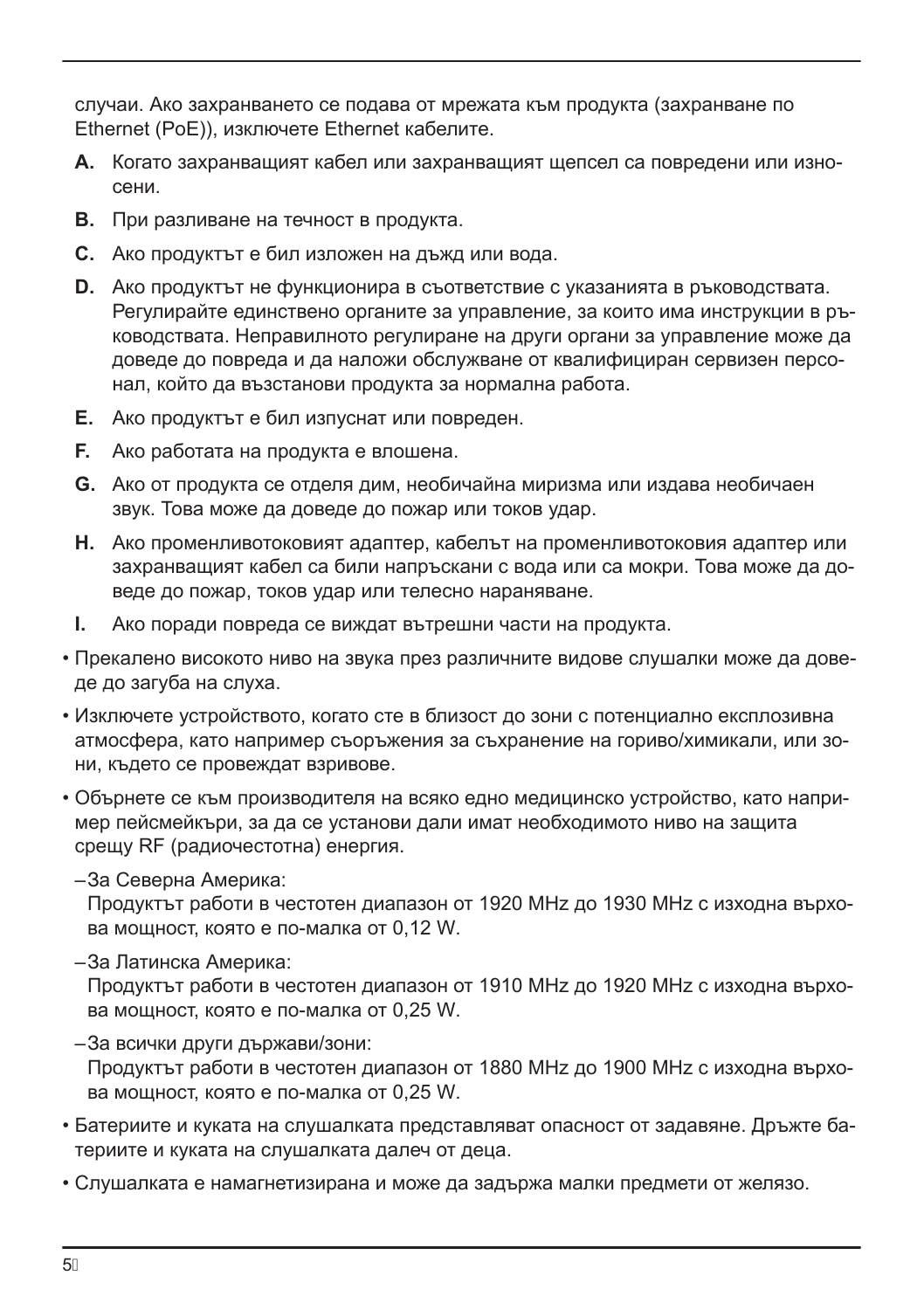- Вкарайте докрай захранващия щепсел в електрическия контакт. В противен случай може да възникне токов удар и/или температурата да се повиши прекомерно, което да доведе до пожар.
- Променливотоковият адаптер трябва да бъде свързван само към типа електрическо захранване, който е посочен на етикета на продукта. Ако не се сигурни за типа захранване във вашия дом, се свържете с доставчика на телефонната система/ доставчика на услугата.
- Използвайте само предоставения променливотоков адаптер.
- Уверете се, че стената, на която ще бъде поставен продуктът, може да го издържи (прибл. 1,0 kg [35,27 oz]). Ако не може да го издържи, стената трябва да бъде подсилена.
- За монтаж на стена използвайте само посоченото оборудване.
- Препоръчително е да изключвате продукта по време на гръмотевични бури, тъй като гаранцията не покрива повреди вследствие на мълнии и токови удари. Препоръчва се да имате гръмоотвод.

#### **ВНИМАНИЕ** Ą



- Никога не поставяйте продукта и кабелите близо до или върху радиатор или друг източник на топлина.
- Не поставяйте продукта навън (използвайте на закрито).
- Не поставяйте продукта близо до оборудване с високо напрежение.
- Не поставяйте продукта върху метален предмет.
- Не отваряйте и не разглобявайте батериите. Изтичането на електролит е корозивно и може да причини изгаряния или нараняване на очите или кожата. Електролитът е токсичен при поглъщане.
- Не използвайте микровълнова фурна за сушене на продукта.
- Не използвайте променливотоковия адаптер, ако е бил потопен във вода.
- Не усуквайте свързаните към продукта кабели и захранващите кабели на разположените в близост до него машини.
- Никога не докосвайте неизолирани Ethernet кабели или LAN терминали, освен ако LAN кабелът не е бил изключен от мрежовия интерфейс.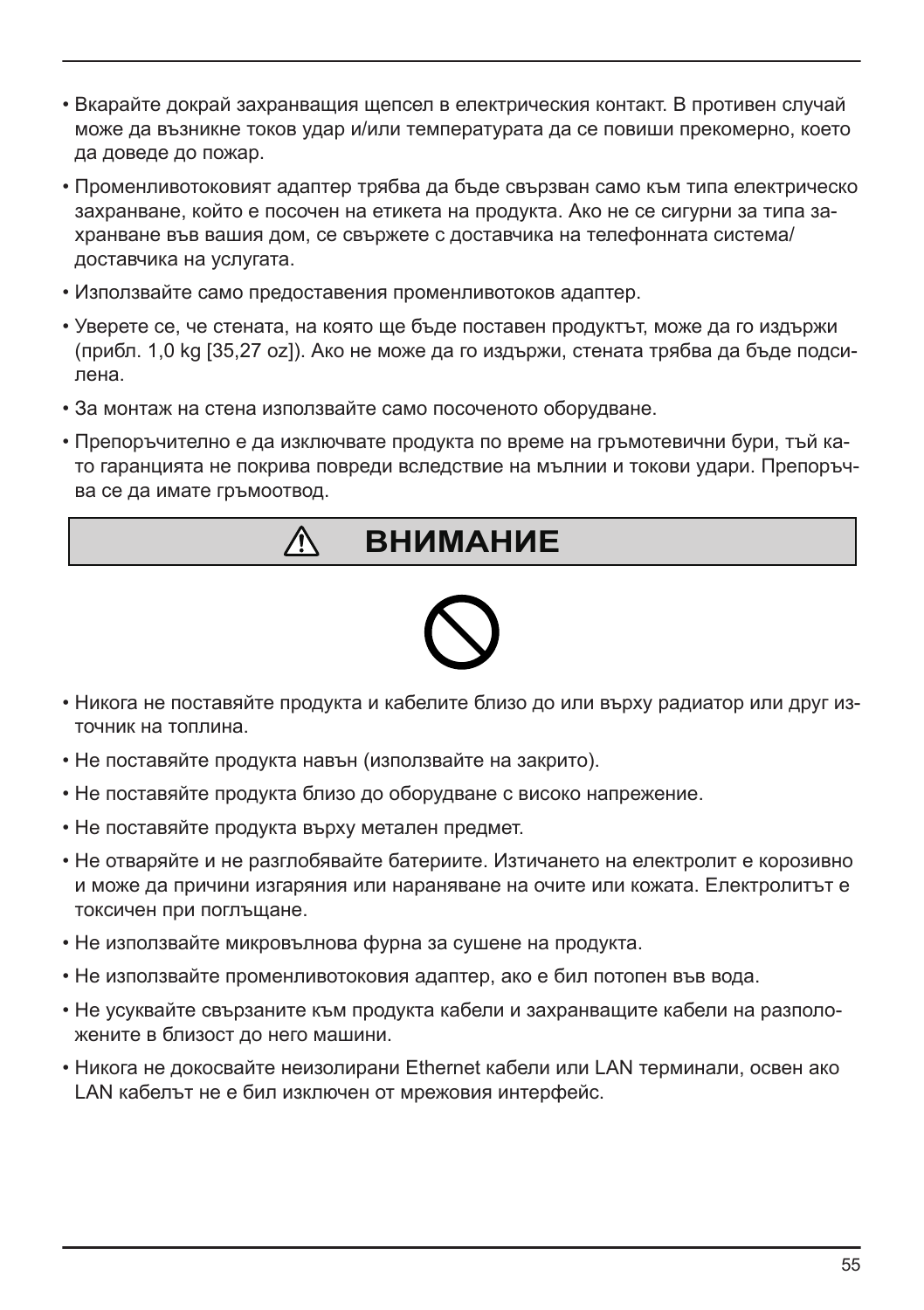

- Променливотоковият адаптер се използва като основно средство за изключване на устройството. Уверете се, че променливотоковият адаптер се намира близо до продукта и е леснодостъпен.
- Използвайте единствено променливотоковия адаптер, батериите и зарядното устройство, посочени в ръководствата.
- Боравете внимателно с батериите, за да не причините късо съединение с материали-проводници, като пръстени, гривни и ключове. Батериите и/или проводникът може да се нагреят и да причинят изгаряния.
- Зареждайте предоставените батерии или определената за използване с продукта батерия само съгласно указанията и ограниченията, посочени в ръководствата.
- Изключвайте продукта от електрическия контакт и го сваляйте от стената, ако няма да го използвате продължително време. Когато продуктът се захранва от PoE източник на захранване, изключете Ethernet кабела.
- Почиствайте редовно захранващия щепсел с мека и суха кърпа, за да премахнете праха и друга мръсотия.
- При прекъсване на електрозахранването продуктът може да не работи.
- Когато завивате винтовете в стената, внимавайте да не докоснете метална мрежа, тел или метални пластини в стената.
- Използвайте огнеупорни или огнеустойчиви кабели.
- Съществува риск от експлозия, ако батериите са сменени с неправилен вид батерии.

#### **Важни инструкции за безопасност**

При използването на продукта винаги трябва да бъдат спазвани основните мерки за безопасност, в това число описаните по-долу, за да се намали рискът от пожар, токов удар и телесни наранявания:

- Не използвайте продукта в близост до вода, например в близост до вана, леген, кухненска мивка или мивка за пране, в мокро мазе или близо до плувен басейн.
- Избягвайте употребата на продукта по време на гръмотевична буря. Съществува риск от токов удар от мълния.
- Не използвайте продукта, за да съобщите за изтичане на газ в района на изтичането.
- Използвайте единствено захранващия кабел и батериите, посочени в това ръководство. Не изхвърляйте батериите в огън. Може да избухнат. Проверете местните разпоредби относно указанията за изхвърляне.
- Не комбинирайте стари и нови батерии.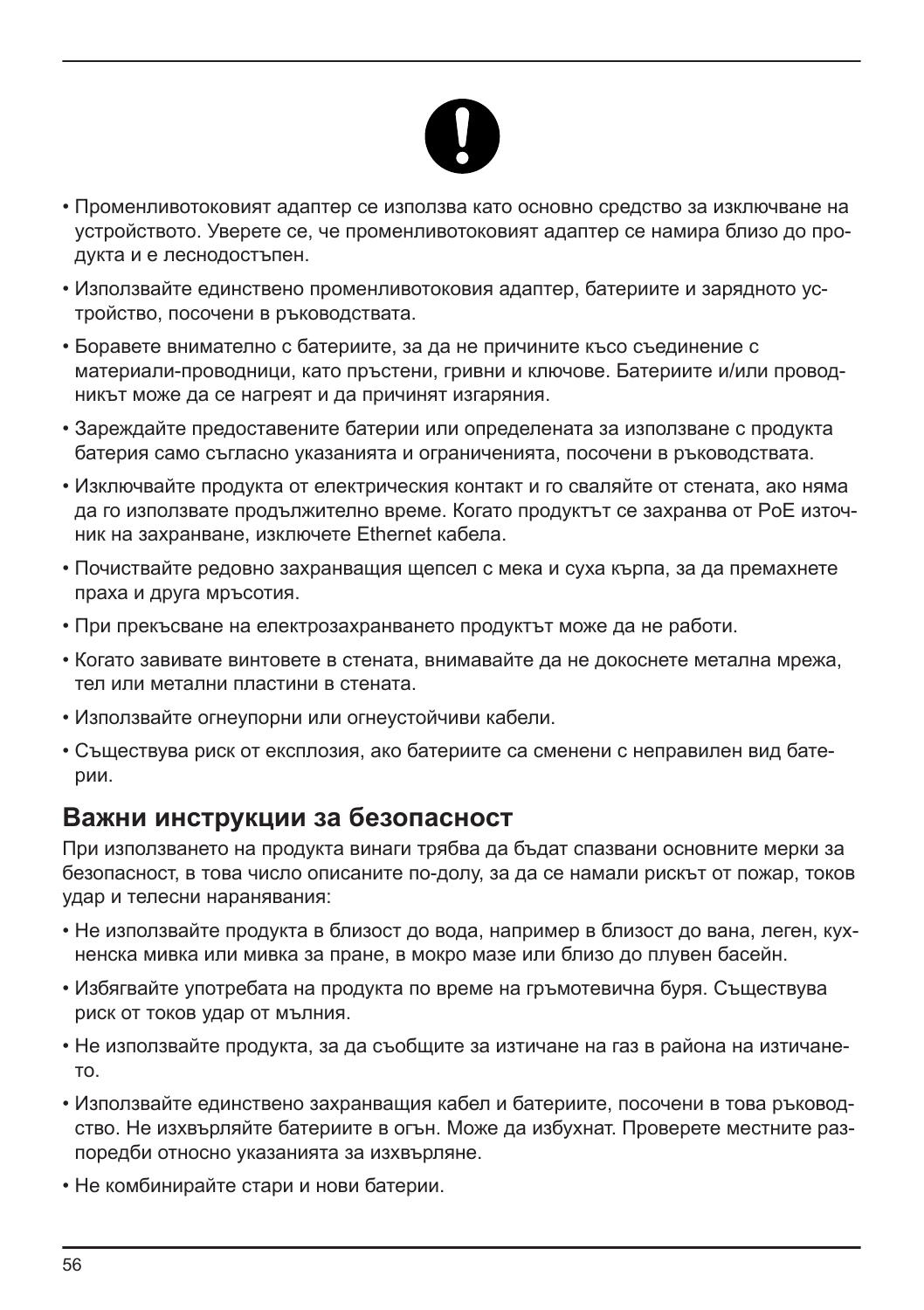# **ЗАПАЗЕТЕ ТЕЗИ ИНСТРУКЦИИ**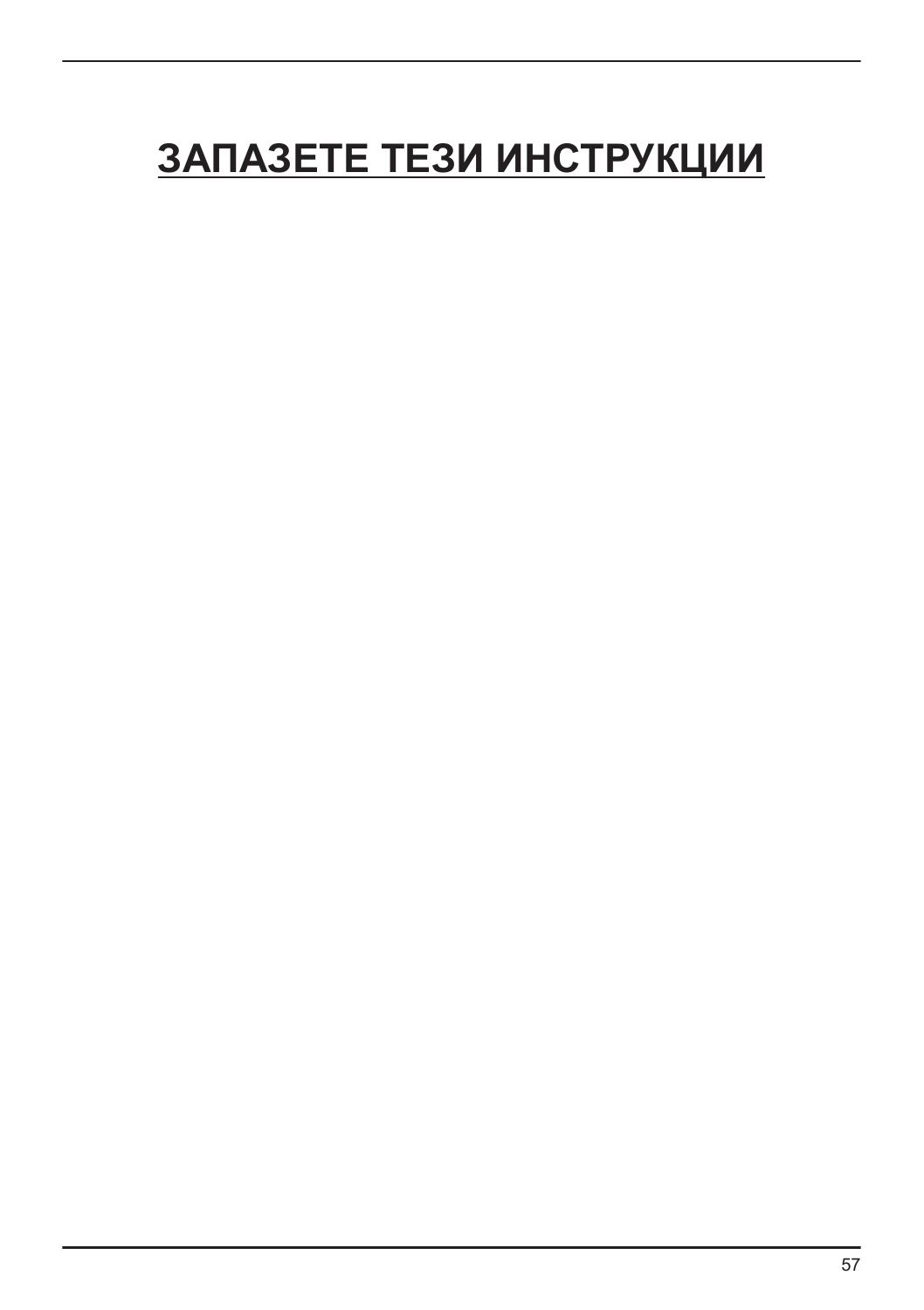### **Ar Mhaithe le do Shábháilteacht**

Chun an baol díobhála, báis, turrainge leictrí, tine, mífheidhme, agus damáiste do threalamh nó do réadmhaoin a laghdú, cloígh i gcónaí leis na réamhchúraimí sábháilteachta seo a leanas.

#### **Míniú ar shiombailí**

Úsáidtear na siombailí seo a leanas chun cur síos agus rangú a dhéanamh ar an leibhéal guaise agus díobhála a éiríonn as neamhaird a dhéanamh den tsainchiall agus as míúsáid.



**Aire**

Λ

Seasann do ghuais fhéideartha a d'fhéadfadh díobháil thromhchúiseach nó bás a bheith mar thoradh air.

Seasann do ghuais a d'fhéadfadh miondíobháil nó damáiste a dhéanamh don táirge nó do threalamh eile.

Úsáidtear na siombailí seo a leanas chun cur síos agus rangú a dhéanamh ar na cineálacha treoracha atá le comhlíonadh.



⁄≬\

Úsáidtear an tsiombail seo chun aird úsáideoirí a tharraingt ar ghnás sonrach oibrithe nach ceart a dhéanamh.



Úsáidtear an tsiombail seo chun aird úsáideoirí a tharraingt ar ghnás sonrach oibrithe a chaitear a leanúint chun an táirge a oibriú i gceart.

### **Rabhadh**



- Ar chúiseanna sábháilteachta ná mionathraigh go fisiciúil an táirge seo ná aon trealamh roghnach.
- Chun baol tine, turrainge leictrí, tine, nó damáiste don táirge a laghdú, ná díchóimeáil agus ná mionathraigh an táirge seo. Ní ceart ach do phearsanra cáilithe seirbhísithe an táirge seo a shuiteáil nó a sheirbhísiú. Má osclaítear nó má bhaintear clúdaigh d'fhéadfaí tú a chur i mbaol ó voltais dhainséaracha agus dainséir eile. D'fhéadfadh turraing leictreach tarlú de bharr athchóimeáil mhícheart.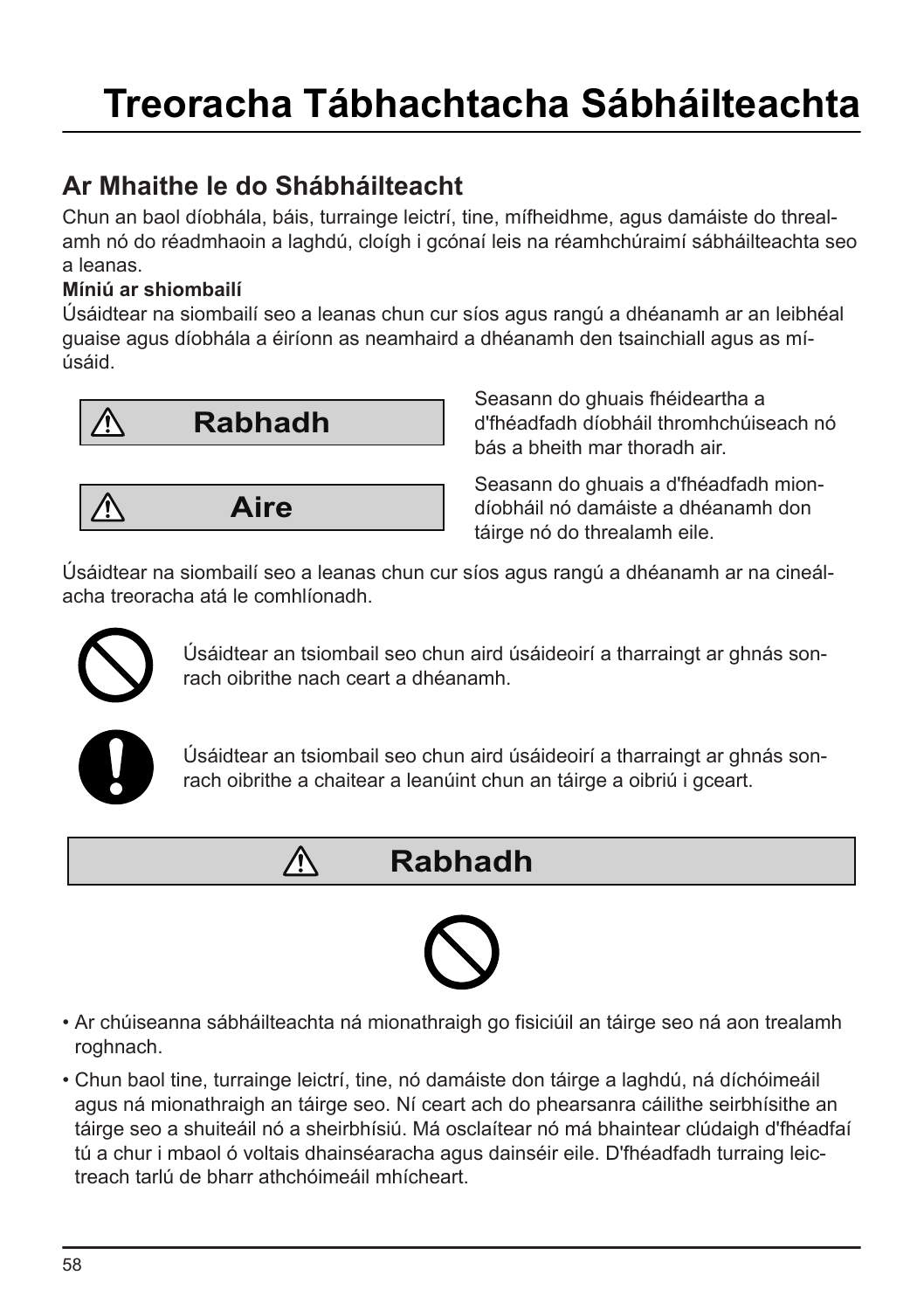- Ná cuir ábhair de shaghas ar bith isteach sa táirge seo tríd na sliotáin mar go bhféadfaidís teagmháil le pointí voltais dainséaracha nó páirteanna a chiorrú amach agus tine nó turraing leictreach a thosú dá bharr. Ná doirt leacht de chineál ar bith air nó isteach sa táirge.
- Ná húsáid an táirge in áiseanna cúram sláinte má tá treoir gan é sin a dhéanamh in aon rialacháin atá curtha in airde sa limistéar. D'fhéadfadh ospidéil nó áiseanna cúram sláinte a bheith ag úsáid gléasanna atá íogair d'fhuinneamh RF (minicíocht raidió) seachtrach.
- Ná ceangal agus ná díscoir an phlocóid chumhachta má tá do lámha fliuch.
- Ná teagmhaigh leis an táirge, an cuibheoir AC, an corda cuibhithe AC ná le corda cumhachta le linn stoirme tintrí.
- Nuair a bhíonn táirge á shuiteáil nó á thástáil le cuibeoir AC seachtrach, ba cheart an cuibheoir AC a phlugáil isteach san asraon balla nó san asraon urlár-suiteáilte AC. Ná ceangal an cuibheoir AC le hasraon AC sileáil-suiteáilte, mar d'fhéadfadh ualach an asraon AC a bheith ina chúis lena dhíscor.
- Ná déan naisc chumhachta a sháraíonn na rátálacha don asraon AC nó don trealamh soláthair. Má sháraítear rátáil cumhachta chosantóir an bhorradh cumhachta, etc. d'fhéadfadh tine tarlú de bharr carnadh teasa.
- Ná teagmhaigh leis an gcuibheoir AC ar feadh tréimhsí fada. D'fhéadfadh dó ísealchéime éirí as.
- Chun nach dtarlóidh tine ná turraing leictreach, ná nocht an táirge seo do bháisteach ná do thaise.
- Ná suiteáil an táirge ar bhealach ar bith seachas an bealach a bhfuil cur síos air sna lámhleabhair ábhartha.
- Ná fág rud ar bith ina luí ar an gcorda cuibhithe AC, an corda cumhachta ná ar an gcábla Ethernet. Ná cuir an táirge in áit ina bhféadfadh duine seasamh ar an gcorda cuibhithe AC, an corda cumhachta ná an cábla Ethernet nó in áit ina bhféadfadh sé barrthuisle a bhaint as duine.
- Ná sín agus ná lúb na cáblaí. Ina theannta sin, ná fág aon rud ina luí ar na cáblaí.
- Ná cuir an táirge ar dhromchla míshocair, mar má thiteann sé d'fhéadfaí damáiste inmheánach tromchúiseach a dhéanamh.



- Lean na treoracha agus tabhair aird ar na rabhaidh ar fad atá marcáilte ar an táirge seo.
- Díphlugáil an cuibheoir AC ón asraon AC agus déan teagmháil leis an déileálaí/soláthraí seirbhíse sna cásanna seo a leanas. Má sholáthraítear cumhacht ón ngréasán go dtí an táirge (Power-over-Ethernet), díscoir na cáblaí Ethernet.
	- **A.** Má tá damáiste déanta don chorda cumhachta nó don phlocóid chumhachta nó má tá siad scríobchaite.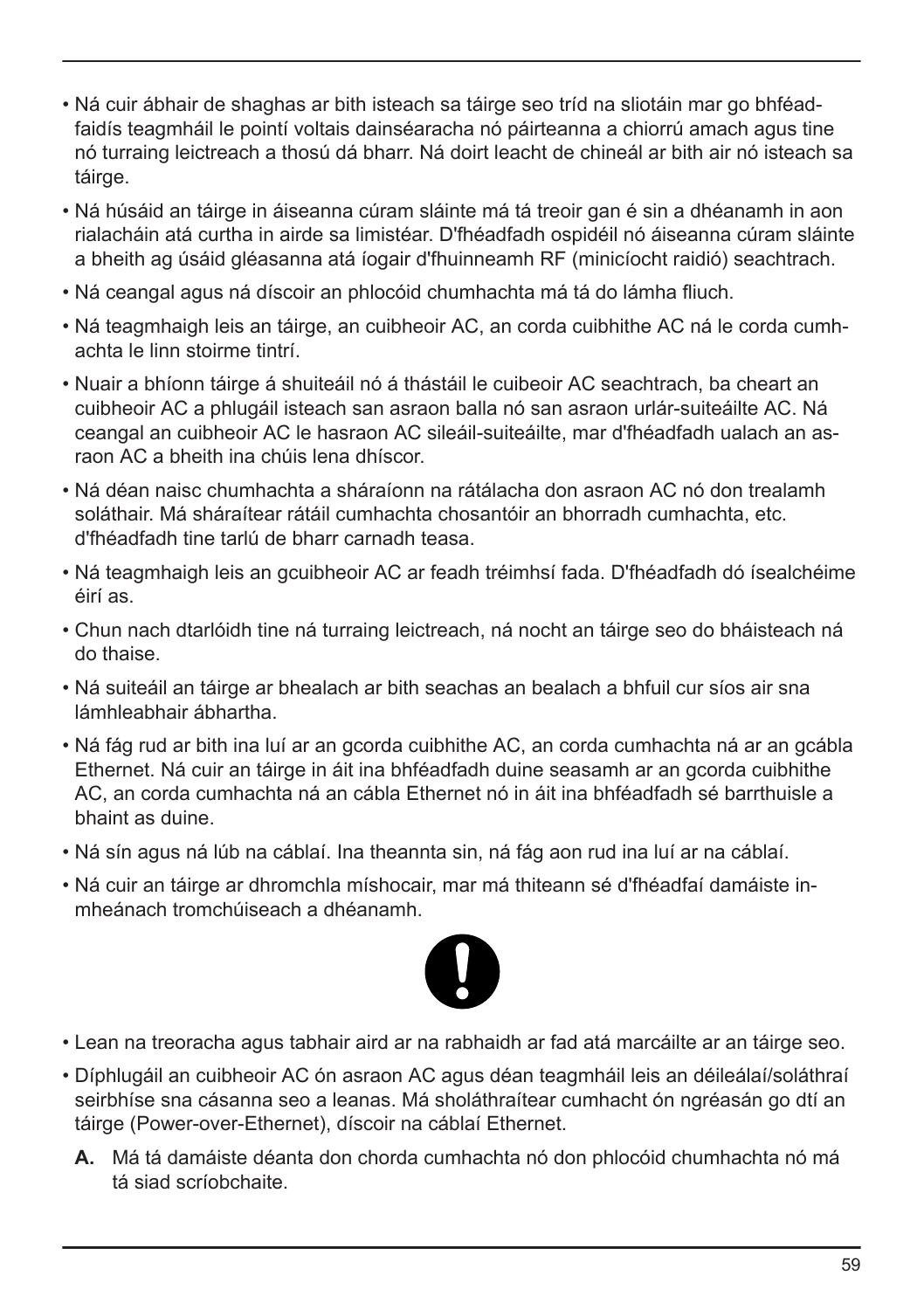- **B.** Má doirteadh leacht isteach sa táirge.
- **C.** Má bhí an táirge oscailte do bháisteach nó d'uisce.
- **D.** Mura n-oibríonn an táirge de réir na lámhleabhar. Ná mionathraigh ach na rialtáin atá mínithe san lámhleabhair. Má mhionathraítear na rialtáin go mícheart, d'fhéadfaí damáiste a dhéanamh agus d'fhéadfadh gá a bheith lena dheisiú ag ionad údaraithe seirbhísithe chun caoi a chur air.
- **E.** Má thit an táirge nó má tá damáiste déanta dó.
- **F.** Má théann feidhmíocht an táirge i léig.
- **G.** Má tá deatach, boladh neamhghnách nó torann neamhghnách ag teacht uaidh. D'fhéadfadh tine nó turraing leictreach tarlú sna cúinsí seo.
- **H.** Má stealladh uisce ar an gcuibheoir AC, an corda cuibhithe AC nó ar an gcorda cumhachta, nó má tá siad fliuch. Má dhéanann, d'fhéadfadh tine, turraing leictreach nó díobháil a bheith mar thoradh air.
- **I.** Má nochtann damáiste don táirge aon pháirt inmheánach.
- D'fhéadfadh airde iomarcach fuaime trí chluasáin, cluasáin chinn, nó gléasanna cinn a bheith ina chúis le caillteanas éisteachta.
- Múch an gaireas nuair atáthar i gcóngar limistéar ina bhfuil atmaisféir ina bhféadfadh pléascadh tarlú amhail áiseanna stórála breosla nó ceimicí nó in oibríochtaí pléasctha.
- Téigh i mbun comhairliúcháin le déantúsóir aon ghaireas leighis príobháideach, amhail séadairí, chun a dheimhniú go bhfuil sciath leordhóthanach orthu ar fhuinneamh RF seachtrach (minicíocht raidió).
	- –Do Mheiriceá Thuaidh:

Oibríonn an táirge ar raon minicíochta idir 1920 MHz agus 1930 MHz, agus is lú an buaicleibhéal asraon cumhachta ná 0.12 W.

–Do Mheiriceá Laidineach:

Oibríonn an táirge ar raon minicíochta idir 1910 MHz agus 1920 MHz, agus is lú an buaicleibhéal asraon cumhachta ná 0.25 W.

–Do gach tír/limistéar eile:

Oibríonn an táirge ar raon minicíochta idir 1880 MHz agus 1900 MHz, agus is lú an buaicleibhéal asraon cumhachta ná 0.25 W.

- Gabhainn baol tachtaithe leis na cadhnraí agus leis an gcrúca sás láimhe. Coinnigh na cadhnraí agus an crúca sás láimhe amach ó shíneadh láimhe leanaí.
- Tá an cluaisín sás láimhe seo maighnéadaithe agus d'fhéadfadh ábhair bheaga feiriúla a bheith coinnithe ann.
- Cuir isteach go hiomlán an phlocáid chumhachta san asraon AC. Mura ndéanann d'fhéadfadh sé bheith ina chúis le turraing leictreach/teas iomarcach a chothódh tine.
- Ba cheart go mbeadh an cuibheoir AC ceangailte leis an gcineál soláthar cumhachta atá sonraithe ar lipéad an táirge. Mura bhfuil tú cinnte faoin gcineál soláthar cumhachta go dtí do theach, déan teagmháil le do dhéileálaí córas teileafóin/soláthraí seirbhíse.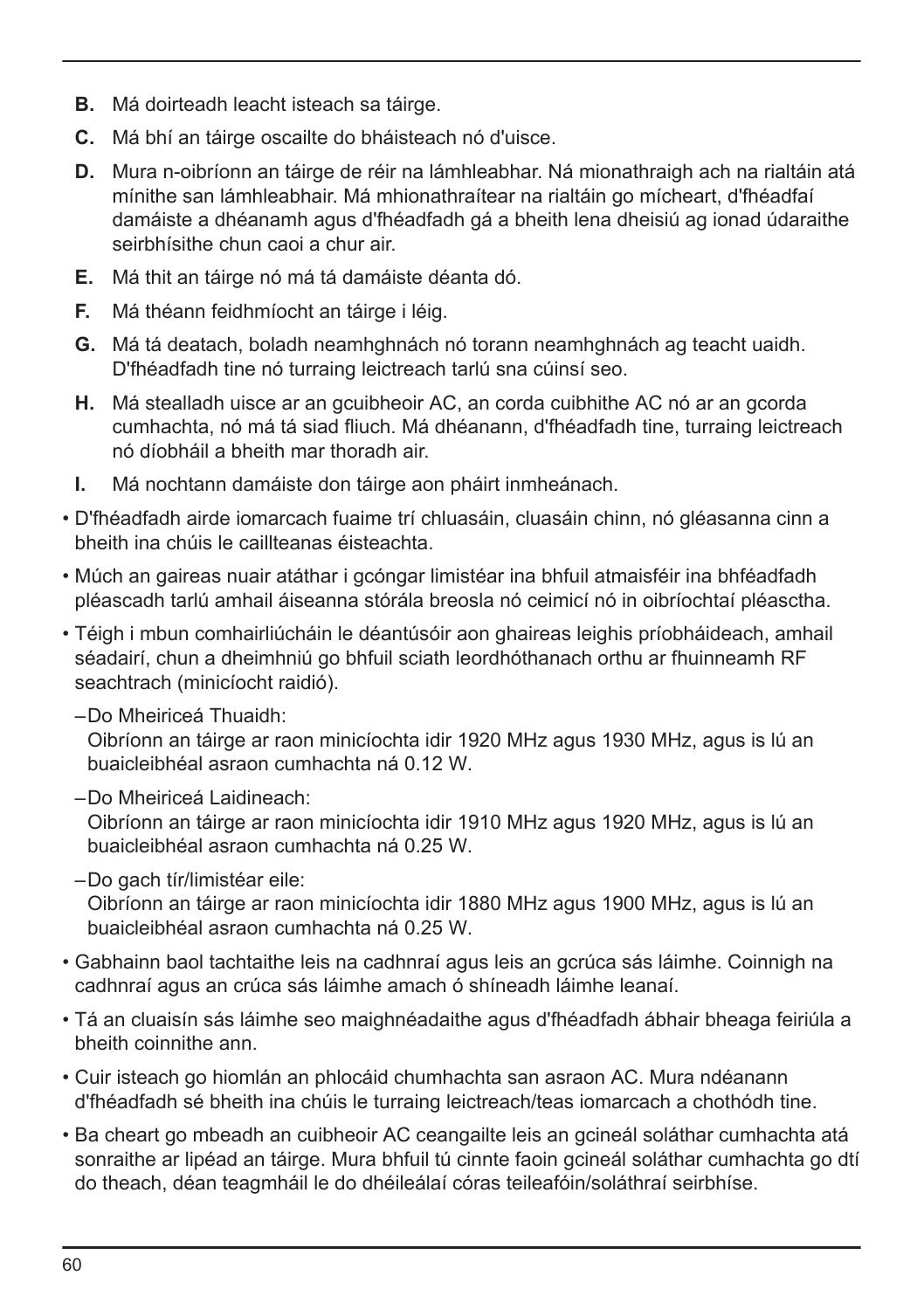- Ná húsáid ach an cuibheoir AC a tháinig leis.
- Déan deimhin de go bhfuil an balla lena bhfuiltear chun an táirge (thart ar 1.0 kg [35.27 unsa]) a ghreamú láidir go leor chun an táirge a iompar. Mura bhfuil, ní foláir an balla a neartú.
- Ná húsáid ach an fearas suiteála balla a sonraíodh.
- Moltar an táirge a dhíphlugáil le linn stoirme toirní toisc nach gclúdaíonn an baránta aon damáiste a éiríonn as buillí tintrí ná borradh cumhachta. Moltar cosaint ar thintreach.
	- **Aire**



- Ní ceart riamh an táirge a chur in áit gar do radaitheoir nó foinse theasa eile ná anuas orthu.
- Ní ceart an táirge a chur amach faoin aer.
- Ní ceart an táirge a chur in áit gar d'fhearas ardvoltais.
- Ní ceart an táirge a chur ar ábhar miotail.
- Ná hoscail agus ná díchóimeáil na cadhnraí. Tá leictrilítí scaoilte creimneach agus d' fhéadfadh sé súile nó craiceann a dhó nó díobháil a dhéanamh dóibh. Tá an leictrilít tocsaineach má shlogtar í.
- Ná húsáid oigheann micreathonnach leis an táirge a thriomú.
- Ná húsáid cuibheoir AC má bhí sé faoi uisce.
- Ná cuach cáblaí atá nasctha leis an táirge le cordaí cumhachta meaisíní atá suite cóngarach dó.
- Ná teagmhaigh riamh le cáblaí Ethernet ná le losa LAN neamhinslithe mura bhfuil an LAN díscortha ag comhéadan an ghréasáin.



- Úsáidtear an cuibheoir AC mar phríomhghaireas díscortha. Déan deimhin de go bhfuil an cuibheoir AC lonnaithe gar don táirge agus gur furasta teacht air.
- Ní ceart ach an cuibheoir AC, cadhnraí agus luchtaire a luaitear sna lámhleabhair seo a úsáid.
- Bí cúramach nuair a bhíonn cadhnraí á láimhseáil chun nach gciorraítear na cadhnraí go hábhair conduchtacha amhail fáinní, bráisléid agus eochracha. D'fhéadfadh cadhnraí agus/nó seoltóir róthéamh agus duine a dhó.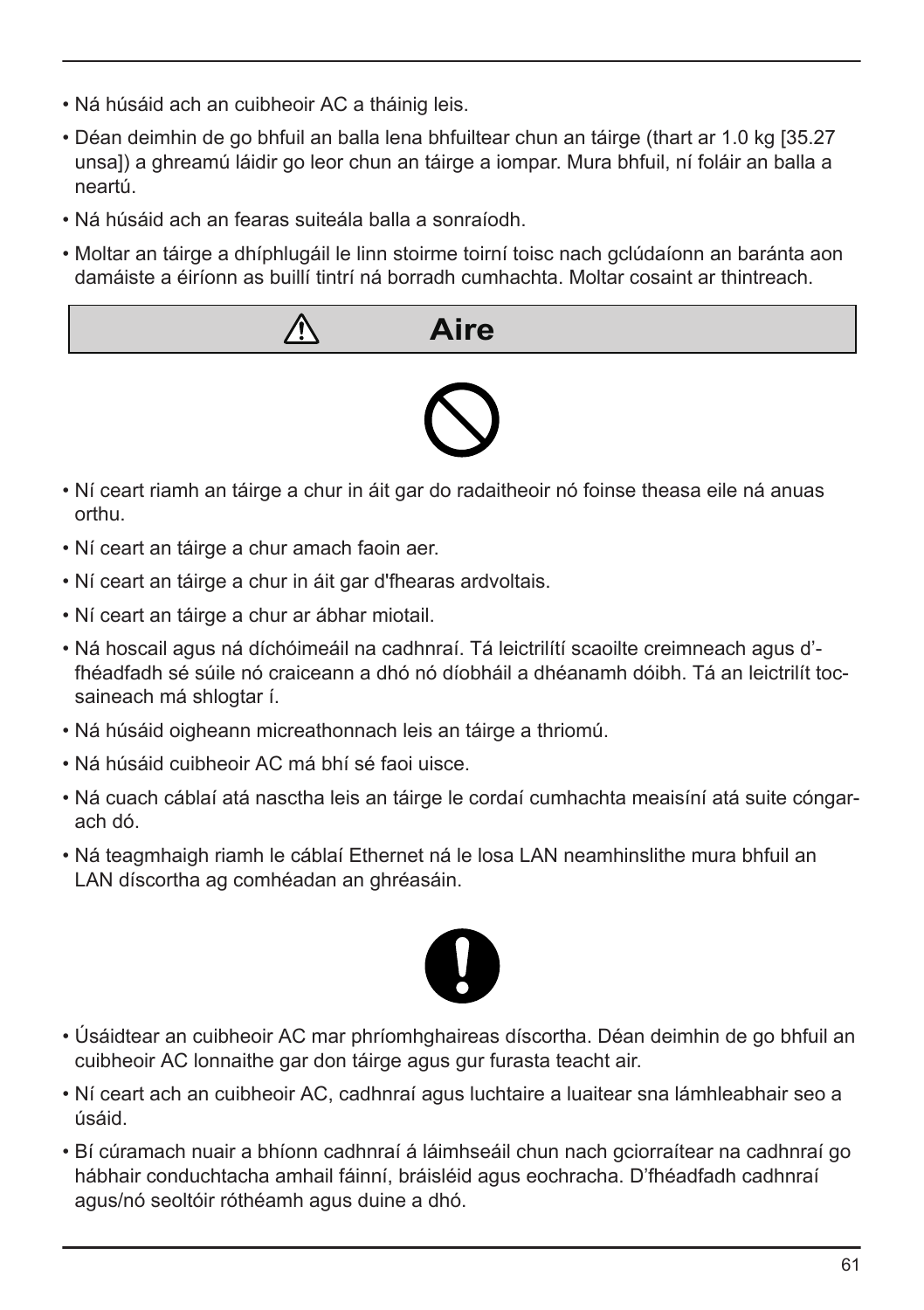- Déan na cadhnraí a thagann leis an táirge seo, nó atá aitheanta lena úsáid leis, a luchtú de réir na dtreoracha agus na dteorainneacha atá sonraithe sna lámhleabhair.
- Má tá sé fágtha gan úsáid ar feadh tréimhse fhada, díscoir an táirge ón asraon AC. Má fhaigheann an táirge cumhacht ó sholáthar cumhachta PoE, díscoir an cábla Ethernet.
- Glan an phlocóid chumhachta ó am go céile le ceirt bhog thirim chun an deannach agus bruscar eile a bhaint de.
- Seans nach n-oibreoidh an táirge i gcás teip chumhachta.
- Nuair a bhíonn na scriúnna á dtiomáint sa bhalla, bí cúramach nach dteagmhaítear le haon lata sreinge ná le plataí miotail sa bhalla.
- Úsáid cáblaí atá dódhíonach nó dódhíonta.
- Tá baol pléasctha ann má chuirtear cadhnraí nua ann go mícheart.

#### **Treoracha Tábhachtacha Sábháilteachta**

Nuair a bhíonn an táirge seo á úsáid, ba cheart réamhchúraimí búnúsacha sábháilteachta a leanúint i gcónaí chun baol tine, turrainge leictrí agus díobhála do dhaoine a laghdú, na cinn seo san áireamh:

- Ná húsáid an táirge gar d'uisce, mar shampla, gar d'fholcadán, gar do thobán níocháin, ná do dhoirteal cistine, do thobán nite éadaí, in íoslach fliuch, ná gar do linn snámha.
- Ná húsáid an táirge le linn stoirme leictrí. Tá baol beag turrainge leictrí ó thintreach.
- Ná húsáid an táirge i gcóngar sceite gáis chun an sceitheadh a thuairisciú.
- Ní ceart ach an corda cumhachta agus na cadhnraí a luaitear sa lámhleabhar seo a úsáid. Ná déan na cadhnraí a dhiúscairt i dtine. D'fhéadfaidís pléascadh. Seiceáil leis na cóid áitiúla maidir le treoracha speisialta diúscartha a d'fhéadfadh a bheith ann.
- Ná déan cadhnraí nua agus sean a mheascadh.

# **COINNIGH NA TREORACHA SEO**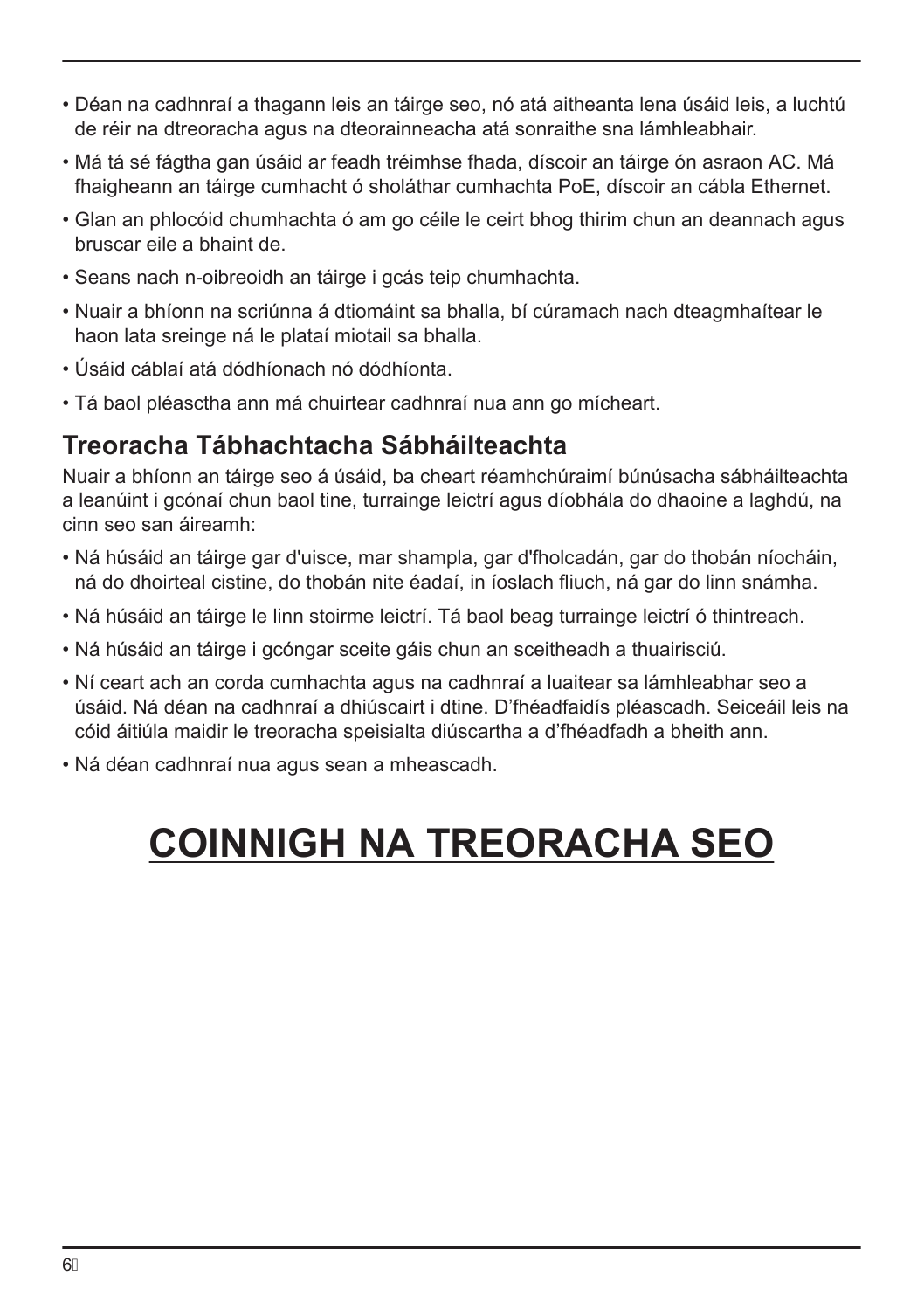### **Za vašu sigurnost**

Kako biste smanjili rizik od ozljede, smrti, strujnog udara, požara, kvara i štete na opremi ili imovini, uvijek se pridržavajte mjera opreza navedenih u nastavku.

#### **Legenda**

Ovi se simboli koriste za klasificiranje i opisivanje razine opasnosti i ozljeda do kojih može doći ako se oznake zanemare ili ako se uređaj nepravilno koristi.



Označava potencijalnu opasnost koja može uzrokovati ozbiljne ozljede ili smrt.

**Oprez**

Λ

Označava opasnost koja može uzrokovati lakše ozljede ili štetu na proizvodu ili drugoj opremi.

Ovi se simboli koriste za klasificiranje i opisivanje vrste uputa koje treba pažljivo pročitati.



Ovim se simbolom korisnike upozorava na posebnu radnu proceduru koja se ne smije izvoditi.



Ovim se simbolom korisnike upozorava na posebnu radnu proceduru koja se mora izvesti kako bi se proizvodom rukovalo na siguran način.

### **Upozorenje**



- Iz sigurnosnih razloga nemojte fizički mijenjati proizvod ili bilo koju opcionalnu opremu.
- Kako biste smanjili rizik od požara, strujnog udara ili oštećenja proizvoda, nemojte rastavljati niti mijenjati ovaj proizvod. Ovaj proizvod treba montirati ili servisirati isključivo kvalificirano servisno osoblje. Otvaranje ili skidanje poklopaca može vas izložiti opasnom naponu ili drugim rizicima. Nepravilno sastavljanje može uzrokovati strujni udar.
- Kroz otvore na proizvodu nemojte gurati bilo kakve predmete jer mogu dodirnuti opasne točke pod naponom ili izazvati kratki spoj, što može uzrokovati požar ili strujni udar. Na ili u proizvod nikada nemojte izlijevati bilo kakvu tekućinu.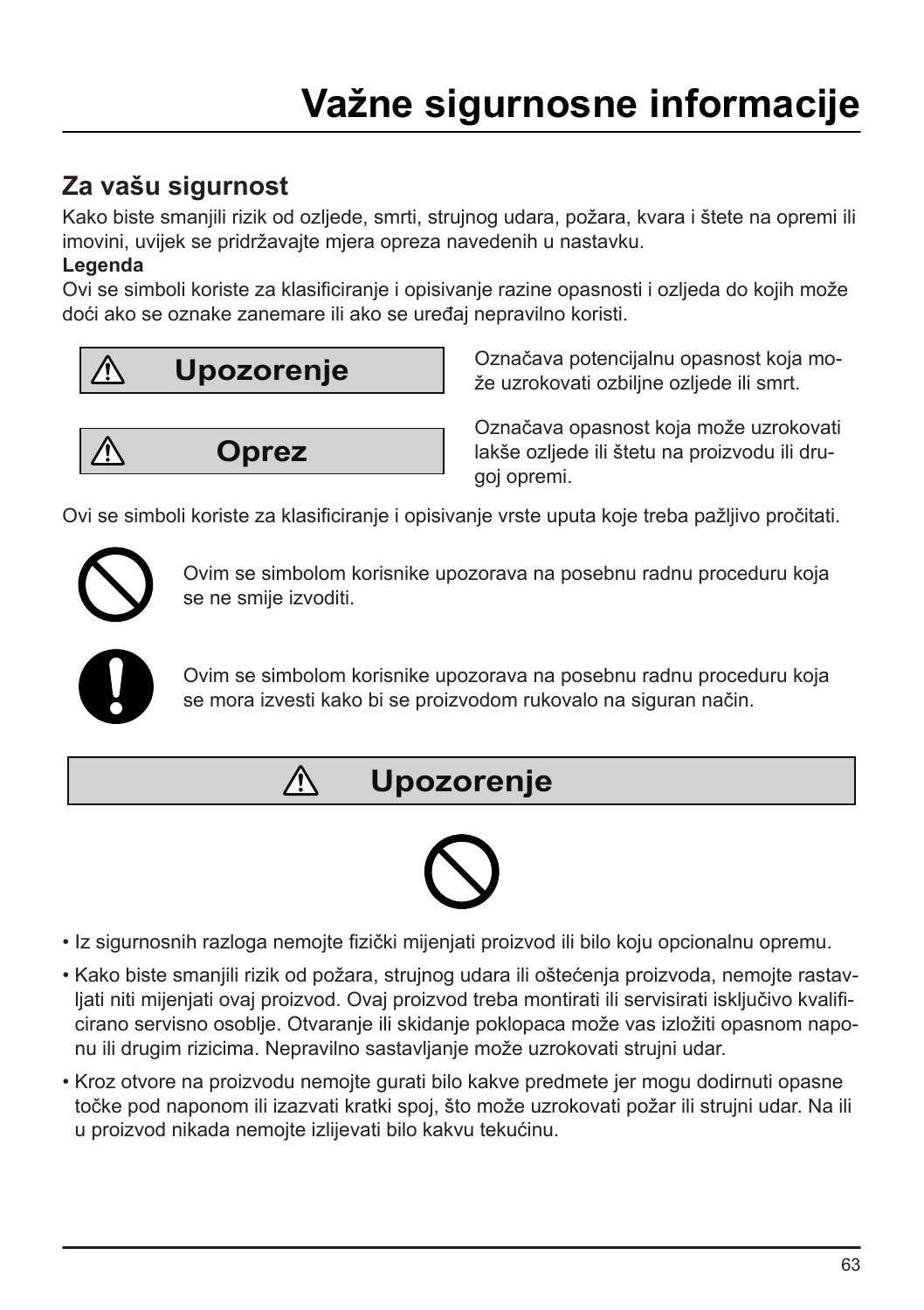- Ako tako nalažu vidljive upute, proizvod nemojte koristiti u zdravstvenim ustanovama. U bolnicama i drugim zdravstvenim ustanovama mogu se koristiti uređaji osjetljivi na vanjske RF (radiofrekvencijske) signale.
- Utikač nemojte ukapčati niti iskapčati mokrim rukama.
- Proizvod, AC adapter, kabel AC adaptera ili kabel napajanja nemojte dodirivati tijekom grmljavinske oluje.
- Prilikom montiranja ili testiranja proizvoda s vanjskim AC adapterom, AC adapter treba biti ukopčan u zidnu ili podnu AC utičnicu. AC adapter nemojte ukapčati u stropnu AC utičnicu jer težina AC adaptera može iskopčati kabel.
- U AC utičnicu ili opremu za napajanje nemojte ukapčati uređaje koji prelaze njihove nazivne vrijednosti. Ako je nazivna snaga osigurača itd. premašena, pregrijavanje može uzrokovati požar.
- AC adapter nemojte dugo dodirivati. To može uzrokovati lakše opekotine.
- Kako biste smanjili mogućnost požara ili strujnog udara, proizvod nemojte izlagati kiši ni vlazi.
- Proizvod montirajte ili postavite na nosače isključivo na način opisan u odgovarajućim priručnicima.
- Pazite da se na kabelu AC adaptera, kabelu napajanja ili Ethernet kabelu ne nalaze bilo kakvi predmeti. Proizvod nemojte postavljati na mjesta na kojima se može dogoditi da netko stane na kabel AC adaptera, kabel napajanja ili Ethernet kabel ili da se na njih spotakne.
- Kabele nemojte rastezati niti savijati. Također pazite da se na kabelima ne nalaze bilo kakvi predmeti.
- Proizvod nemojte postavljati na nestabilne površine jer u slučaju pada može doći do ozbiljnih oštećenja unutarnjih dijelova.



- Pridržavajte se svih upozorenja i uputa koje se nalaze na proizvodu.
- U sljedećim slučajevima iskopčajte AC adapter iz AC utičnice i obratite se prodavaču ili pružatelju usluga telefonskog sustava. Ako se jedinica napaja putem mreže (napajanje putem Etherneta), iskopčajte kabele za Ethernet.
	- **A.** Ako su kabel napajanja ili utikač oštećeni ili izlizani.
	- **B.** Ako je po uređaju prolivena tekućina.
	- **C.** Ako je proizvod bio izložen kiši ili vodi.
	- **D.** Ako proizvod ne radi kako je navedeno u priručnicima. Podešavajte samo kontrole koje su opisane u priručnicima. Nepravilno podešavanje drugih kontrola može uzrokovati oštećenja. Kako bi se osigurao ispravan rad uređaja, možda će biti potrebna pomoć kvalificiranog servisnog osoblja.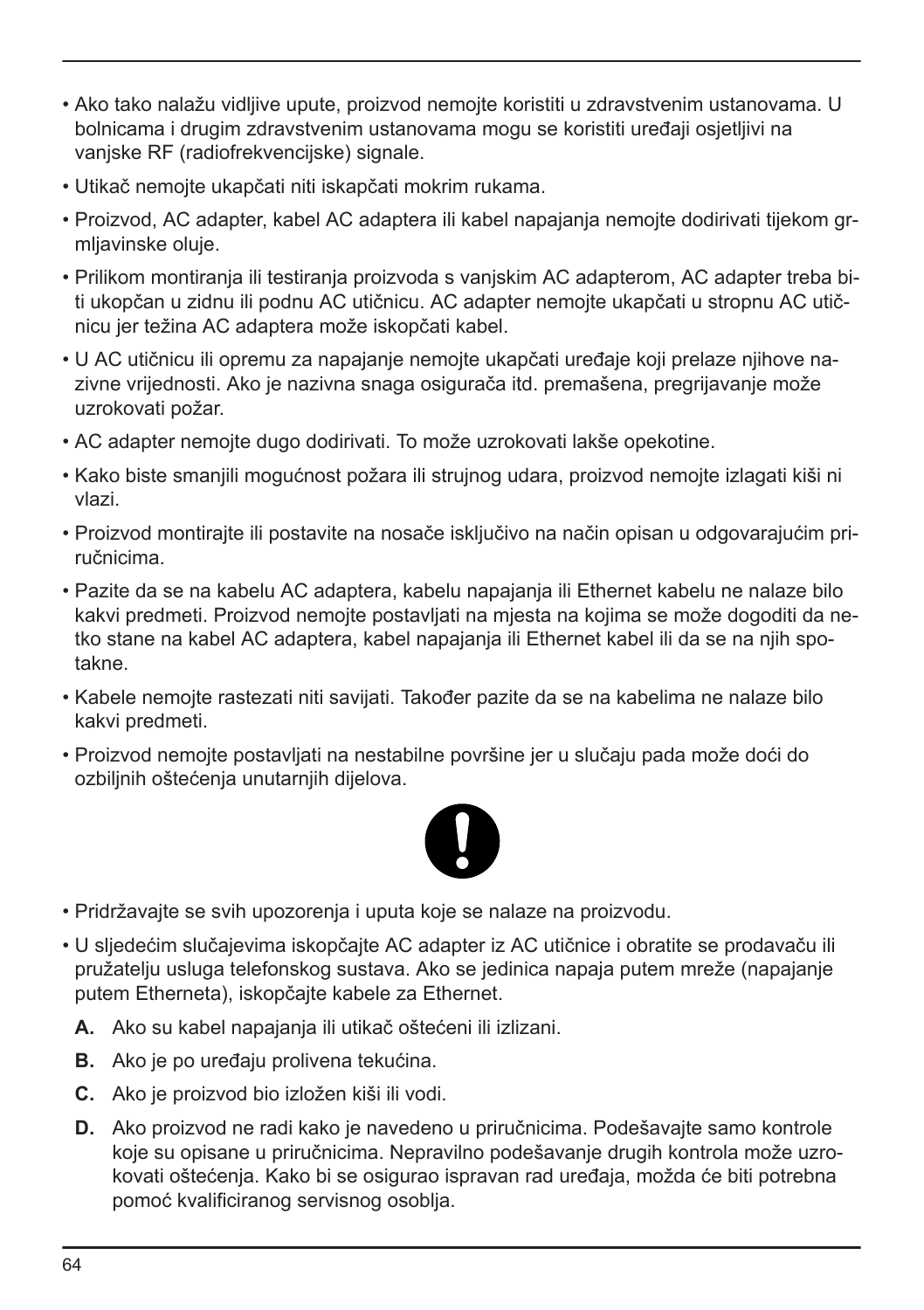- **E.** Ako je proizvod pao ili je oštećen.
- **F.** Ako se rad proizvoda pogoršava.
- **G.** Ako iz proizvoda izlazi dim, neobični mirisi ili ako proizvodi neobičnu buku. U ovim slučajevima može doći do požara ili strujnog udara.
- **H.** Ako su AC adapter, kabel AC adaptera ili kabel napajanja poprskani vodom ili ako su mokri. To može uzrokovati požar, strujni udar ili ozljede.
- **I.** Ako se zbog oštećenja vide bilo koji unutarnji dijelovi proizvoda.
- Prevelika glasnoća u slušalicama može oštetiti sluh.
- Isključite uređaj u blizini područja s potencijalno eksplozivnom atmosferom kao što su spremišta goriva i kemikalija ili blizu mjesta na kojima se koristi eksploziv.
- Obratite se proizvođačima bilo kakvih osobnih medicinskih uređaja kao što su elektrostimulatori kako biste provjerili jesu li dostatno zaštićeni od vanjskog radiofrekvencijskog zračenia.
	- –Za Sjevernu Ameriku:

Proizvod radi u frekvencijskom rasponu od 1920 MHz do 1930 MHz s izlaznom vršnom snagom manjom od 0,12 W.

–Za Latinsku Ameriku:

Proizvod radi u frekvencijskom rasponu od 1910 MHz do 1920 MHz s izlaznom vršnom snagom manjom od 0,25 W.

- –Za sve druge države/područja: Proizvod radi u frekvencijskom rasponu od 1880 MHz do 1900 MHz s izlaznom vršnom snagom manjom od 0,25 W.
- Baterije i kuka na slušalici predstavljaju opasnost od gušenja. Baterije i kuku na slušalici držite izvan dosega djece.
- Dio slušalice na kojem se nalazi zvučnik je magnetiziran i može privući malene metalne predmete.
- Utikač kabela napajanja gurnite u AC utičnicu do kraja. U suprotnom može doći do strujnog udara i/ili požara zbog pregrijavanja.
- AC adapter priključite samo na izvor napajanja naveden na oznaci na proizvodu. Ako niste sigurni koja je vrsta napajanja u vašem domu, obratite se prodavaču ili pružatelju usluga telefonskog sustava.
- Koristite samo isporučeni AC adapter.
- Provjerite je li zid na koji ćete pričvrstiti proizvod dovoljno čvrst da može izdržati težinu proizvoda (približno 1,0 kg [35,27 oz]). Ako nije, zid je potrebno ojačati.
- Upotrijebite samo posebnu opremu za zidnu montažu.
- Savjetujemo da tijekom grmljavinskog nevremena utikač iskopčate iz utičnice jer jamstvo ne pokriva bilo kakvu štetu uzrokovanu udarima munja ili izbojima električne energije. Preporučuje se zaštita od udara munja.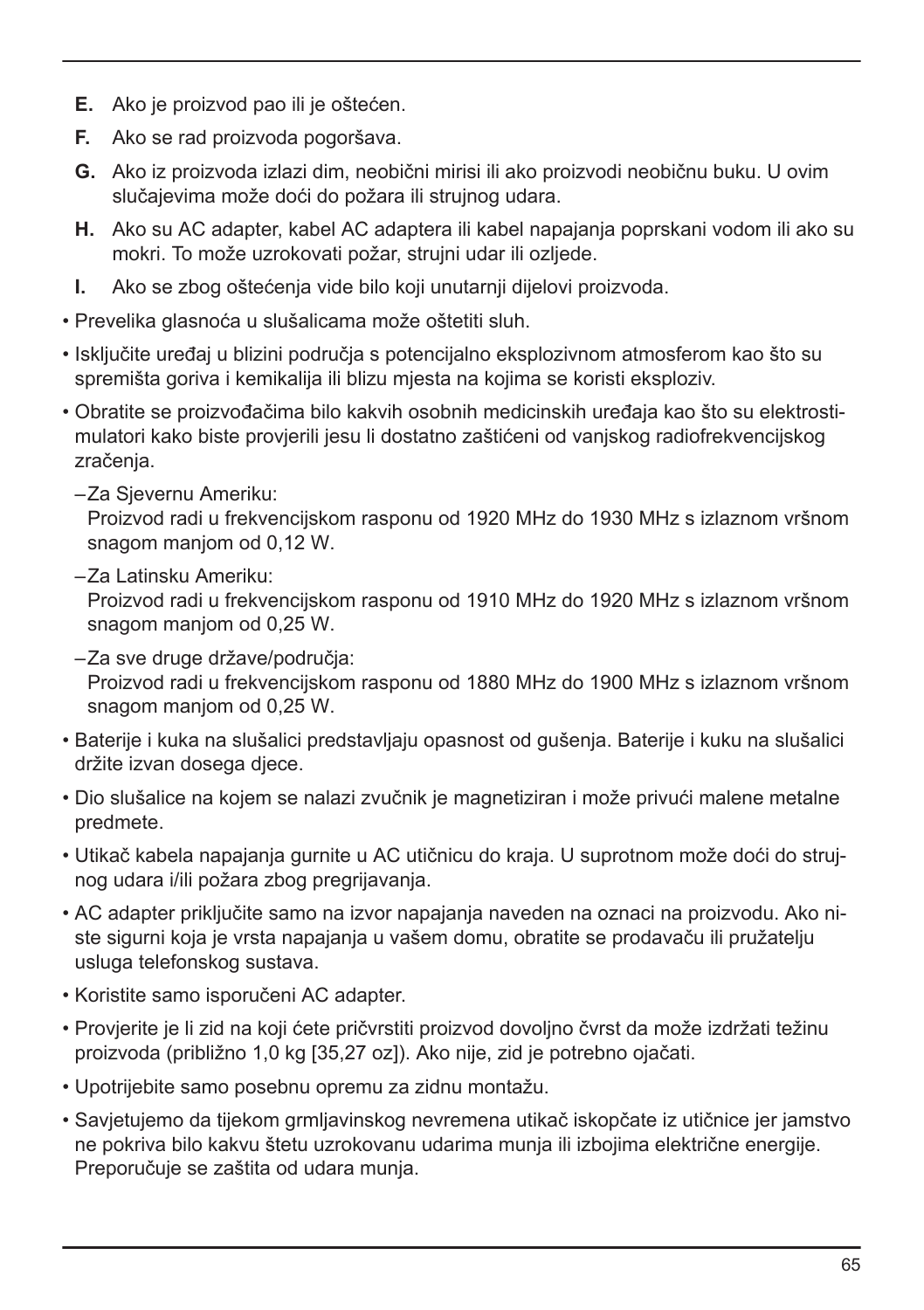## $\bigwedge$

**Oprez**



- Proizvod i kabele nikada nemojte postavljati blizu ili iznad radijatora ili drugih izvora topline.
- Proizvod nemojte koristiti na otvorenom (koristite ga u zatvorenom prostoru).
- Proizvod nemojte postavljati blizu visokonaponske opreme.
- Proizvod nemojte postavljati na metalne predmete.
- Baterije nemojte otvarati niti rastavljati. Elektrolit koji može istjecati nagriza i možete se opeći ili ozlijediti oči ili kožu. Ako se proguta, elektrolit je otrovan.
- Proizvod nemojte sušiti u mikrovalnoj pećnici.
- AC adapter nemojte koristiti ako je bio u vodi.
- Kabele koji su ukopčani u proizvod nemojte grupirati s kabelima napajanja uređaja koji se nalaze u blizini.
- Neizolirane Ethernet kabele ili LAN terminale nikada nemojte dodirivati, osim ako je LAN kabel iskopčan iz mrežnog sučelja.



- AC adapter koristi se kao osnovni uređaj za isključivanje. Pazite da se AC adapter nalazi blizu uređaja i da je lako dostupan.
- Koristite samo AC adapter, baterije i punjač koji su navedeni u priručnicima.
- Pazite kako rukujete baterijama kako ne biste izazvali kratki spoj ako ih približite vodljivim materijalima kao što su prstenje, narukvice i ključevi. Baterije i/ili vodljivi materijal mogu se pregrijati i opeći vas.
- Baterije koje su isporučene s ovim proizvodom ili baterije koje se smiju koristiti s njime punite isključivo prema uputama navedenima u priručnicima.
- Ako se neće koristiti dulje vrijeme, proizvod iskopčajte iz AC utičnice i skinite ga sa zida. Ako se proizvod napaja putem Etherneta, iskopčajte Ethernet kabel.
- Utikač povremeno očistite suhom mekom krpom kako biste uklonili prašinu i drugu nečistoću.
- Ako nestane struje, proizvod možda neće raditi.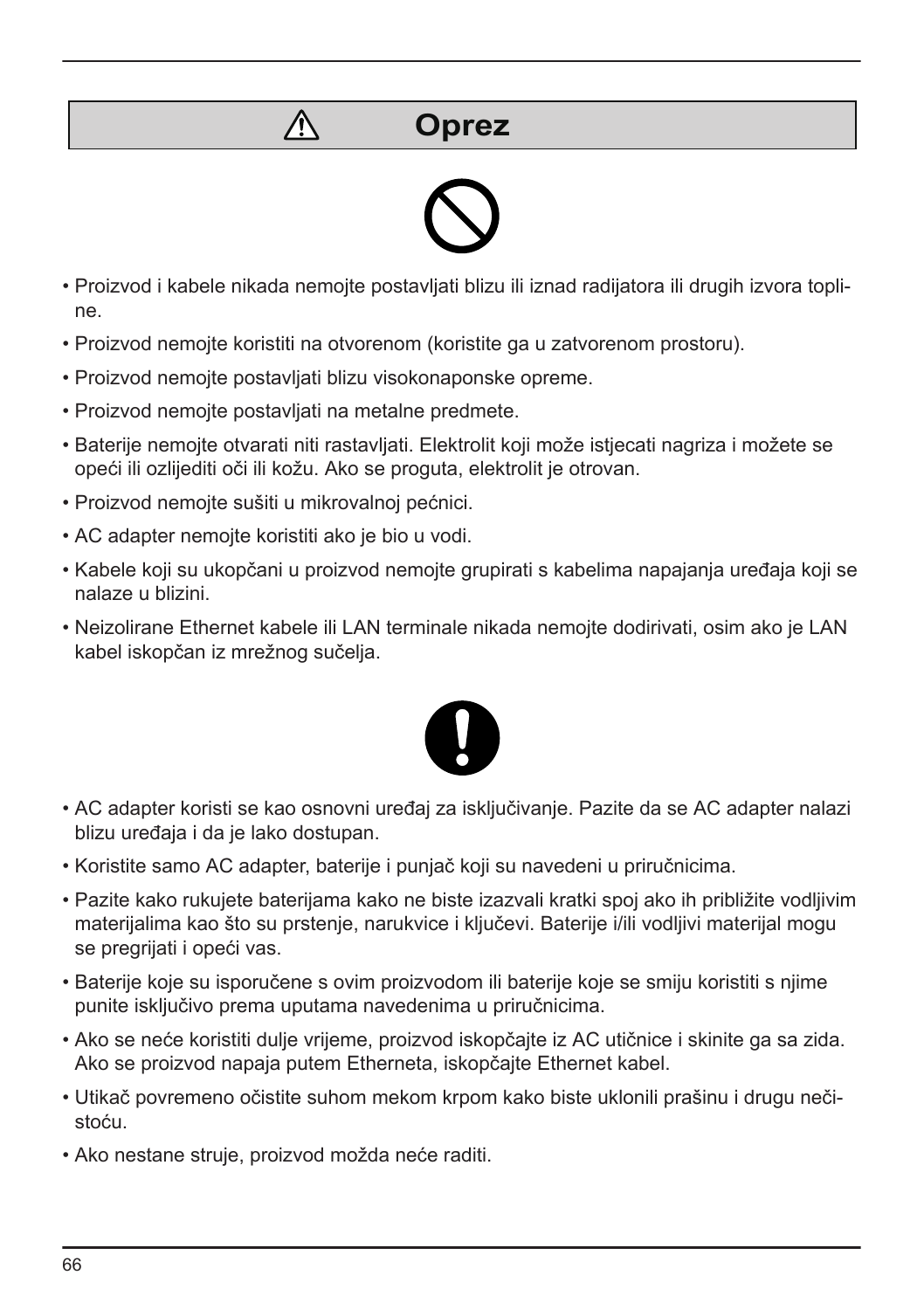- Prilikom bušenja zida vijcima pazite da ne dodirnete bilo kakve metalne letvice, žičanu mrežu ili metalne ploče u zidu.
- Upotrijebite kabele otporne na vatru.
- Ako neispravno zamijenite baterije, postoji opasnost od eksplozije.

#### **Važne sigurnosne upute**

Kako biste smanjili rizik od požara, strujnog udara ili tjelesnih ozljeda, uvijek se pridržavajte osnovnih mjera opreza, uključujući i ove:

- Proizvod nemojte koristiti blizu vode, primjerice, blizu kada, umivaonika, kuhinjskih sudopera, sudopera za pranje rublja, u vlažnim podrumima ili blizu bazena.
- Izbjegavajte korištenje proizvoda za vrijeme grmljavinskih oluja. Postoji mali rizik od strujnog udara izazvanog munjama.
- Proizvod nemojte koristiti kako biste prijavili curenje plina ako se nalazite blizu mjesta curenja.
- Koristite samo kabel napajanja i baterije koji su navedeni u ovom priručniku. Baterije nemojte baciti u vatru. Mogu eksplodirati. Posebne upute za odlaganje zatražite od lokalne komunalne tvrtke.
- Nemojte miješati stare i nove baterije.

# **SAČUVAJTE OVE UPUTE**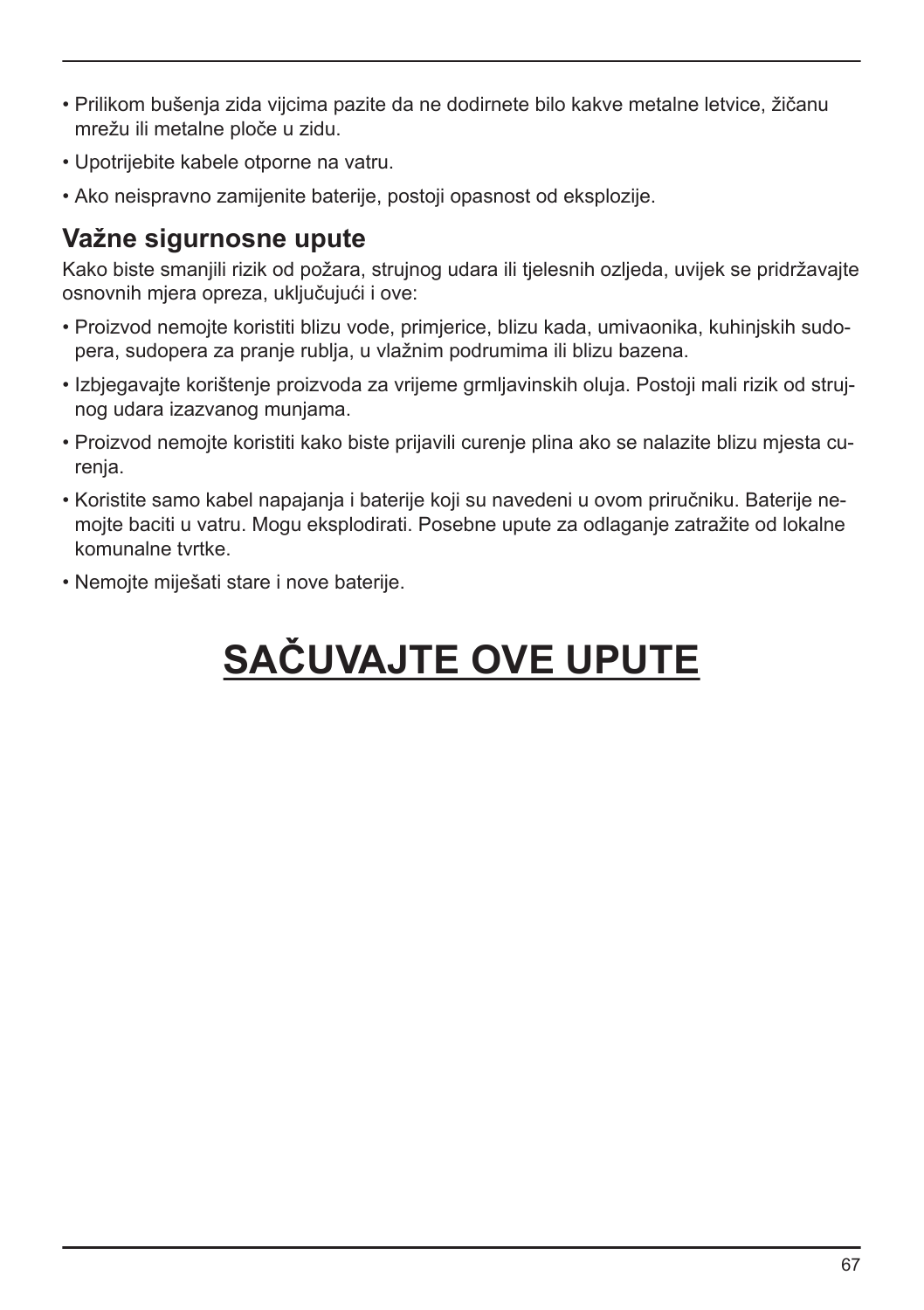### **Pentru siguranţa dumneavoastră**

Pentru a reduce riscul de leziuni, deces, electrocutare, incendiu, defectiune si deteriorare a echipamentului sau a altor bunuri, respectați întotdeauna măsurile de precauție.

#### **Explicaţia simbolurilor**

Următoarele simboluri sunt utilizate pentru a clasifica şi descrie nivelul de pericol şi de gravitate a eventualelor leziuni apărute în urma ignorării instrucțiunilor sau a utilizării incorecte a produsului.





Indică un pericol potențial care poate avea ca rezultat leziuni grave sau chiar mortale.

Indică un pericol care poate avea ca rezultat leziuni minore sau deteriorarea produsului ori a altor echipamente.

Următoarele simboluri sunt utilizate pentru clasificarea și descrierea tipurilor instrucțiunilor care trebuie respectate.



Acest simbol este utilizat pentru a alerta utilizatorii în privința unei anumite proceduri de operare, care nu trebuie utilizată.



Acest simbol este utilizat pentru a alerta utilizatorii în privinţa unei anumite proceduri de operare, care trebuie urmată pentru siguranța utilizării produsului.

#### **AVERTISMENT** ∧



- Din motive de sigurantă, nu modificați fizic produsul sau orice echipamente optionale.
- Pentru a reduce riscul de incendiu, electrocutare şi deteriorare a produsului, nu dezasamblati și nu modificați acest produs. Lucrările de instalare și service pentru acest produs trebuie efectuate numai de către personal de service calificat. Deschiderea sau demontarea capacelor implică riscul de electrocutare la tensiuni periculoase şi alte riscuri. Reasamblarea incorectă poate cauza electrocutarea.
- Nu introduceţi în deschiderile acestui produs obiecte străine de niciun tip, deoarece acestea pot atinge componente aflate sub tensiuni periculoase sau pot provoca scurtcircuite,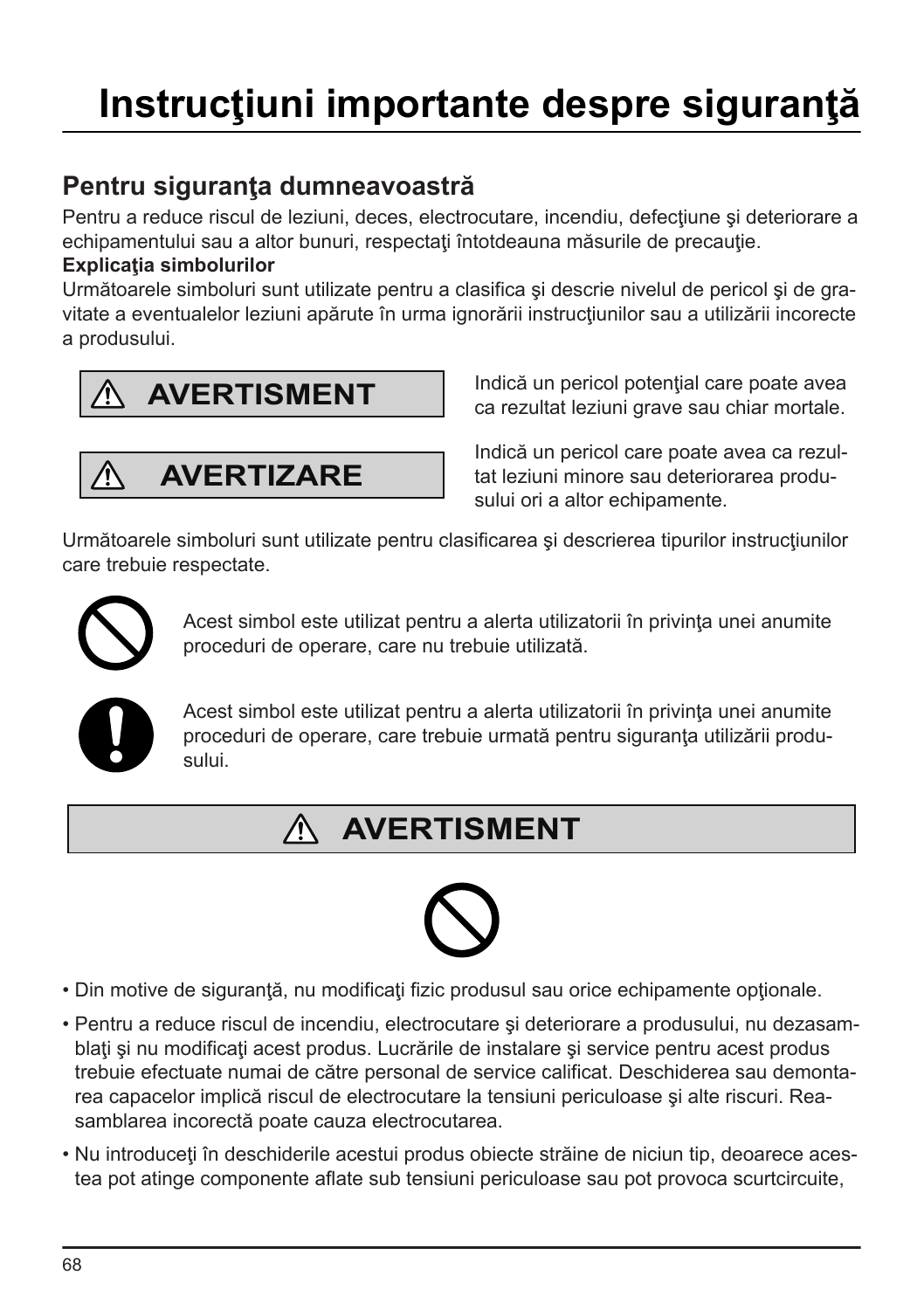ceea ce prezintă riscul de incendiu sau șoc electric. Nu vărsați lichide de niciun tip pe sau în produs.

- Nu utilizati produsul în unități medicale dacă în zonele respective există interdicții în acest sens. Este posibil ca în spitale sau unități medicale să se utilizeze dispozitive sensibile la energii RF (radiofrecventă) externe.
- Nu conectaţi şi nu deconectaţi ştecărul de alimentare având mâinile umede.
- Nu atingeţi produsul, adaptorul de c.a., cablul adaptorului de c.a. sau cablul de alimentare în timpul unei furtuni cu descărcări electrice.
- Atunci când instalaţi sau testaţi un produs cu un adaptor extern de c.a., adaptorul de c.a. trebuie conectat la o priză electrică de perete sau de podea. Nu conectați adaptorul de c.a. la o priză electrică de plafon, deoarece greutatea adaptorului de c.a. poate cauza deconectarea acestuia.
- Nu efectuaţi conexiuni de alimentare care depăşesc capacitatea nominală a prizei de c.a. sau a sursei de alimentare. În caz de depăsire a capacității nominale a unui dispozitiv de protectie la supratensiune sau a altui dispozitiv similar, există riscul de incendiu din cauza acumulării căldurii.
- Nu atingeti adaptorul de c.a. pe perioade prelungite de timp. În caz contrar, puteti suferi arsuri minore.
- Pentru a preveni incendiile si electrocutarea, nu expuneti acest produs la ploaie sau umezeală.
- Nu instalati si nu montati produsul în niciun mod care nu corespunde descrierii din manualele aplicabile.
- Nu asezati obiecte pe cablul adaptorului de c.a., cablul de alimentare sau cablul Ethernet. Nu aşezaţi produsul în zone în care există riscul ca o persoană să păşească pe cablul adaptorului de c.a., cablul de alimentare sau cablul Ethernet sau să se împiedice de acestea.
- Nu întindeţi şi nu îndoiţi cablurile. De asemenea, nu aşezaţi niciun obiect pe cabluri.
- Nu amplasaţi produsul pe o suprafaţă instabilă, deoarece o cădere poate cauza avarii interne grave.



- Respectati toate avertismentele și instrucțiunile afișate pe acest produs.
- Deconectați adaptorul de c.a. de la priza electrică și contactați distribuitorul sistemului telefonic/furnizorul de service în următoarele cazuri. Dacă produsul este alimentat cu electricitate de la retea (Power-over-Ethernet), deconectati cablurile Ethernet.
	- **A.** Atunci când cablul sau conectorul de alimentare este deteriorat sau dezizolat.
	- **B.** Dacă pe produs a fost vărsat un lichid.
	- **C.** Dacă produsul a fost expus la ploaie sau apă.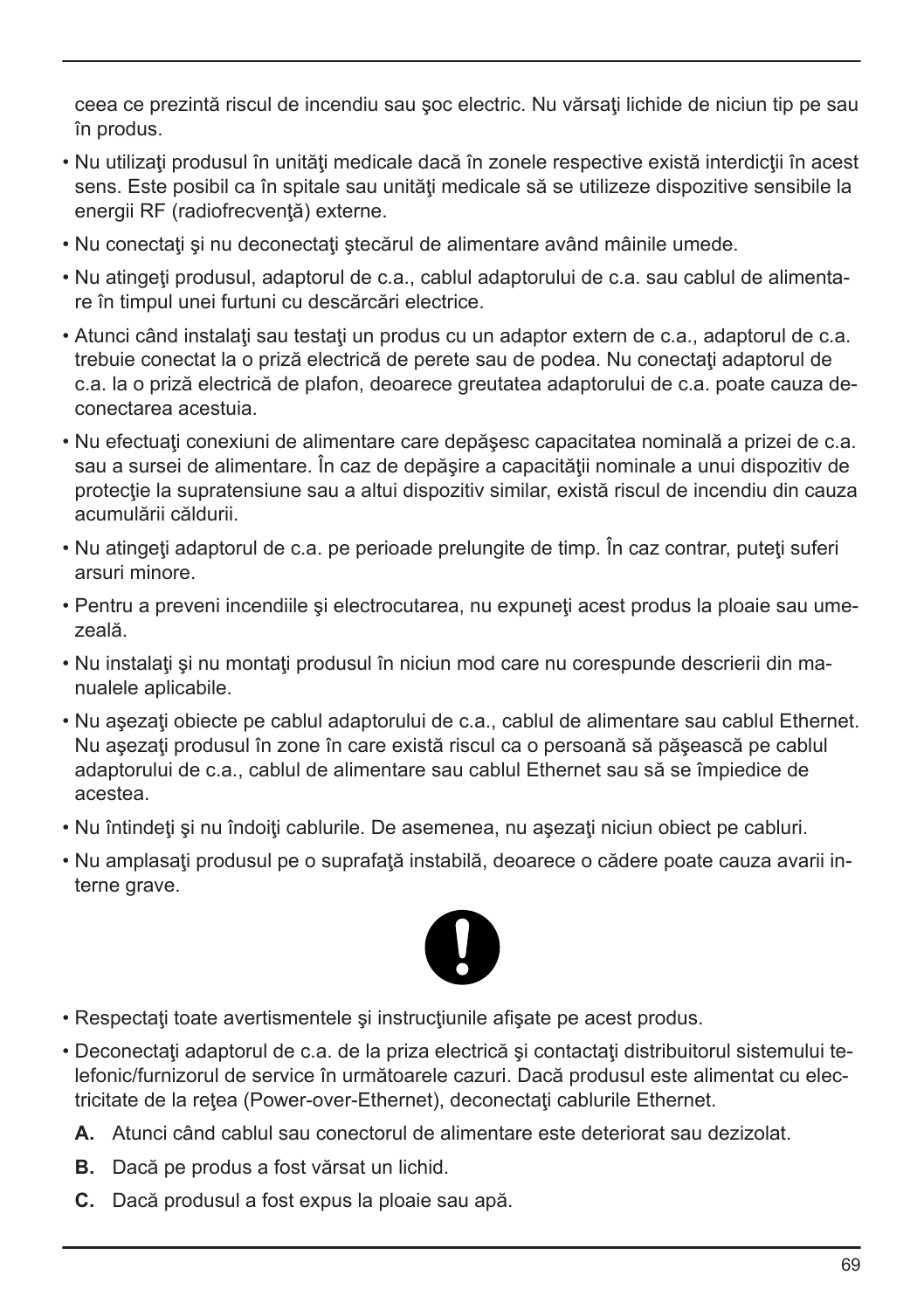- **D.** Dacă produsul nu functionează conform descrierii din manuale. Reglați numai comenzile indicate în cadrul manualelor. Reglarea incorectă a altor comenzi poate avea ca rezultat defecţiuni şi poate necesita efectuarea unor lucrări de service de către personal calificat de service pentru ca produsul să funcționeze din nou corect.
- **E.** Dacă produsul a suferit o cădere sau a fost deteriorat.
- **F.** Dacă performanțele produsului se deteriorează.
- **G.** Dacă produsul emite fum, mirosuri anormale sau zgomote neobişnuite. În aceste situații, există riscul de incendiu sau soc electric.
- **H.** Dacă adaptorul de c.a., cablul adaptorului de c.a. sau cablul de alimentare a fost stropit cu apă sau este ud. În caz contrar, există riscul de incendiu, electrocutare sau leziune.
- **I.** Dacă orice piese interne sunt expuse în urma deteriorării produsului.
- Utilizarea unui volum excesiv al sunetului emis de căşti sau receptoare poate afecta auzul.
- Opriti dispozitivul atunci când vă aflați în zone cu atmosfere potențial explozive, de exemplu în spațiile de depozitare a carburanților/substantelor chimice sau în zonele în care au loc explozii controlate.
- Consultati producătorul oricăror dispozitive medicale personale, precum stimulatoare cardiace, pentru a stabili dacă acestea sunt protejate adecvat împotriva energiilor RF (radiofrecvenţă) externe.
	- –Pentru America de Nord:

Produsul funcţionează în gama de frecvenţă 1.920 MHz la 1.930 MHz, iar nivelul puterii maxime de ieşire este sub 0,12 W.

–Pentru America Latină:

Produsul funcţionează în gama de frecvenţă 1.910 MHz la 1.920 MHz, iar nivelul puterii maxime de ieşire este sub 0,25 W.

- –Pentru toate celelalte ţări/regiuni: Produsul functionează în gama de frecventă 1.880 MHz la 1.900 MHz, iar nivelul puterii maxime de ieşire este sub 0,25 W.
- Acumulatorii şi cârligul receptorului prezintă pericole de înecare. Nu lăsaţi acumulatorii şi cârligul receptorului la îndemâna copiilor.
- Receptorul portabil este magnetizat şi poate atrage obiecte feroase de mici dimensiuni.
- Introduceţi complet ştecărul de alimentare în priza electrică. În caz contrar, există riscul de electrocutare şi/sau căldură excesivă, care poate cauza un incendiu.
- Adaptorul de c.a. trebuie conectat numai la surse de alimentare electrică de tipul indicat pe eticheta produsului. Dacă aveți incertitudini privind tipul surselor de alimentare din domiciliul dvs., contactaţi distribuitorul sistemului telefonic sau furnizorul de service.
- Utilizaţi numai adaptorul de c.a. inclus.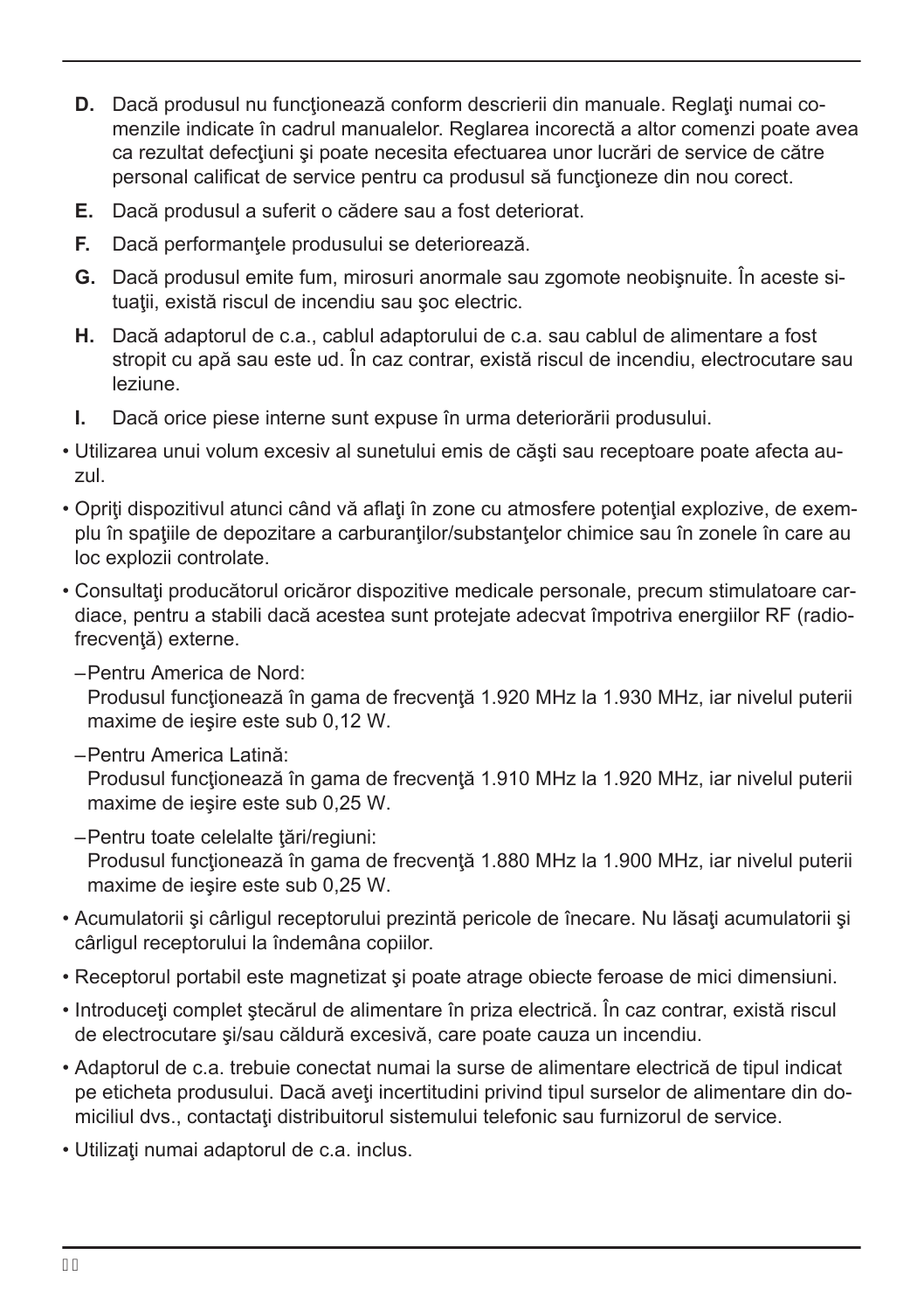- Asiguraţi-vă că peretele pe care va fi instalat produsul (cca 1,0 kg [35,27 oz]) este suficient de rezistent pentru a sustine greutatea unității. În caz contrar peretele va trebui ranforsat.
- Utilizaţi numai echipamentele de montare pe perete specificate.
- Este recomandat să deconectați produsul de la priză în timpul furtunilor cu descărcări electrice, deoarece garanția nu acoperă defecțiunile apărute ca urmare a descărcărilor electrice sau supratensiunii. Este recomandată utilizarea unui dispozitiv de protecție împotriva descărcărilor electrice.

# **AVERTIZARE**



- Produsul şi cablurile nu trebuie aşezate niciodată pe un radiator ori altă sursă de căldură sau în apropierea acestora.
- Produsul nu trebuie instalat în exterior (a se utiliza în interior).
- Produsul nu trebuie instalat în apropierea echipamentelor de înaltă tensiune.
- Produsul nu trebuie amplasat pe obiecte metalice.
- Nu deschideti si nu dezasamblati acumulatorii. Electrolitul eliberat este coroziv si poate cauza arsuri sau vătămări pentru ochi sau piele. Electrolitul este foarte toxic în caz de ingerare.
- Nu utilizaţi un cuptor cu microunde pentru a usca acest produs.
- Nu utilizati adaptorul de c.a. dacă a fost scufundat în apă.
- Nu strângeţi în mănunchiuri cablurile conectate la produs împreună cu cablurile de alimentare ale altor echipamente din apropiere.
- Nu atingeţi niciodată cablurile Ethernet neizolate sau terminalele LAN decât dacă sursa LAN a fost deconectată de la interfata retelei.



- Adaptorul de c.a. este utilizat ca dispozitiv principal de deconectare. Asiguraţi-vă că adaptorul de c.a. se află în apropierea produsului şi este uşor accesibil.
- Utilizati numai adaptorul de c.a., încărcătorul și acumulatorii indicati în manuale.
- Manipulați cu atenție acumulatorii astfel încât aceștia să nu creeze scurtcircuit cu materiale conductoare precum inele, brătări și chei. Acumulatorii și/sau conductorul se pot supraîncălzi, cauzând arsuri.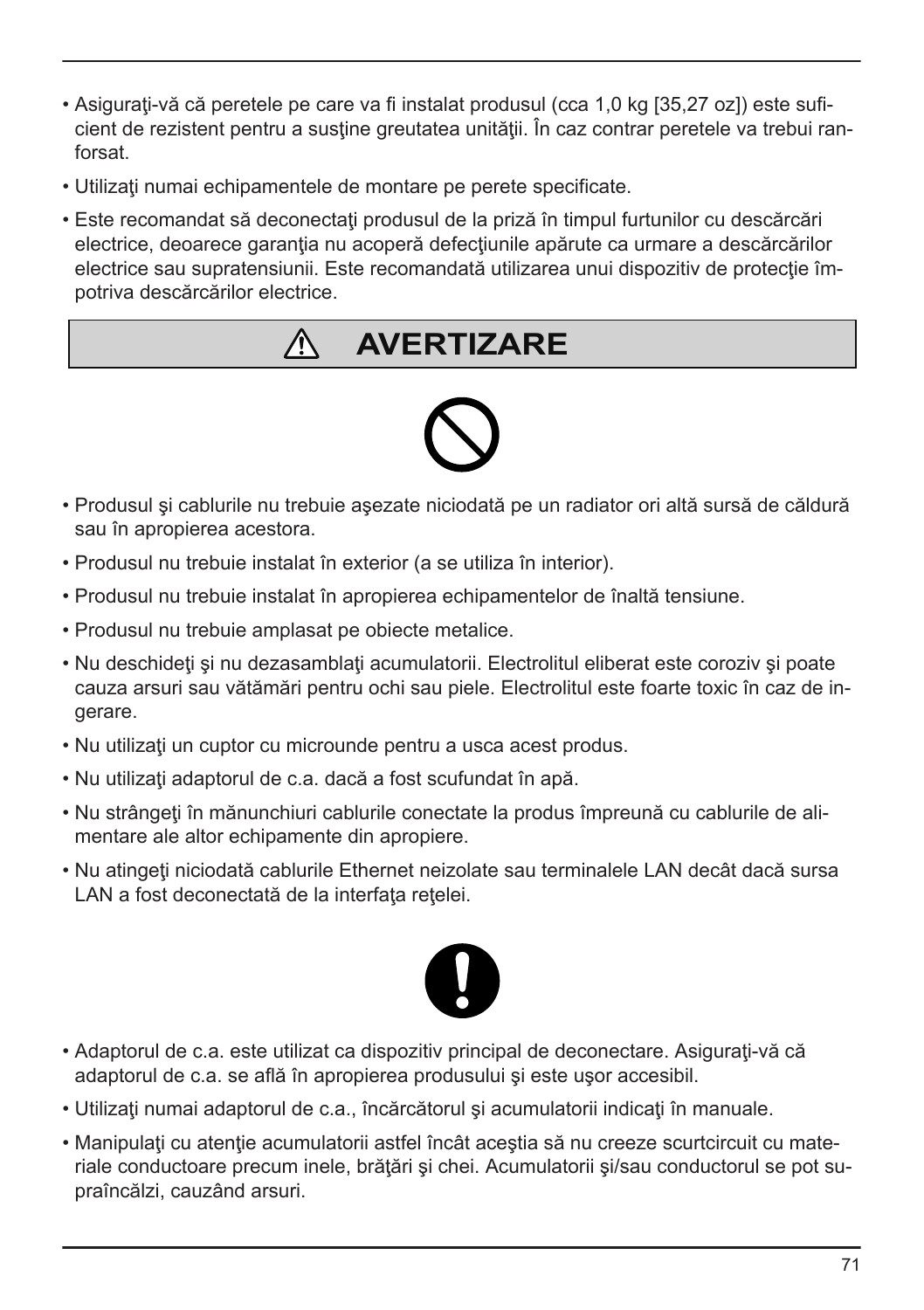- Încărcaţi numai acumulatorii furnizaţi sau identificaţi a fi utilizaţi cu acest produs, în conformitate cu instrucțiunile și limitările indicate în manuale.
- Atunci când produsul nu urmează a fi utilizat pe o perioadă prelungită de timp, deconectați-l de la priza de c.a. și demontați-l de pe perete. Dacă produsul este alimentat cu electricitate de la o sursă de alimentare PoE, deconectați cablul Ethernet.
- Curătați periodic stecărul de alimentare folosind o lavetă moale, uscată pentru a îndepărta praful şi alte resturi.
- Este posibil ca produsul să nu functioneze în cazul unei pene de curent.
- Atunci când introduceţi şuruburile în perete, procedaţi cu atenţie pentru a nu atinge eventualele armături metalice, plase de sârmă sau plăci metalice din perete.
- Utilizaţi cabluri ignifuge sau rezistente la flacără.
- Înlocuirea incorectă a acumulatorilor antrenează riscul de explozie.

#### **Instrucţiuni importante de siguranţă**

Atunci când utilizati produsul, adoptați întotdeauna măsurile de precauție de bază pentru a reduce riscul de incendiu, şocuri electrice şi leziuni corporale; printre aceste măsuri, se numără cele de mai jos:

- Nu utilizaţi produsul în apropierea apei, de exemplu lângă căzi, chiuvete de baie, de bucătărie sau utilitare, în demisoluri umede sau în apropierea unei piscine.
- Evitaţi utilizarea produsului în timpul furtunilor cu descărcări electrice. Există un risc limitat de electrocutare cauzată de descărcările electrice.
- Dacă descoperiți o scurgere de gaze și doriți să o raportați, nu utilizați produsul în acest scop în apropierea scurgerii respective.
- Utilizati numai cablul de alimentare și acumulatorii indicați în acest manual. Nu aruncați acumulatorii în foc. Acestia pot exploda. Contactați autoritățile locale pentru eventuale instructiuni speciale în materie de eliminare.
- Nu folosiţi acumulatori vechi în combinaţie cu acumulatori noi.

# **PĂSTRAŢI ACESTE INSTRUCŢIUNI**